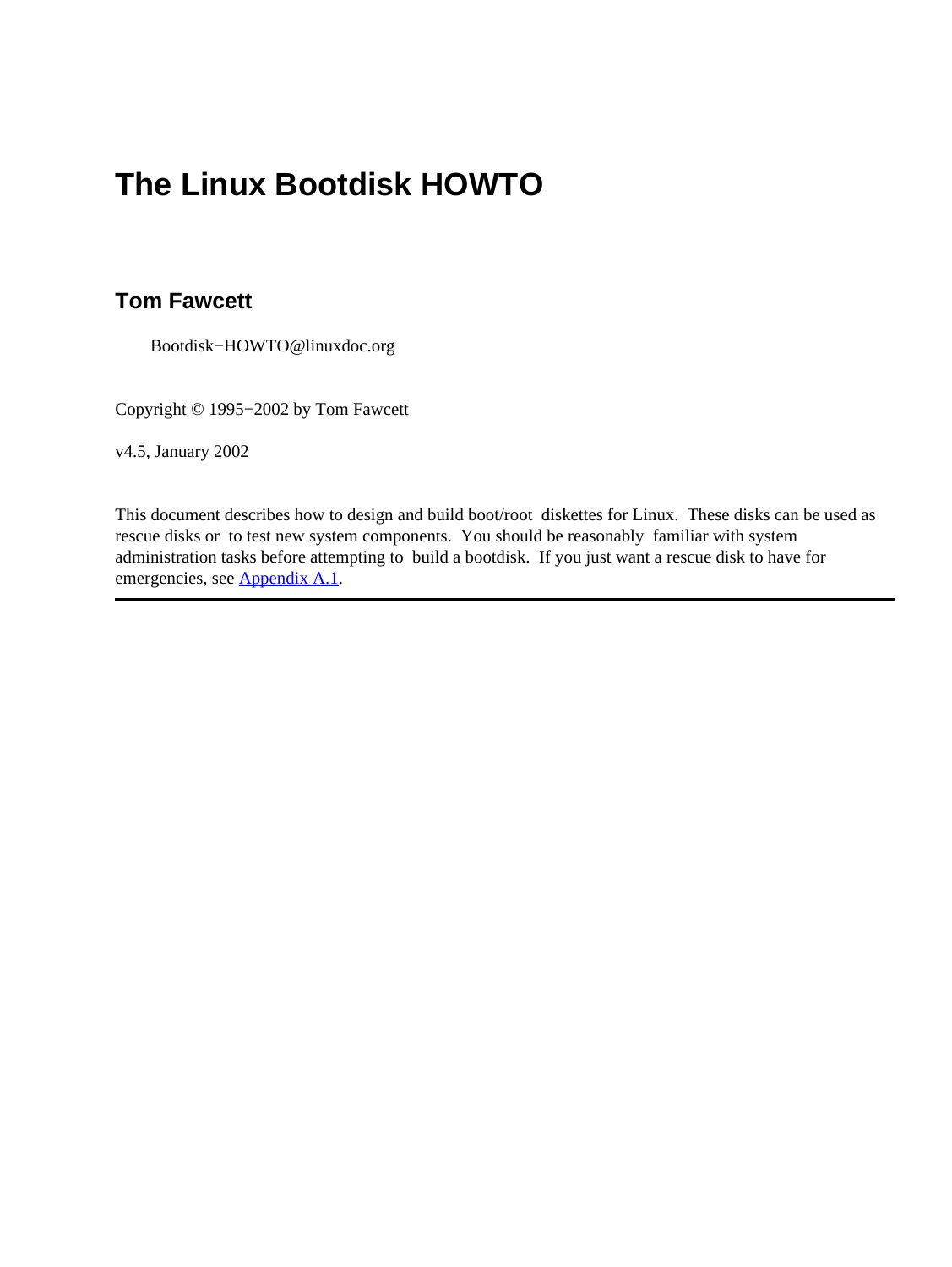### **Table of Contents**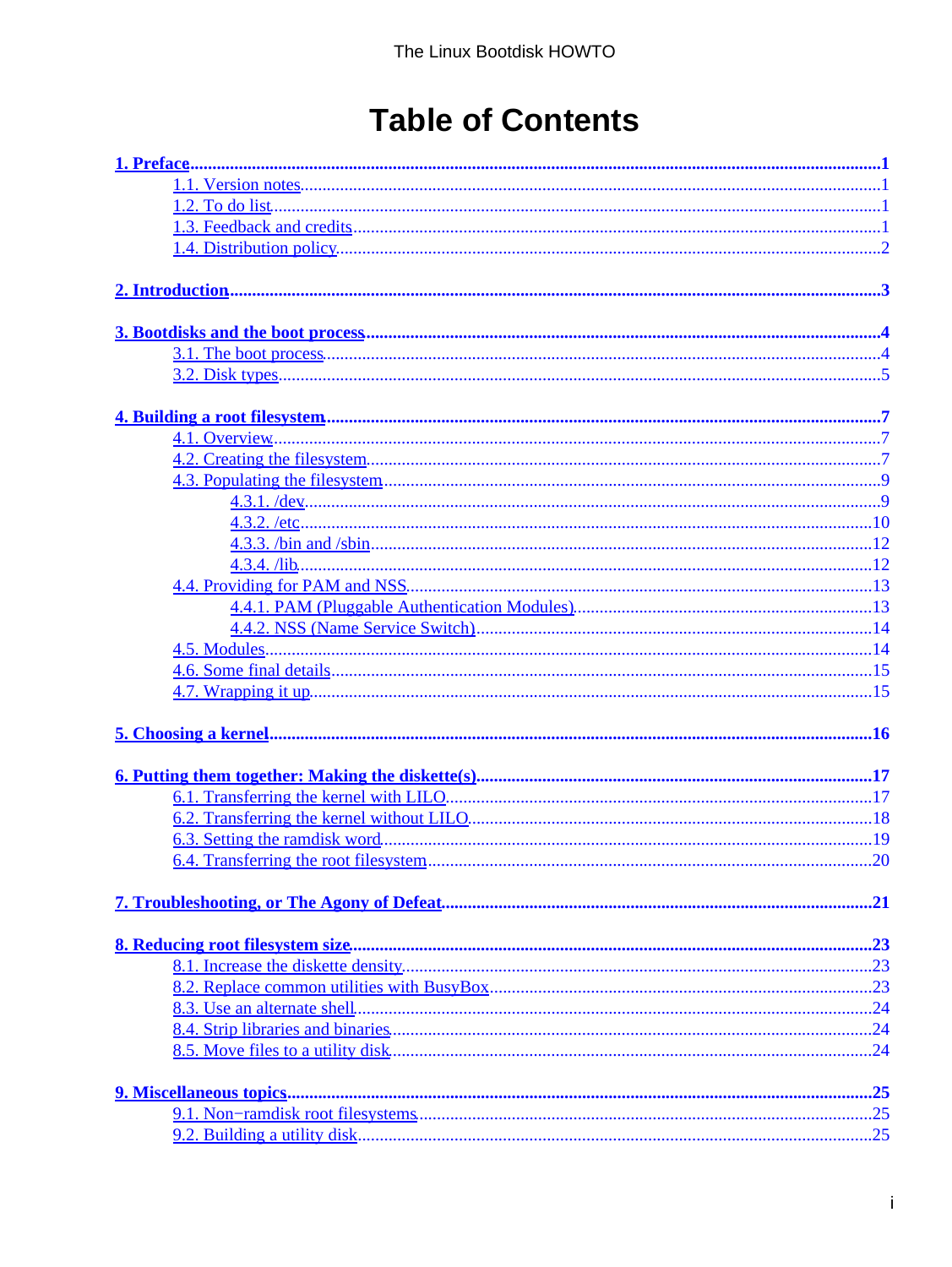### **Table of Contents**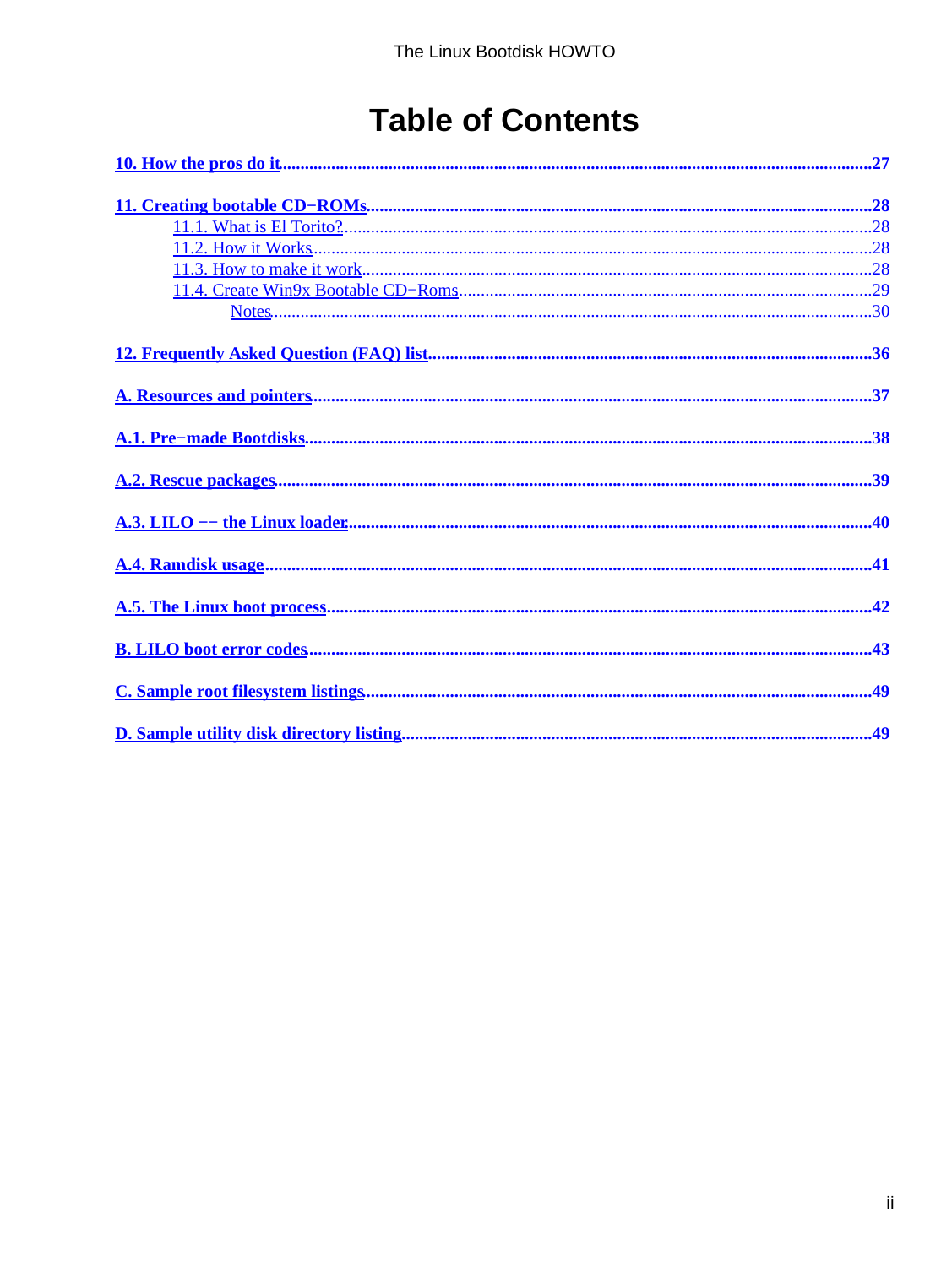### <span id="page-3-0"></span>**1. Preface**

This document may be outdated. If the date on the title page is more than six months ago, please check the Bootdisk–HOWTO homepage to see if a more recent version exists.

Although this document should be legible in its text form, it looks much better in Postscript, PDF or HTML forms because of the typographical conventions used.

#### **1.1. Version notes**

O

Graham Chapman wrote the original Bootdisk−HOWTO and supported it through version 3.1. Tom Fawcett started as co−author around the time kernel v2 was introduced, and he is the document's current maintainer. Chapman has disappeared from the Linux community and his whereabouts are currently unknown.

This information is intended for Linux on the *Intel* platform. Much of this information may be applicable to Linux on other processors, but I have no first−hand experience or information about this. If you have experience with bootdisks on other platforms, please contact me.

### **1.2. To do list**

- 1. User–mode–linux (http://user–mode–linux.sourceforge.net) seems like a great way to test out bootdisks without having to reboot your machine constantly. I haven't been able to get it to work. If anyone has been using this consistently with homemade bootdisks, please let me know.
- 2. Re−analyze distribution bootdisks and update the "How the Pros do it" section.
- 3. Figure out just how much of the init–getty–login sequence can be simplified, and rip it out. A few people have said that init can be linked directly to /bin/sh; if so, and if this imposes no great limitations, alter the instructions to do this. This would eliminate the need for getty, login, gettydefs, and maybe all that PAM and NSS stuff.
- Go through the 2.4 kernel source code again and write a detailed explanation of how the boot process 4. and ramdisk−loading process work, in detail. (If only so that I understand it better.) There are some issues about initrd and limitations of booting devices (eg flash memory) that I don't understand yet.
- 5. Delete section that describes how to upgrade existing distribution bootdisks. This is usually more trouble than it's worth.
- 6. Replace rdev commands with LILO keywords.

### **1.3. Feedback and credits**

I welcome any feedback, good or bad, on the content of this document. I have done my best to ensure that the instructions and information herein are accurate and reliable, but I don't know everything and I don't keep up on kernel development. Please let me know if you find errors or omissions. When writing, please indicate the version number of the document you're referencing. Be nice.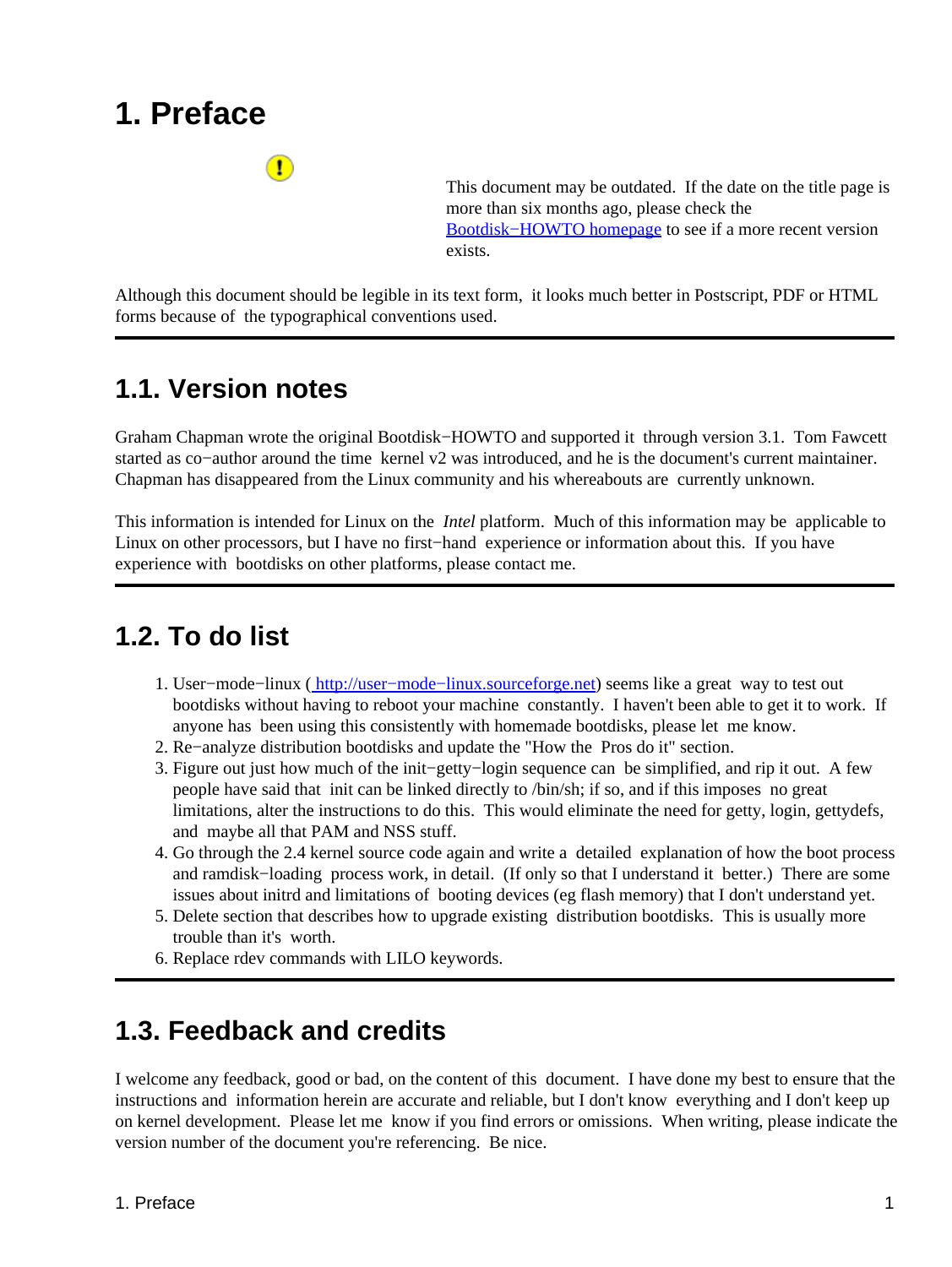<span id="page-4-0"></span>We thank the many people who assisted with corrections and suggestions. Their contributions have made it far better than we could ever have done alone.

Send comments and corrections to the author at the email address above. *Please read [Section 7](#page-23-0) before asking me questions*. Do *not* email me disk images.

### **1.4. Distribution policy**

Copyright © 1995−2002 by Tom Fawcett and Graham Chapman. This document may be distributed under the terms set forth in the [Linux Documentation Project License](http://linuxdoc.org/copyright.html). Please contact the authors if you are unable to get the license.

This is free documentation. It is distributed in the hope that it will be useful, but *without any warranty*; without even the implied warranty of *merchantability* or *fitness for a particular purpose*.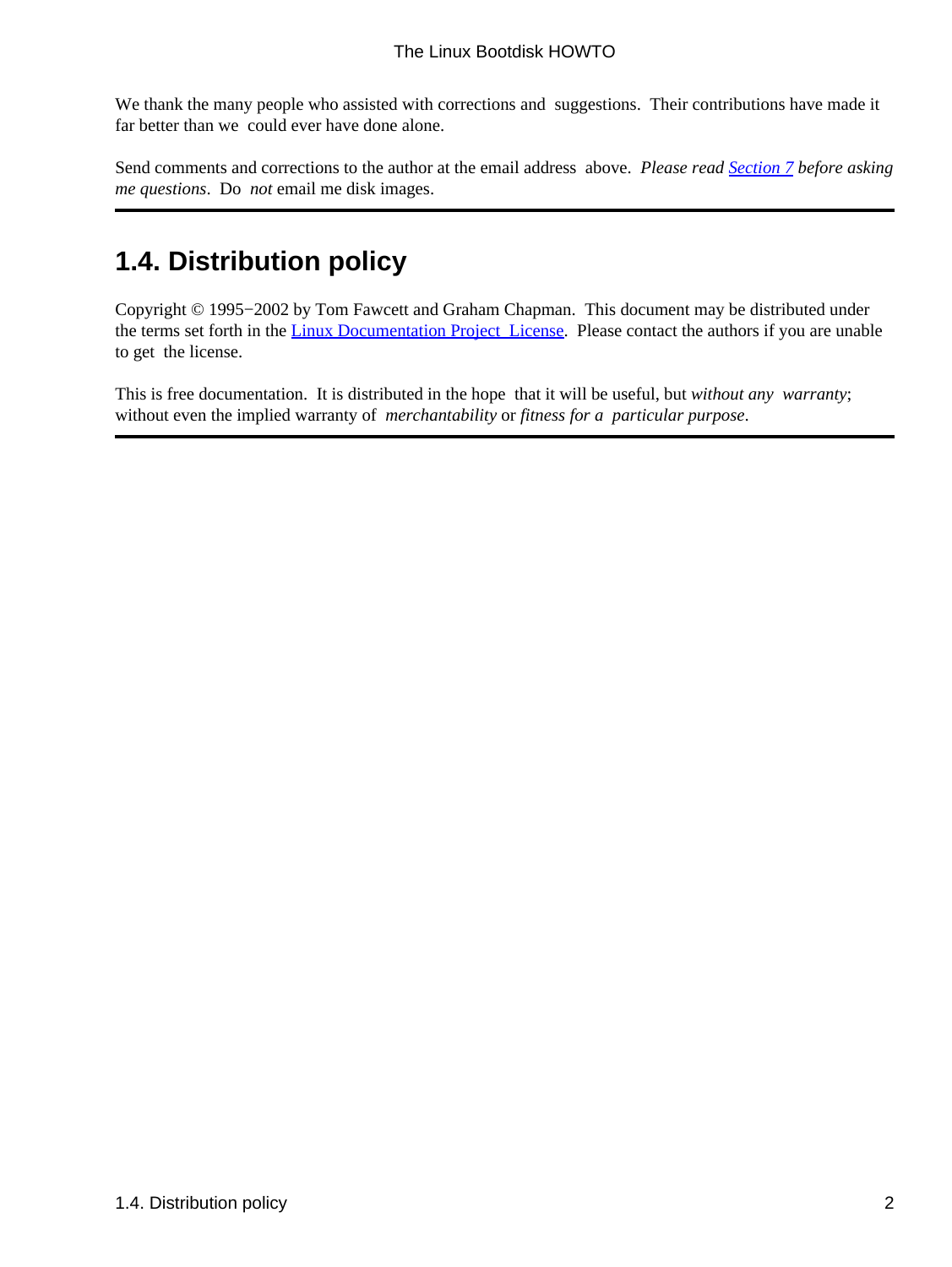# <span id="page-5-0"></span>**2. Introduction**

Linux boot disks are useful in a number of situations, such as testing a new kernel, recovering from a disk failure (anything from a lost boot sector to a disk head crash), fixing a disabled system, or upgrading critical system files safely (such as libc.so).

There are several ways of obtaining boot disks:

- Use one from a distribution such as Slackware. This will at least allow you to boot.
- Use a rescue package to set up disks designed to be used as rescue disks.
- Learn what is required for each of the types of disk to operate, then build your own.

Some people choose the last option so they can do it themselves. That way, if something breaks, they can work out what to do to fix it. Plus it's a great way to learn about how a Linux system works.

This document assumes some basic familiarity with Linux system administration concepts. For example, you should know about directories, filesystems and floppy diskettes. You should know how to use **mount** and **df**. You should know what /etc/passwd and fstab files are for and what they look like. You should know that most of the commands in this HOWTO should be run as root.

Constructing a bootdisk from scratch can be complicated. If you haven't read the Linux FAQ and related documents, such as the Linux Installation HOWTO and the Linux Installation Guide, you should not be trying to build boot diskettes. If you just need a working bootdisk for emergencies, it is *much* easier to download a prefabricated one. See [Appendix A.1,](#page-39-0) below, for where to find these.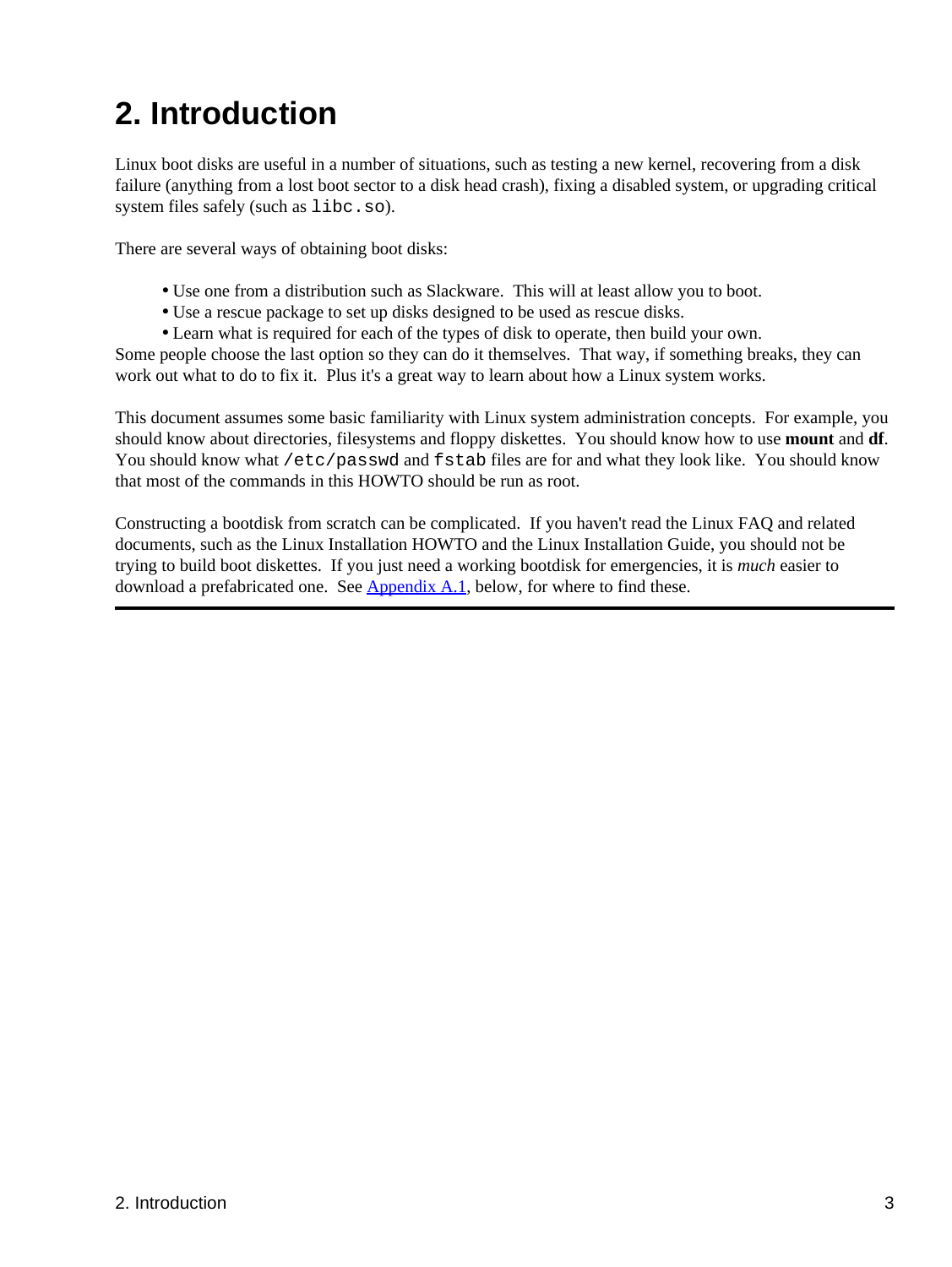## <span id="page-6-0"></span>**3. Bootdisks and the boot process**

A bootdisk is basically a miniature, self−contained Linux system on a diskette. It must perform many of the same functions that a complete full−size Linux system performs. Before trying to build one you should understand the basic Linux boot process. Here we present the basics, which are sufficient for understanding the rest of this document. Many details and alternative options have been omitted.

#### **3.1. The boot process**

All PC systems start the boot process by executing code in ROM (specifically, the *BIOS*) to load the sector from sector 0, cylinder 0 of the boot drive. The boot drive is usually the first floppy drive (designated  $A:$  in DOS and /dev/fd0 in Linux). The BIOS then tries to execute this sector. On most bootable disks, sector 0, cylinder 0 contains either:

- code from a boot loader such as LILO, which locates the kernel, loads it and executes it to start the boot proper; or
- the start of an operating system kernel, such as Linux.

If a Linux kernel has been raw−copied to a diskette, the first sector of the disk will be the first sector of the Linux kernel itself. This first sector will continue the boot process by loading the rest of the kernel from the boot device.

When the kernel is completely loaded, it initializes device drivers and its internal data structures. Once it is completely initialized, it consults a special location in its image called the *ramdisk word*. This word tells it how and where to find its *root filesystem*. A root filesystem is simply a filesystem that will be mounted as ``/''. The kernel has to be told where to look for the root filesystem; if it cannot find a loadable image there, it halts.

In some boot situations often when booting from a diskette the root filesystem is loaded into a *ramdisk*, which is RAM accessed by the system as if it were a disk. RAM is several orders of magnitude faster than a floppy disk, so system operation is fast from a ramdisk. Also, the kernel can load a *compressed filesystem* from the floppy and uncompress it onto the ramdisk, allowing many more files to be squeezed onto the diskette.

Once the root filesystem is loaded and mounted, you see a message like:

VFS: Mounted root (ext2 filesystem) readonly.

Once the system has loaded a root filesystem successfully, it tries to execute the init program (in /bin or /sbin). init reads its configuration file /etc/inittab, looks for a line designated sysinit, and executes the named script. The sysinit script is usually something like  $/etc/rc$  or /etc/init.d/boot. This script is a set of shell commands that set up basic system services, such as running **fsck** on hard disks, loading necessary kernel modules, initializing swapping, initializing the network, and mounting disks mentioned in /etc/fstab.

This script often invokes various other scripts to do modular initialization. For example, in the common SysVinit structure, the directory /etc/rc.d/ contains a complex structure of subdirectories whose files specify how to enable and shut down most system services. However, on a bootdisk the sysinit script is often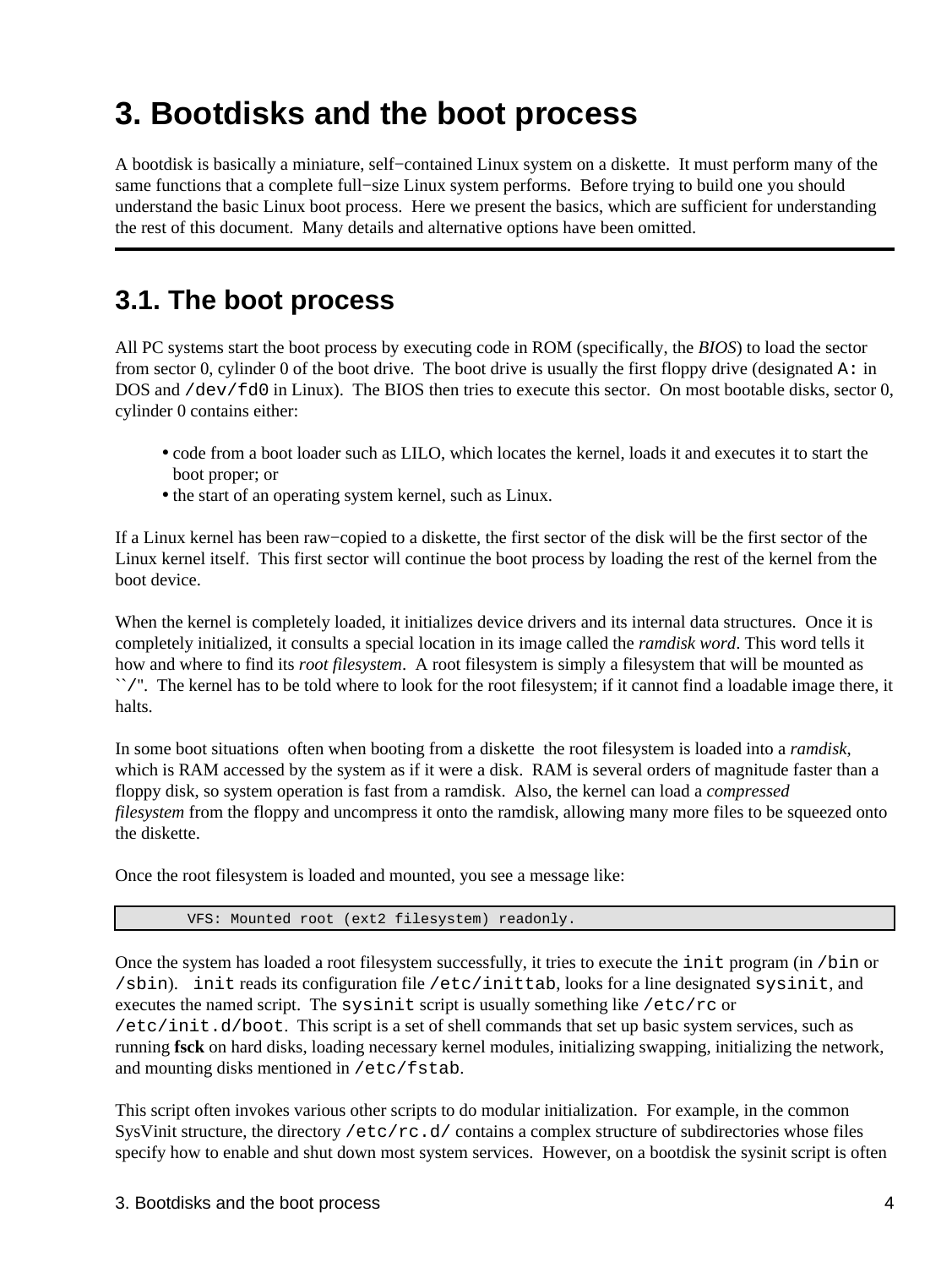<span id="page-7-0"></span>very simple.

When the sysinit script finishes control returns to **init**, which then enters the *default runlevel*, specified in inittab with the initdefault keyword. The runlevel line usually specifies a program like **getty**, which is responsible for handling commununications through the console and ttys. It is the **getty** program which prints the familiar ``login:'' prompt. The **getty** program in turn invokes the **login** program to handle login validation and to set up user sessions.

### **3.2. Disk types**

Having reviewed the basic boot process, we can now define various kinds of disks involved. We classify disks into four types. The discussion here and throughout this document uses the term ``disk'' to refer to floppy diskettes unless otherwise specified, though most of the discussion could apply equally well to hard disks.

*boot*

A disk containing a kernel which can be booted. The disk can be used to boot the kernel, which then may load a root file system on another disk. The kernel on a bootdisk usually must be told where to find its root filesystem.

Often a bootdisk loads a root filesystem from another diskette, but it is possible for a bootdisk to be set up to load a hard disk's root filesystem instead. This is commonly done when testing a new kernel (in fact, ``**make zdisk**'' will create such a bootdisk automatically from the kernel source code).

*root*

A disk with a filesystem containing files required to run a Linux system. Such a disk does not necessarily contain either a kernel or a boot loader.

A root disk can be used to run the system independently of any other disks, once the kernel has been booted. Usually the root disk is automatically copied to a ramdisk. This makes root disk accesses much faster, and frees up the disk drive for a utility disk.

#### *boot/root*

A disk which contains both the kernel and a root filesystem. In other words, it contains everything necessary to boot and run a Linux system without a hard disk. The advantage of this type of disk is that is it compact everything required is on a single disk. However, the gradually increasing size of everything means that it is increasingly difficult to fit everything on a single diskette, even with compression.

#### *utility*

A disk which contains a filesystem, but is not intended to be mounted as a root file system. It is an additional data disk. You would use this type of disk to carry additional utilities where you have too much to fit on your root disk.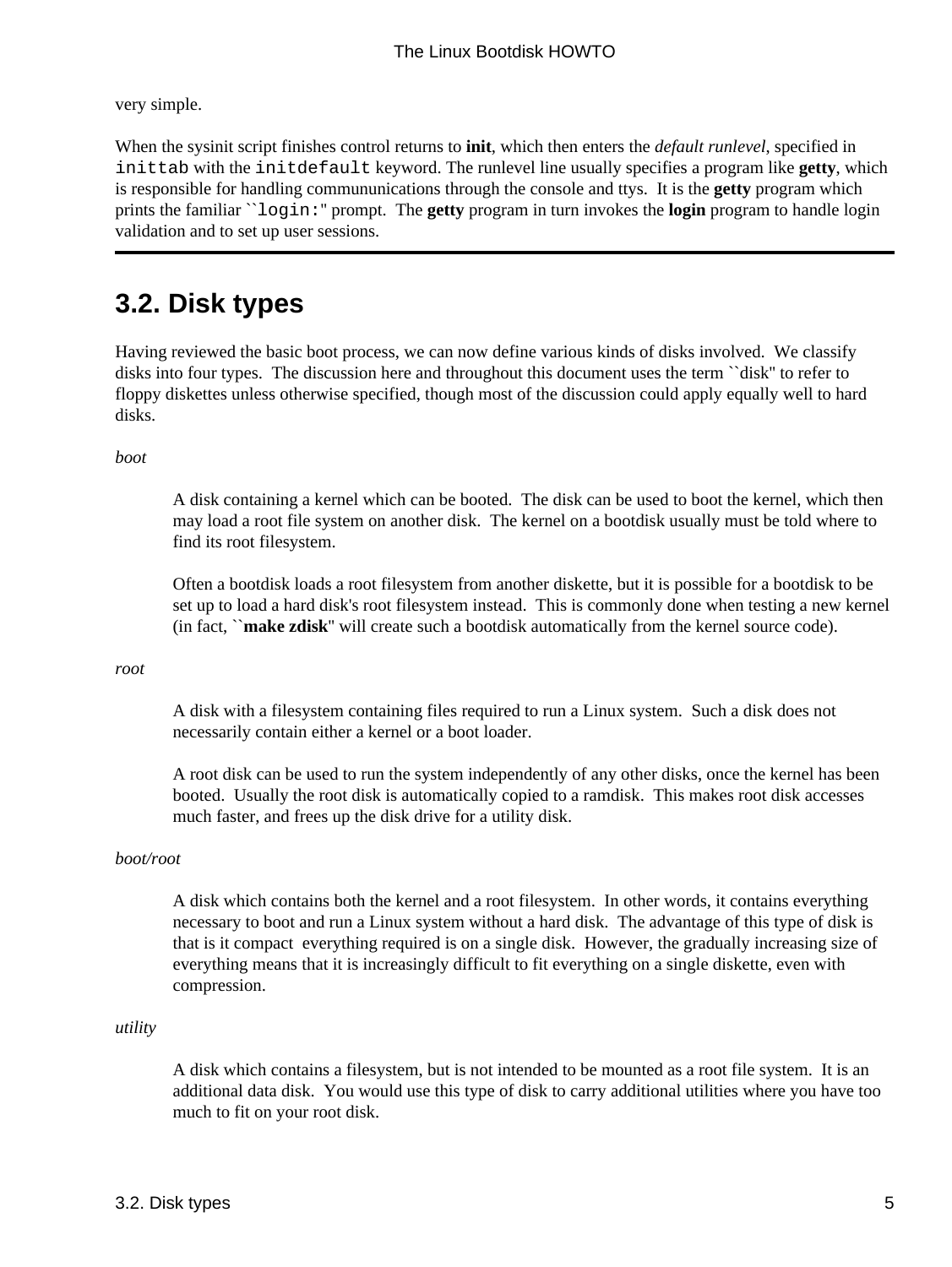#### The Linux Bootdisk HOWTO

In general, when we talk about ``building a bootdisk'' we mean creating both the boot (kernel) and root (files) portions. They may be either together (a single boot/root disk) or separate (boot + root disks). The most flexible approach for rescue diskettes is probably to use separate boot and root diskettes, and one or more utility diskettes to handle the overflow.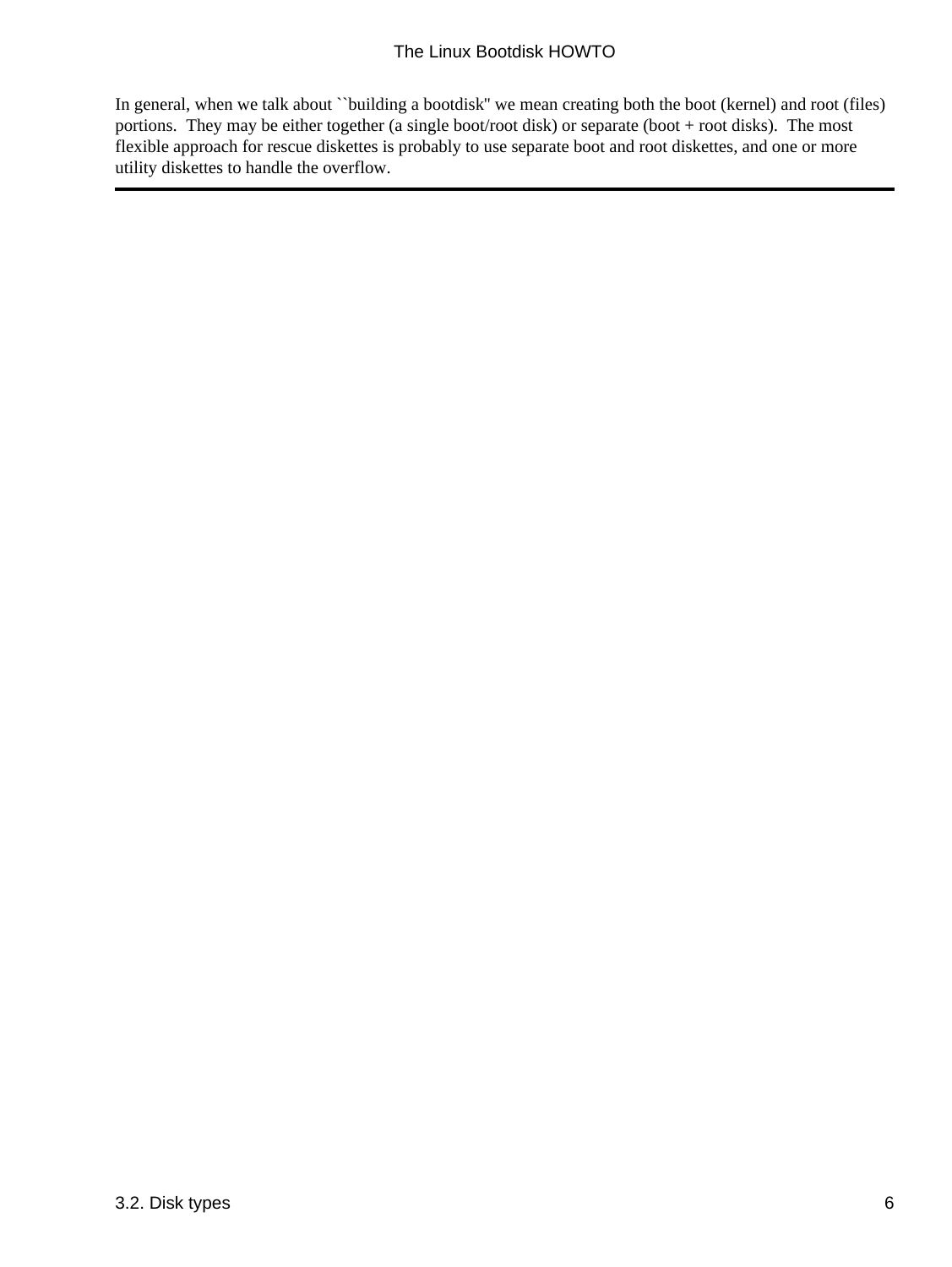## <span id="page-9-0"></span>**4. Building a root filesystem**

Creating the root filesystem involves selecting files necessary for the system to run. In this section we describe how to build a *compressed root filesystem*. A less common option is to build an uncompressed filesystem on a diskette that is directly mounted as root; this alternative is described in [Section 9.1](#page-27-0).

#### **4.1. Overview**

A root filesystem must contain everything needed to support a full Linux system. To be able to do this, the disk must include the minimum requirements for a Linux system:

- The basic file system structure,
- Minimum set of directories: /dev, /proc, /bin, /etc, /lib, /usr, /tmp,
- Basic set of utilities: sh, ls, cp, mv, etc.,
- Minimum set of config files: rc, inittab, fstab, etc.,
- Devices: /dev/hd\*, /dev/tty\*, /dev/fd0, etc.,
- Runtime library to provide basic functions used by utilities.

Of course, any system only becomes useful when you can run something on it, and a root diskette usually only becomes useful when you can do something like:

- Check a file system on another drive, for example to check your root file system on your hard drive, you need to be able to boot Linux from another drive, as you can with a root diskette system. Then you can run **fsck** on your original root drive while it is not mounted.
- Restore all or part of your original root drive from backup using archive and compression utilities such as cpio, tar, gzip and ftape.

We describe how to build a *compressed* filesystem, so called because it is compressed on disk and, when booted, is uncompressed onto a ramdisk. With a compressed filesystem you can fit many files (approximately six megabytes) onto a standard 1440K diskette. Because the filesystem is much larger than a diskette, it cannot be built on the diskette. We have to build it elsewhere, compress it, then copy it to the diskette.

### **4.2. Creating the filesystem**

In order to build such a root filesystem, you need a spare device that is large enough to hold all the files before compression. You will need a device capable of holding about four megabytes. There are several choices:

- Use a *ramdisk* (DEVICE =  $/\text{dev}/\text{ram0}$ ). In this case, memory is used to simulate a disk drive. The ramdisk must be large enough to hold a filesystem of the appropriate size. If you use LILO, check your configuration file (/etc/lilo.conf) for a line like RAMDISK = nnn which determines the maximum RAM that can be allocated to a ramdisk. The default is 4096K, which should be sufficient. You should probably not try to use such a ramdisk on a machine with less than 8MB of RAM. Check to make sure you have a device like /dev/ram0, /dev/ram or /dev/ramdisk. If not, create /dev/ram0 with **mknod** (major number 1, minor 0).
- If you have an unused hard disk partition that is large enough (several megabytes), this is acceptable.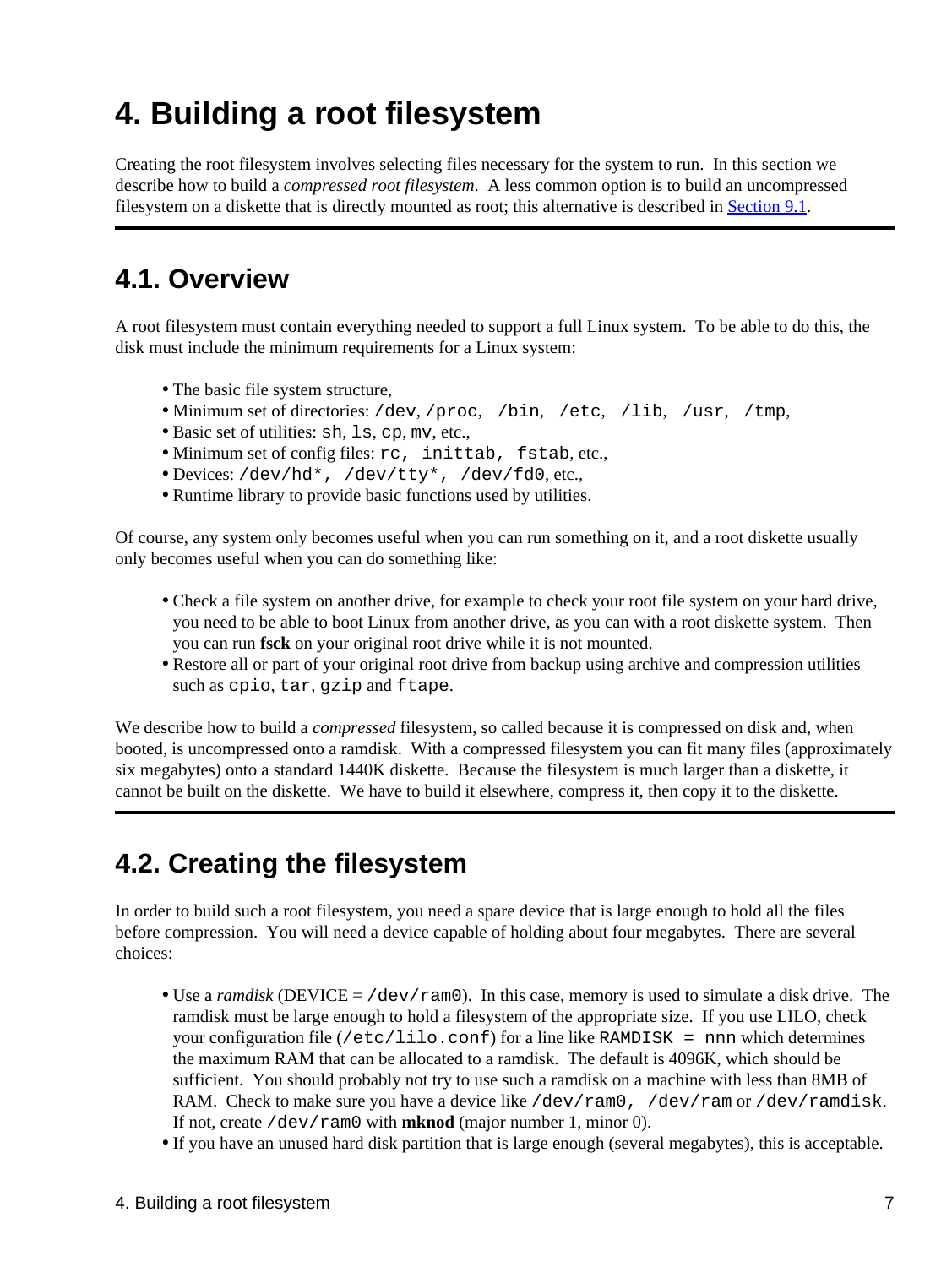Use a *loopback device*, which allows a disk file to be treated as a device. Using a loopback device • you can create a three megabyte file on your hard disk and build the filesystem on it.

Type **man losetup** for instructions on using loopback devices. If you don't have **losetup**, you can get it along with compatible versions of **mount** and **unmount** from the util−linux package in the directory [ftp://ftp.win.tue.nl/pub/linux/utils/util−linux/](ftp://ftp.win.tue.nl/pub/linux-local/utils/util-linux/).

If you do not have a loop device (/dev/loop0, /dev/loop1, etc.) on your system, you will have to create one with ``**mknod /dev/loop0 b 7 0**''. Once you've installed these special **mount** and **umount** binaries, create a temporary file on a hard disk with enough capacity (eg,  $/\text{tmp}/\text{fsfile}$ ). You can use a command like:

```
dd if=/dev/zero of=/tmp/fsfile bs=1knnount=
```
to create an nnn−block file.

Use the file name in place of DEVICE below. When you issue a mount command you must include the option −o loop to tell mount to use a loopback device.

After you've chosen one of these options, prepare the DEVICE with:

dd if=/dev/zero of=DEVICE bs=1k count=4096

This command zeroes out the device.

œ

Zeroing the device is critical because the filesystem will be compressed later, so all unused portions should be filled with zeroes to achieve maximum compression. Keep this in mind whenever you move or delete files on the filesystem. The filesystem will correctly de−allocate the blocks, *but it will not zero them out again*. If you do a lot of deletions and copying, your compressed filesystem may end up much larger than necessary.

Next, create the filesystem. The Linux kernel recognizes two file system types for root disks to be automatically copied to ramdisk. These are minix and ext2, of which ext2 is preferred. If using ext2, you may find it useful to use the −N option to specify more inodes than the default; −N 2000 is suggested so that you don't run out of inodes. Alternatively, you can save on inodes by removing lots of unnecessary /dev files. **mke2fs** will by default create 360 inodes on a 1.44Mb diskette. I find that 120 inodes is ample on my current rescue root diskette, but if you include all the devices in /dev you will easily exceed 360. Using a compressed root filesystem allows a larger filesystem, and hence more inodes by default, but you may still need to either reduce the number of files or increase the number of inodes.

So the command you use will look like:

mke2fs −m 0 −N 2000 DEVICE

(If you're using a loopback device, the disk file you're using should be supplied in place of this DEVICE.)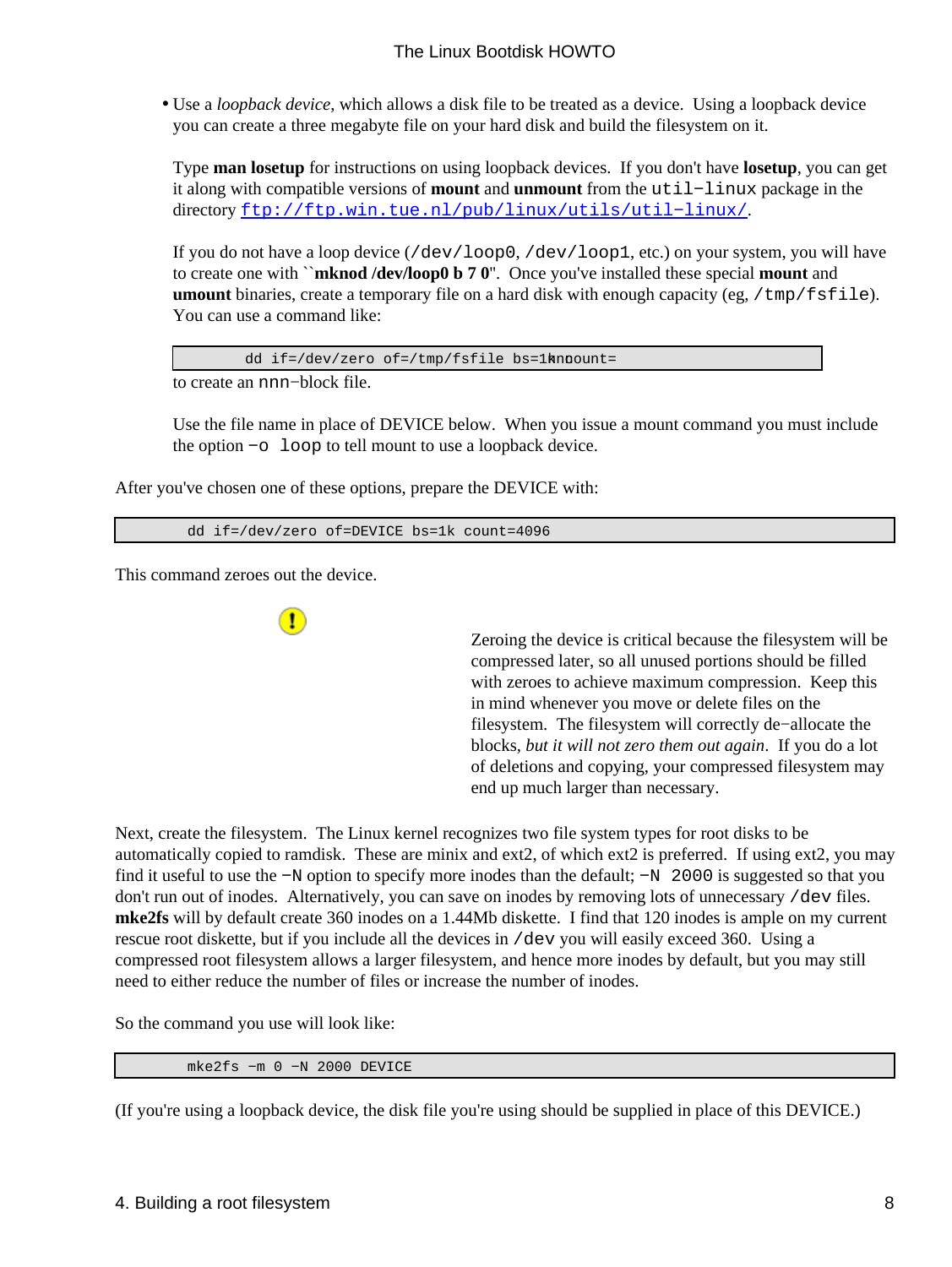<span id="page-11-0"></span>The **mke2fs** command will automatically detect the space available and configure itself accordingly. The ``−m 0'' parameter prevents it from reserving space for root, and hence provides more usable space on the disk.

Next, mount the device:

mount −t ext2 DEVICE /mnt

(You must create a mount point /mnt if it does not already exist.) In the remaining sections, all destination directory names are assumed to be relative to /mnt.

### **4.3. Populating the filesystem**

Here is a reasonable minimum set of directories for your root filesystem [\[1\]](#page-51-0):

- /dev −− Device files, required to perform I/O
- /proc −− Directory stub required by the proc filesystem
- /etc −− System configuration files
- /sbin −− Critical system binaries
- /bin −− Essential binaries considered part of the system
- /lib −− Shared libraries to provide run−time support
- /mnt −− A mount point for maintenance on other disks
- /usr −− Additional utilities and applications

Three of these directories will be empty on the root filesystem, so they only need to be created with **mkdir**. The /proc directory is basically a stub under which the proc filesystem is placed. The directories /mnt and /usr are only mount points for use after the boot/root system is running. Hence again, these directories only need to be created.

The remaining four directories are described in the following sections.

#### **4.3.1. /dev**

A /dev directory containing a special file for all devices to be used by the system is mandatory for any Linux system. The directory itself is a normal directory, and can be created with mkdir in the normal way. The device special files, however, must be created in a special way, using the **mknod** command.

There is a shortcut, though copy devices files from your existing hard disk /dev directory. The only requirement is that you copy the device special files using −R option. This will copy the directory without attempting to copy the contents of the files. Be sure to use an *upper case* R. For example:

 cp −dpR /dev/fd[01]\* /mnt/dev cp −dpR /dev/tty[0−6] /mnt/dev

assuming that the diskette is mounted at /mnt. The dp switches ensure that symbolic links are copied as links, rather than using the target file, and that the original file attributes are preserved, thus preserving ownership information.

If you want to do it the hard way, use ls −l to display the major and minor device numbers for the devices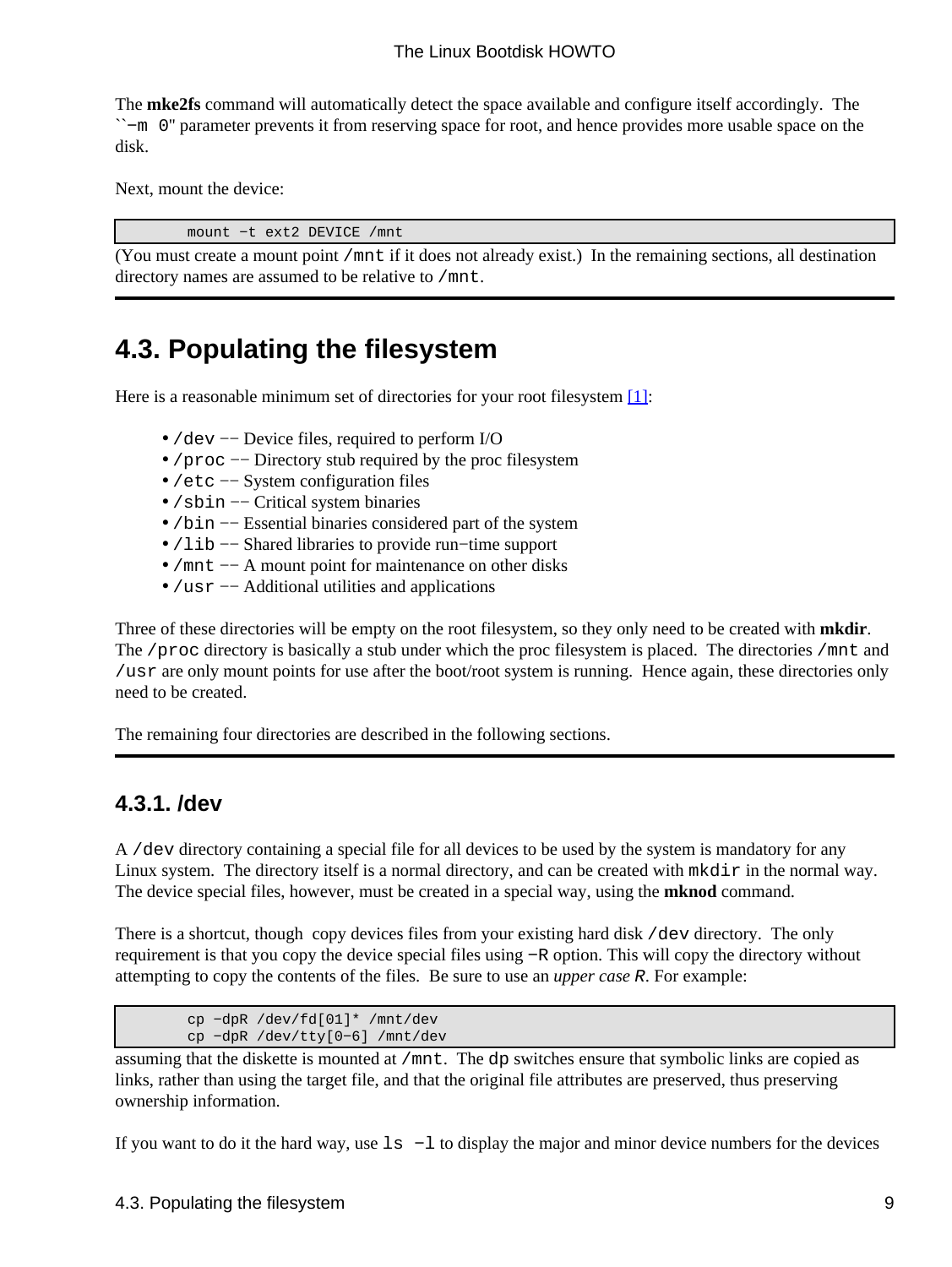<span id="page-12-0"></span>you want, and create them on the diskette using mknod.

However the devices files are created, check that any special devices you need have been placed on the rescue diskette. For example, ftape uses tape devices, so you will need to copy all of these if you intend to access your floppy tape drive from the bootdisk.

Note that one inode is required for each device special file, and inodes can at times be a scarce resource, especially on diskette filesystems. You'll need to be selective about the device files you include. For example, if you do not have SCSI disks you can safely ignore /dev/sd\*; if you don't intend to use serial ports you can ignore /dev/ttyS\*.

If, in building your root filesystem, you get the error No space left on device but a df command shows space still available, you have probably run out of inodes. A df −i will display inode usage.

Be sure to include the following files from this directory: console, kmem, mem, null, ram0 and tty1.

#### **4.3.2. /etc**

The /etc directory contains configuration files. What it should contain depends on what programs you intend to run. On most systems, these can be divided into three groups:

- 1. Required at all times, *e.g.* rc, fstab, passwd.
- 2. May be required, but no one is too sure.
- 3. Junk that crept in.

Files which are not essential can usually be identified with the command:

ls −ltru

This lists files in reverse order of date last accessed, so if any files are not being accessed, they can be omitted from a root diskette.

On my root diskettes, I have the number of config files down to 15. This reduces my work to dealing with three sets of files:

#### 1. The ones I must configure for a boot/root system:

a. rc.d/\*  $-$  system startup and run level change scripts

b. fstab −− list of file systems to be mounted

c. inittab −− parameters for the **init** process, the first process started at boot time.

d. gettydefs −− parameters for the **init** process, the first process started at boot time.

2. The ones I should tidy up for a boot/root system:

a. passwd −− Critical list of users, home directories, etc.

b. group −− user groups.

c. shadow −− passwords of users. You may not have this.

d. termcap −− the terminal capability database.

If security is important, passwd and shadow should be pruned to avoid copying user passwords off the system, and so that unwanted logins are rejected when you boot from diskette.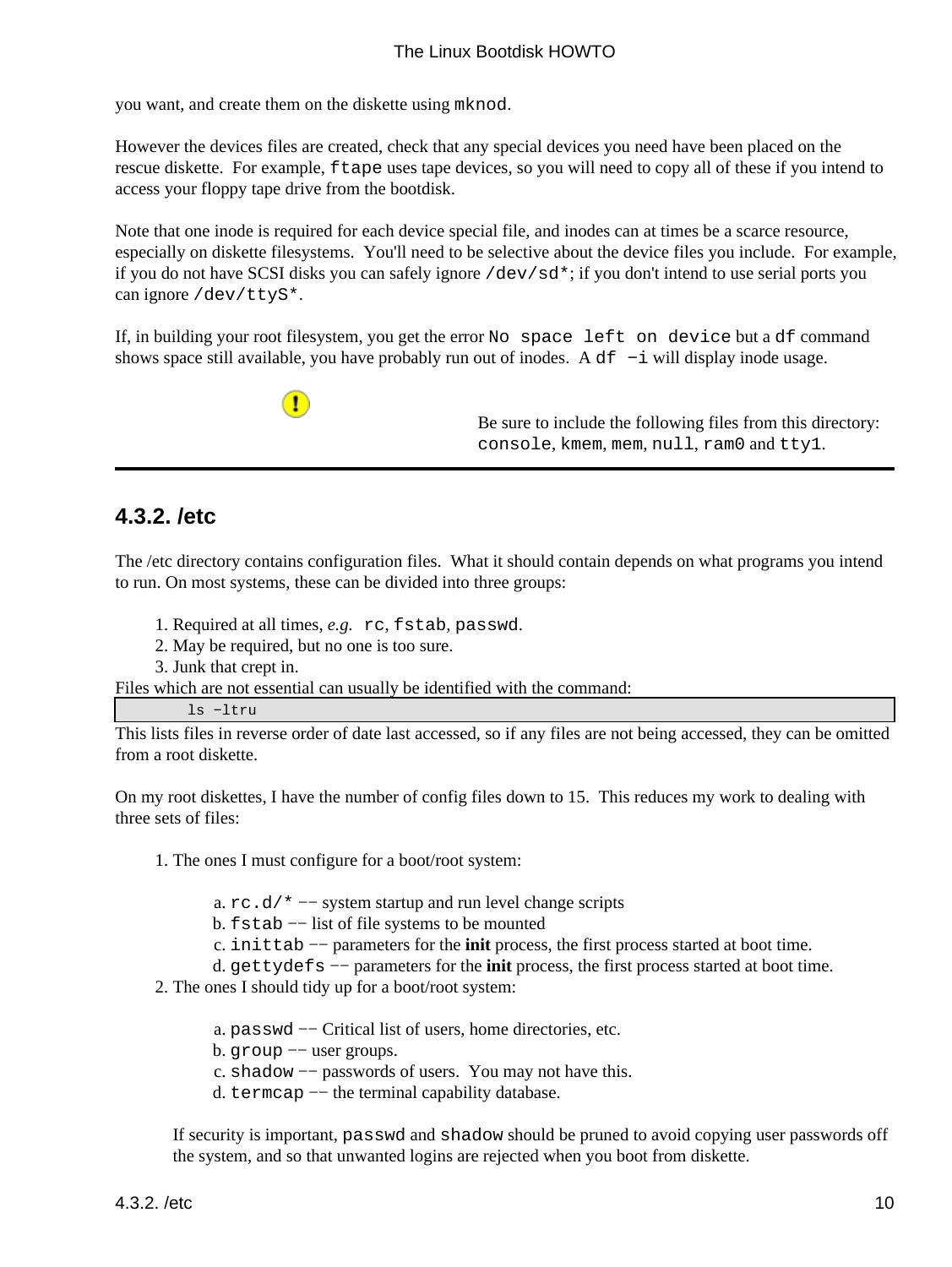Be sure that passwd contains at least root. If you intend other users to login, be sure their home directories and shells exist.

termcap, the terminal database, is typically several hundred kilobytes. The version on your boot/root diskette should be pruned down to contain only the terminal(s) you use, which is usually just the linux or linux−console entry.

3. The rest. They work at the moment, so I leave them alone.

Out of this, I only really have to configure two files, and what they should contain is surprisingly small.

• rc should contain:

 #!/bin/sh /bin/mount −av /bin/hostname Kangaroo

Be sure it is executable, be sure it has a "#!" line at the top, and be sure any absolute filenames are correct. You don't really need to run **hostname** it just looks nicer if you do.

• fstab should contain at least:

| /dev/ram0 |       | ext2 | defaults |
|-----------|-------|------|----------|
| /dev/fd0  |       | ext2 | defaults |
| /proc     | /proc | proc | defaults |

You can copy entries from your existing  $f$  stab, but you should not automatically mount any of your hard disk partitions; use the noauto keyword with them. Your hard disk may be damaged or dead when the bootdisk is used.

Your inittab should be changed so that its sysinit line runs rc or whatever basic boot script will be used. Also, if you want to ensure that users on serial ports cannot login, comment out all the entries for getty which include a ttys or ttyS device at the end of the line. Leave in the tty ports so that you can login at the console.

A minimal inittab file looks like this:

 id:2:initdefault: si::sysinit:/etc/rc 1:2345:respawn:/sbin/getty 9600 tty1 2:23:respawn:/sbin/getty 9600 tty2

The inittab file defines what the system will run in various states including startup, move to multi−user mode, etc. Check carefully the filenames mentioned in inittab; if init cannot find the program mentioned the bootdisk will hang, and you may not even get an error message.

Note that some programs cannot be moved elsewhere because other programs have hardcoded their locations. For example, on my system, /etc/shutdown has hardcoded in it /etc/reboot. If I move reboot to /bin/reboot, and then issue a shutdown command, it will fail because it cannot find the reboot file.

For the rest, just copy all the text files in your /etc directory, plus all the executables in your /etc directory that you cannot be sure you do not need. As a guide, consult the sample listing in [Appendix](#page-45-0) [C](#page-45-0). Probably it will suffice to copy only those files, but systems differ a great deal, so you cannot be sure that the same set of files on your system is equivalent to the files in the list. The only sure method is to start with inittab and work out what is required.

Most systems now use an  $/\text{etc}/\text{rc}$ .d/ directory containing shell scripts for different run levels. The minimum is a single  $rc$  script, but it may be simpler just to copy inittab and the /etc/rc.d directory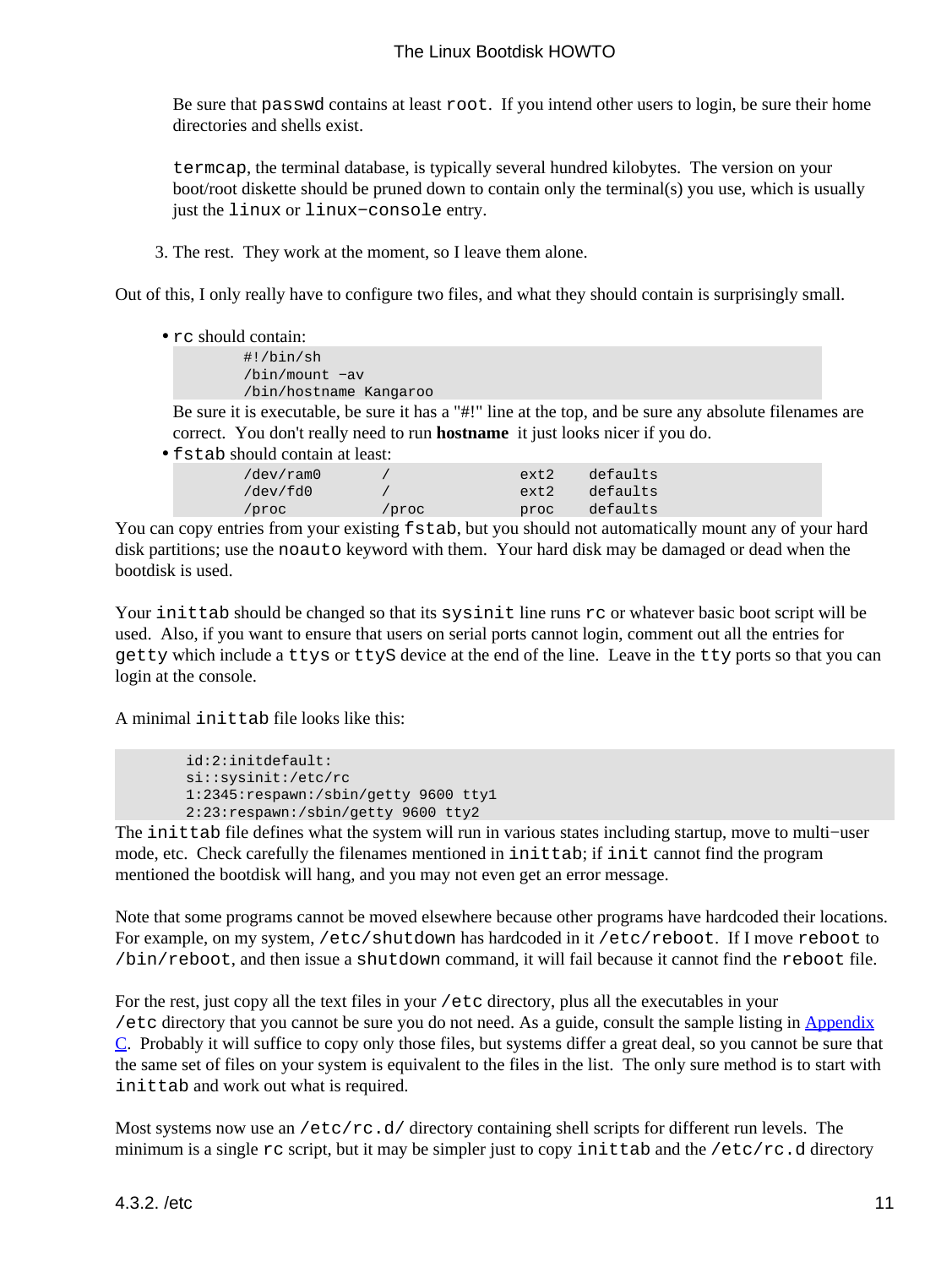<span id="page-14-0"></span>from your existing system, and prune the shell scripts in the rc.d directory to remove processing not relevent to a diskette system environment.

#### **4.3.3. /bin and /sbin**

п

The /bin directory is a convenient place for extra utilities you need to perform basic operations, utilities such as **ls**, **mv**, **cat** and **dd**. See [Appendix C](#page-45-0) for an example list of files that go in a **/bin** and /sbin directories. It does not include any of the utilities required to restore from backup, such as **cpio**, **tar** and **gzip**. That is because I place these on a separate utility diskette, to save space on the boot/root diskette. Once the boot/root diskette is booted, it is copied to the ramdisk leaving the diskette drive free to mount another diskette, the utility diskette. I usually mount this as /usr.

Creation of a utility diskette is described below in [Section 9.2.](#page-27-0) It is probably desirable to maintain a copy of the same version of backup utilities used to write the backups so you don't waste time trying to install versions that cannot read your backup tapes.

> Be sure to include the following programs: init, getty or equivalent, login, mount, some shell capable of running your rc scripts, a link from sh to the shell.

#### **4.3.4. /lib**

In /lib you place necessary shared libraries and loaders. If the necessary libraries are not found in your /lib directory then the system will be unable to boot. If you're lucky you may see an error message telling you why.

Nearly every program requires at least the libc library, libc.so.*N*, where *N* is the current version number. Check your /lib directory. The file libc.so.N is usually a symlink to a filename with a complete version number:

% ls −l /lib/libc\* −rwxr−xr−x 1 root root 4016683 Apr 16 18:48 libc−2.1.1.so\* lrwxrwxrwx 1 root root 13 Apr 10 12:25 libc.so.6 −> libc−2.1.1.so\*

In this case, you want libc−2.1.1.so. To find other libraries you should go through all the binaries you plan to include and check their dependencies with **ldd**. For example:

```
 % ldd /sbin/mke2fs
 libext2fs.so.2 => /lib/libext2fs.so.2 (0x40014000)
 libcom_err.so.2 => /lib/libcom_err.so.2 (0x40026000)
 libuuid.so.1 => /lib/libuuid.so.1 (0x40028000)
 libc.so.6 => /lib/libc.so.6 (0x4002c000)
 /lib/ld−linux.so.2 => /lib/ld−linux.so.2 (0x40000000)
```
Each file on the right−hand side is required. The file may be a symbolic link.

Note that some libraries are *quite large* and will not fit easily on your root filesystem. For example, the libc.so listed above is about 4 meg. You will probably need to strip libraries when copying them to your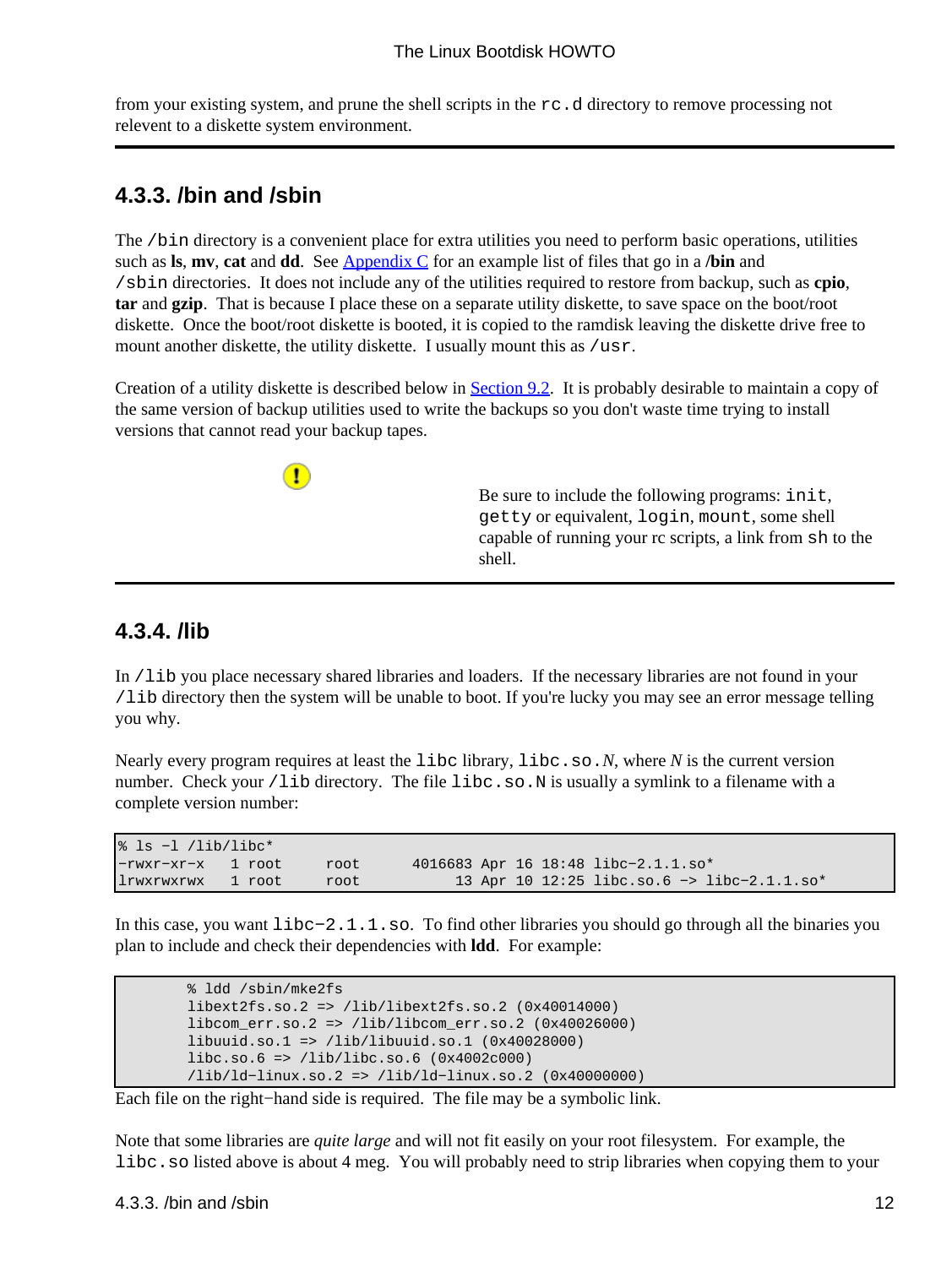<span id="page-15-0"></span>root filesystem. See **[Section 8](#page-25-0)** for instructions.

In /lib you must also include a loader for the libraries. The loader will be either  $1d$ , so (for A.OUT libraries, which are no longer common) or ld−linux.so (for ELF libraries). Newer versions of **ldd** tell you exactly which loader is needed, as in the example above, but older versions may not. If you're unsure which you need, run the **file** command on the library. For example:

% file /lib/libc.so.4.7.2 /lib/libc.so.5.4.33 /lib/libc−2.1.1.so /lib/libc.so.4.7.2: Linux/i386 demand−paged executable (QMAGIC), stripped /lib/libc.so.5.4.33: ELF 32−bit LSB shared object, Intel 80386, version 1, stripped /lib/libc−2.1.1.so: ELF 32−bit LSB shared object, Intel 80386, version 1, not stripped

The QMAGIC indicates that 4.7.2 is for A.OUT libraries, and ELF indicates that 5.4.33 and 2.1.1 are for ELF.

Copy the specific loader(s) you need to the root filesystem you're building. Libraries and loaders should be checked *carefully* against the included binaries. If the kernel cannot load a necessary library, the kernel may hang with no error message.

### **4.4. Providing for PAM and NSS**

Your system may require dynamically loaded libraries that are not visible to 1dd. If you don't provide for these, you may have trouble logging in or using your bootdisk.

#### **4.4.1. PAM (Pluggable Authentication Modules)**

If your system uses PAM (Pluggable Authentication Modules), you must make some provision for it on your bootdisk. Briefly, PAM is a sophisticated modular method for authenticating users and controlling their access to services. An easy way to determine if your system uses PAM is run ldd on your login executable; if the output includes libpam.so, you need PAM.

Fortunately, security is usually of no concern with bootdisks since anyone who has physical access to a machine can usually do anything they want anyway. Therefore, you can effectively disable PAM by creating a simple /etc/pam.conf file in your root filesystem that looks like this:

| <b>OTHER</b><br><b>OTHER</b> | auth<br>account | optional<br>optional | /lib/security/pam_permit.so<br>/lib/security/pam_permit.so |  |
|------------------------------|-----------------|----------------------|------------------------------------------------------------|--|
| <b>OTHER</b>                 | password        | optional             | /lib/security/pam permit.so                                |  |
| <b>OTHER</b>                 | session         | optional             | /lib/security/pam_permit.so                                |  |
|                              |                 |                      |                                                            |  |

Also copy the file /lib/security/pam\_permit.so to your root filesystem. This library is only about 8K so it imposes minimal overhead.

This configuration allows anyone complete access to the files and services on your machine. If you care about security on your bootdisk for some reason, you'll have to copy some or all of your hard disk's PAM setup to your root filesystem. Be sure to read the PAM documentation carefully, and copy any libraries needed in /lib/security onto your root filesystem.

You must also include /lib/libpam.so on your bootdisk. But you already know this since you ran ldd on /bin/login, which showed this dependency.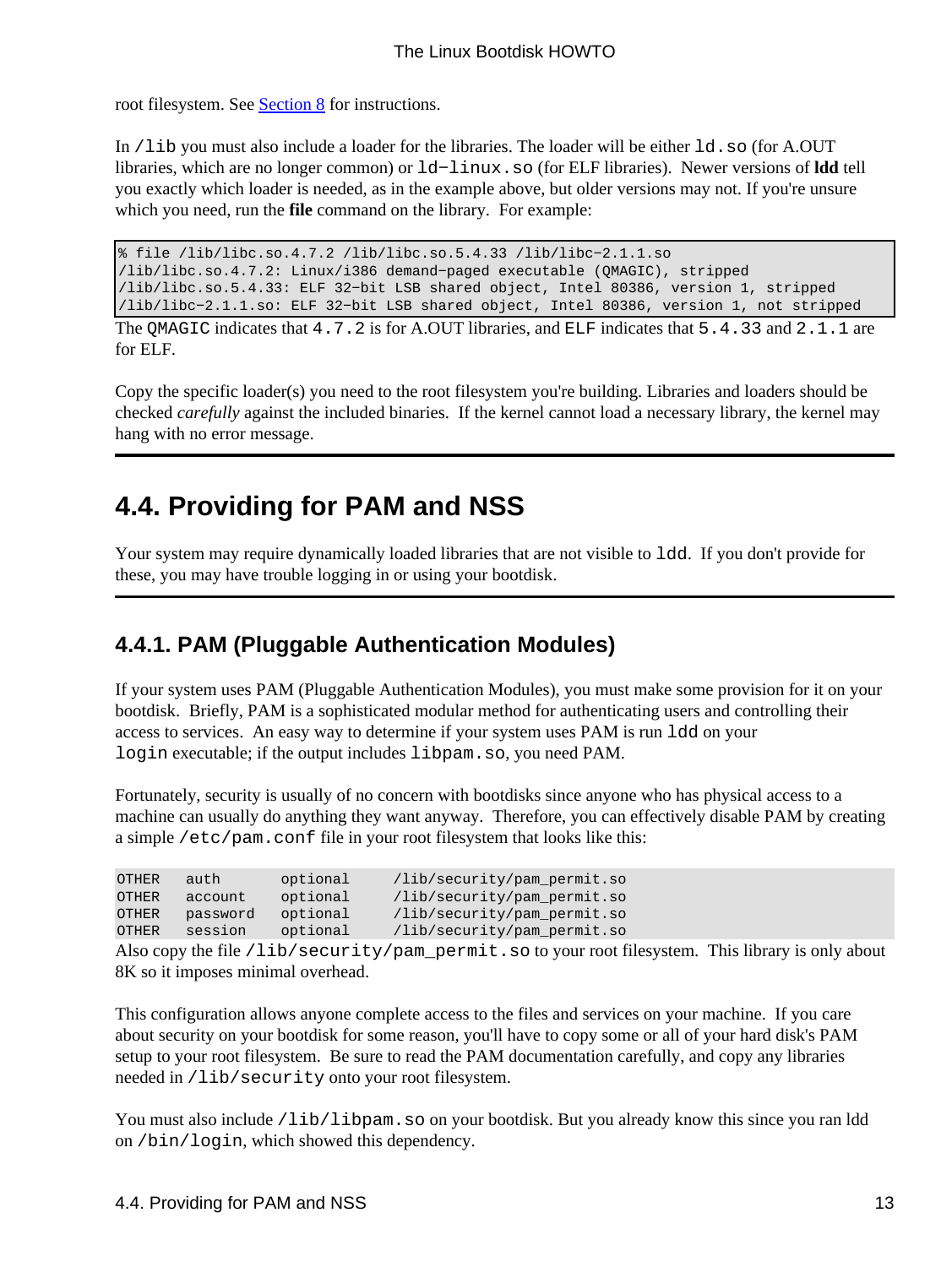#### <span id="page-16-0"></span>**4.4.2. NSS (Name Service Switch)**

If you are using glibc (aka libc6), you will have to make provisions for name services or you will not be able to login. The file /etc/nsswitch.conf controls database lookups for various servies. If you don't plan to access services from the network (eg, DNS or NIS lookups), you need only prepare a simple nsswitch.conf file that looks like this:

| passwd:     | files |
|-------------|-------|
| shadow:     | files |
| qroup:      | files |
| hosts:      | files |
| services:   | files |
| networks:   | files |
| protocols:  | files |
| rpc:        | files |
| ethers:     | files |
| netmasks:   | files |
| bootparams: | files |
| automount:  | files |
| aliases:    | files |
| netgroup:   | files |
| publickey:  | files |

This specifies that every service be provided only by local files. You will also need to include  $/$ lib $/$ libnss files.so.*X*, where *X* is 1 for glibc 2.0 and 2 for glibc 2.1. This library will be loaded dynamically to handle the file lookups.

If you plan to access the network from your bootdisk, you may want to create a more elaborate nsswitch.conf file. See the nsswitch man page for details. You must include a file /lib/libnss\_*service*.so.1 for each *service* you specify.

#### **4.5. Modules**

If you have a modular kernel, you must consider which modules you may want to load from your bootdisk after booting. You might want to include **ftape** and **zftape** modules if your backup tapes are on floppy tape, modules for SCSI devices if you have them, and possibly modules for PPP or SLIP support if you want to access the net in an emergency.

These modules may be placed in /lib/modules. You should also include **insmod**, **rmmod** and **lsmod**. Depending on whether you want to load modules automatically, you might also include **modprobe**, **depmod** and **swapout**. If you use **kerneld**, include it along with /etc/conf.modules.

However, the main advantage to using modules is that you can move non−critical modules to a utility disk and load them when needed, thus using less space on your root disk. If you may have to deal with many different devices, this approach is preferable to building one huge kernel with many drivers built in.

> In order to boot a compressed ext2 filesystem, you must have ramdisk and ext2 support built−in. *They cannot be supplied as modules.*

Ŧ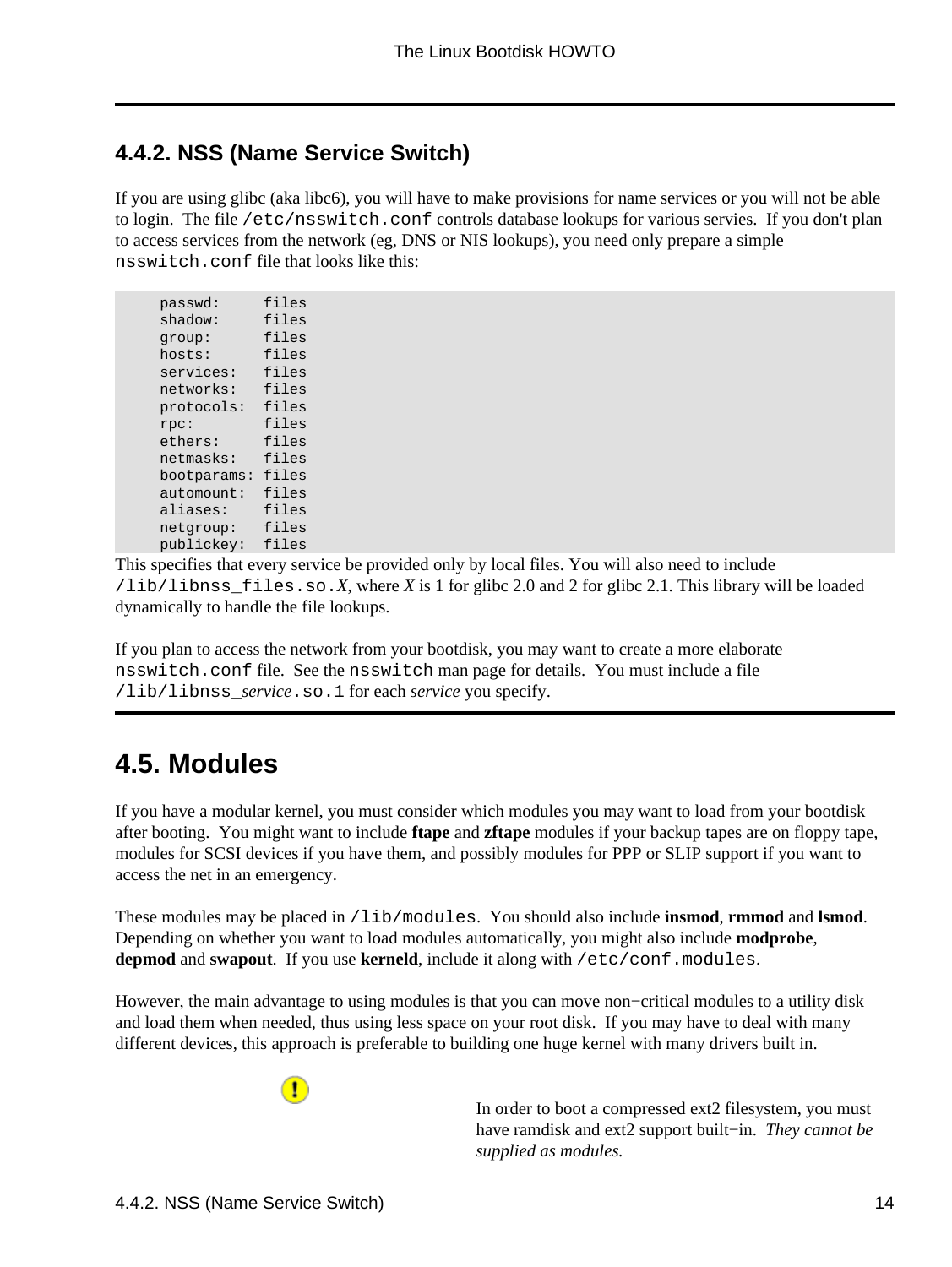### <span id="page-17-0"></span>**4.6. Some final details**

Some system programs, such as **login**, complain if the file /var/run/utmp and the directory /var/log do not exist. So:

> mkdir −p /mnt/var/{log,run} touch /mnt/var/run/utmp

Finally, after you have set up all the libraries you need, run **ldconfig** to remake /etc/ld.so.cache on the root filesystem. The cache tells the loader where to find the libraries. You can do this with:

ldconfig −r /mnt

### **4.7. Wrapping it up**

When you have finished constructing the root filesystem, unmount it, copy it to a file and compress it:

 umount /mnt dd if=DEVICE bs=1k | gzip −v9 > rootfs.gz

When this finishes you will have a file rootfs.gz. This is your compressed root filesystem. You should check its size to make sure it will fit on a diskette; if it doesn't you'll have to go back and remove some files. Some suggestions for reducing root filesystem size appear in [Section 8.](#page-25-0)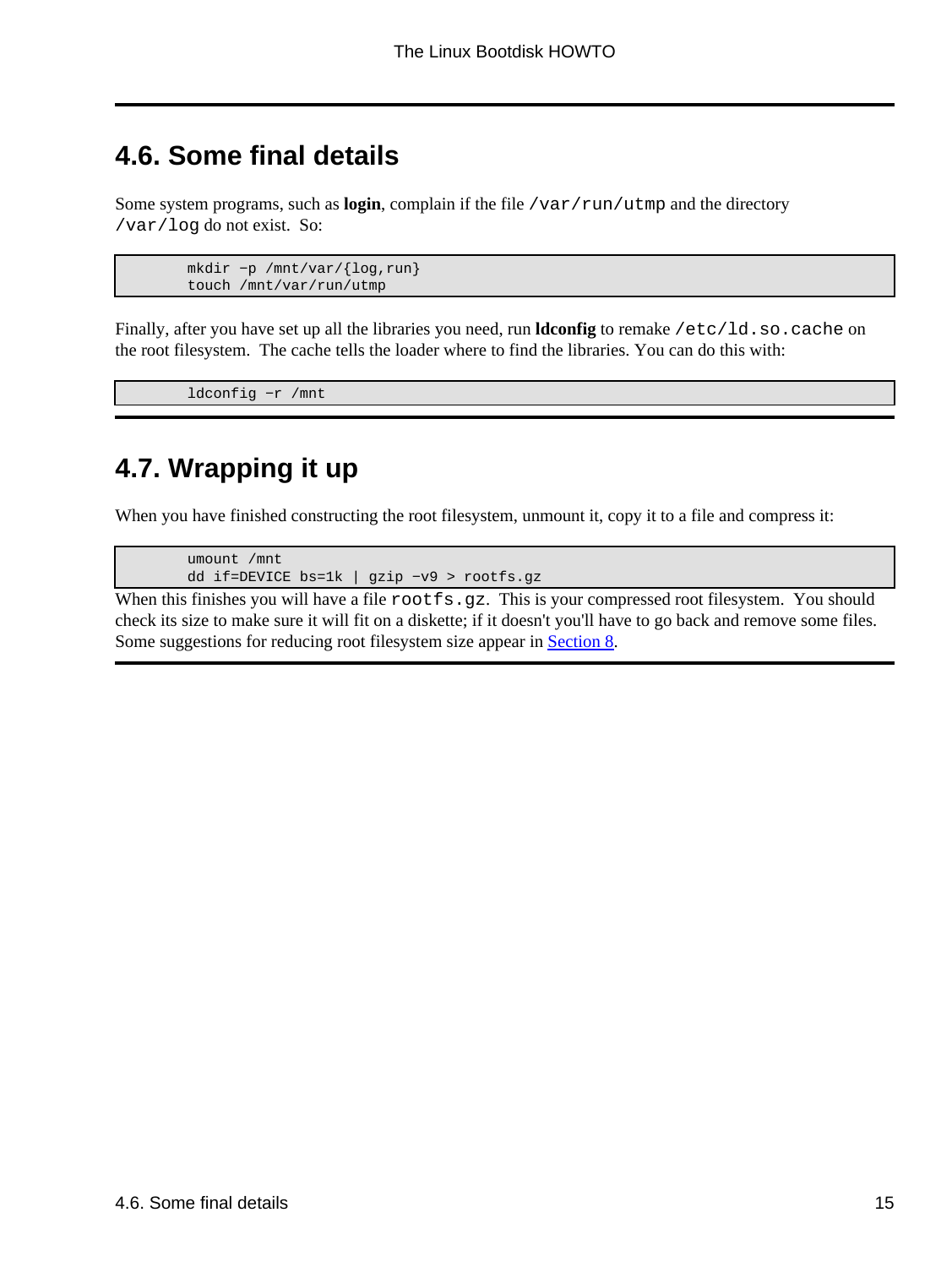# <span id="page-18-0"></span>**5. Choosing a kernel**

At this point you have a complete compressed root filesystem. The next step is to build or select a kernel. In most cases it would be possible to copy your current kernel and boot the diskette from that. However, there may be cases where you wish to build a separate one.

One reason is size. If you are building a single boot/root diskette, the kernel will be one of the largest files on the diskette so you will have to reduce the size of the kernel as much as possible. To reduce kernel size, build it with the minumum set of facilities necessary to support the desired system. This means leaving out everything you don't need. Networking is a good thing to leave out, as well as support for any disk drives and other devices which you don't need when running your boot/root system. As stated before, your kernel *must* have ramdisk and ext2 support built into it.

Having worked out a minimum set of facilities to include in a kernel, you then need to work out what to add back in. Probably the most common uses for a boot/root diskette system would be to examine and restore a corrupted root file system, and to do this you may need kernel support. For example, if your backups are all held on tape using Ftape to access your tape drive, then, if you lose your current root drive and drives containing Ftape, then you will not be able to restore from your backup tapes. You will have to reinstall Linux, download and reinstall **ftape**, and then try to read your backups.

The point here is that, whatever I/O support you have added to your kernel to support backups should also be added into your boot/root kernel.

The procedure for actually building the kernel is described in the documentation that comes with the kernel. It is quite easy to follow, so start by looking in /usr/src/linux. If you have trouble building a kernel, you should probably not attempt to build boot/root systems anyway. Remember to compress the kernel with ``**make zImage**''.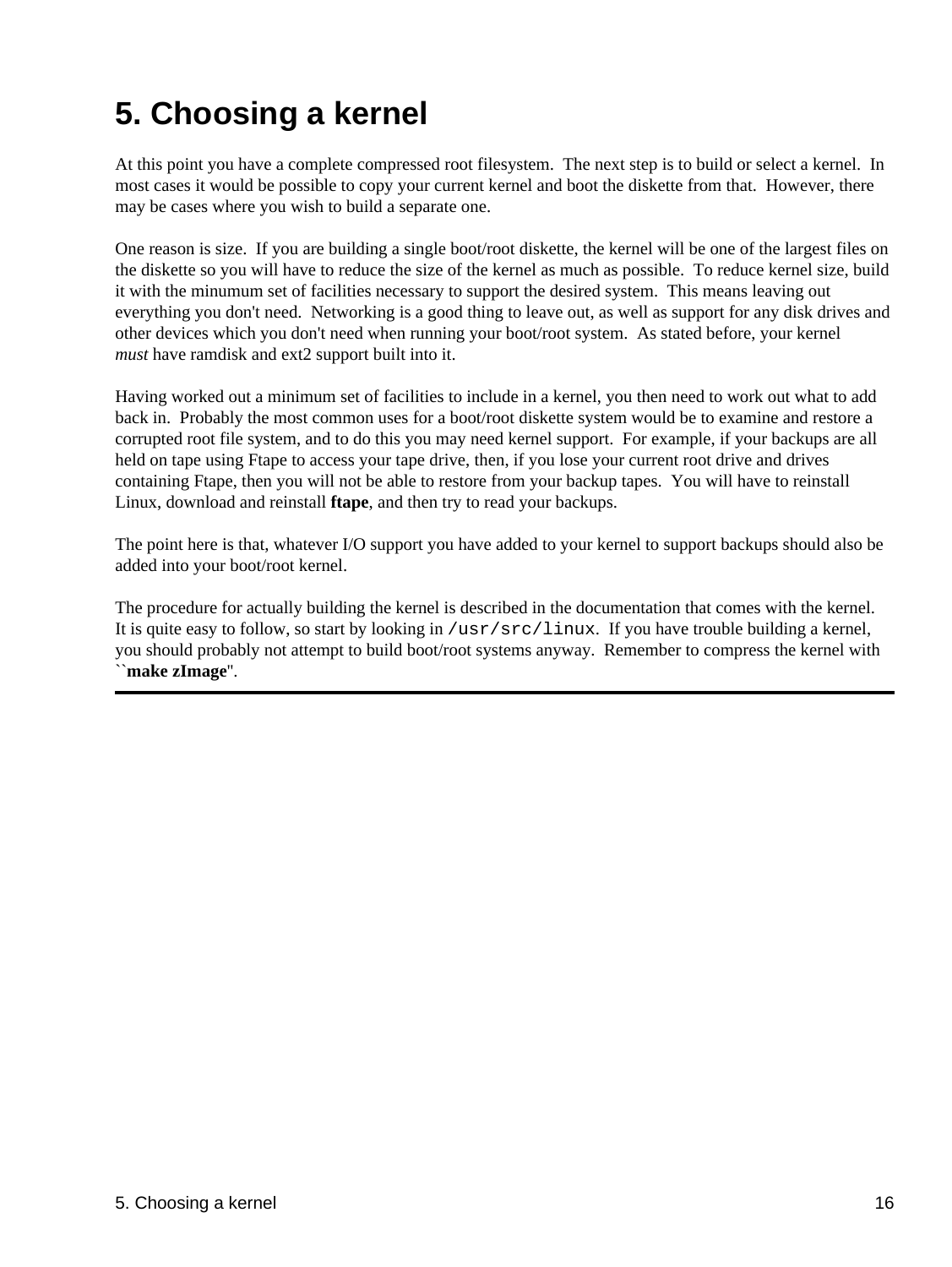# <span id="page-19-0"></span>**6. Putting them together: Making the diskette(s)**

At this point you have a kernel and a compressed root filesystem. If you are making a boot/root disk, check their sizes to make sure they will both fit on one disk. If you are making a two disk boot+root set, check the root filesystem to make sure it will fit on a single diskette.

You should decide whether to use LILO to boot the bootdisk kernel. The alternative is to copy the kernel directly to the diskette and boot without LILO. The advantage of using LILO is that it enables you to supply some parameters to the kernel which may be necessary to initialize your hardware (Check the file /etc/lilo.conf on your system. If it exists and has a line like ``append=...'', you probably need this feature). The disadvantage of using LILO is that building the bootdisk is more complicated and takes slightly more space. You will have to set up a small separate filesystem, which we shall call the *kernel filesystem*, where you transfer the kernel and a few other files that LILO needs.

If you are going to use LILO, read on; if you are going to transfer the kernel directly, skip ahead to [Section](#page-20-0) [6.2.](#page-20-0)

#### **6.1. Transferring the kernel with LILO**

First, make sure you have a recent version of LILO.

You must create a small configuration file for LILO. It should look like this:

```
boot =/dev/fd0 install =/boot/boot.b
map =/boot/map
 read−write
 backup =/dev/null
 compact
image = KERNEL label = Bootdisk
root =/dev/fd0
```
For an explanation of these parameters, see LILO's user documentation. You will probably also want to add an append= $\ldots$  line to this file from your hard disk's /etc/lilo.conf file.

Save this file as bdlilo.conf.

You now have to create a small filesystem, which we shall call a *kernel filesystem*, to distinguish it from the root filesystem.

First, figure out how large the filesystem should be. Take the size of your kernel in blocks (the size shown by ``**ls −s KERNEL**'') and add 50. Fifty blocks is approximately the space needed for inodes plus other files. You can calculate this number exactly if you want to, or just use 50. If you're creating a two−disk set, you may as well overestimate the space since the first disk is only used for the kernel anyway. Call this number KERNEL\_BLOCKS.

Put a floppy diskette in the drive (for simplicity we'll assume /dev/fd0) and create an ext2 kernel filesystem on it: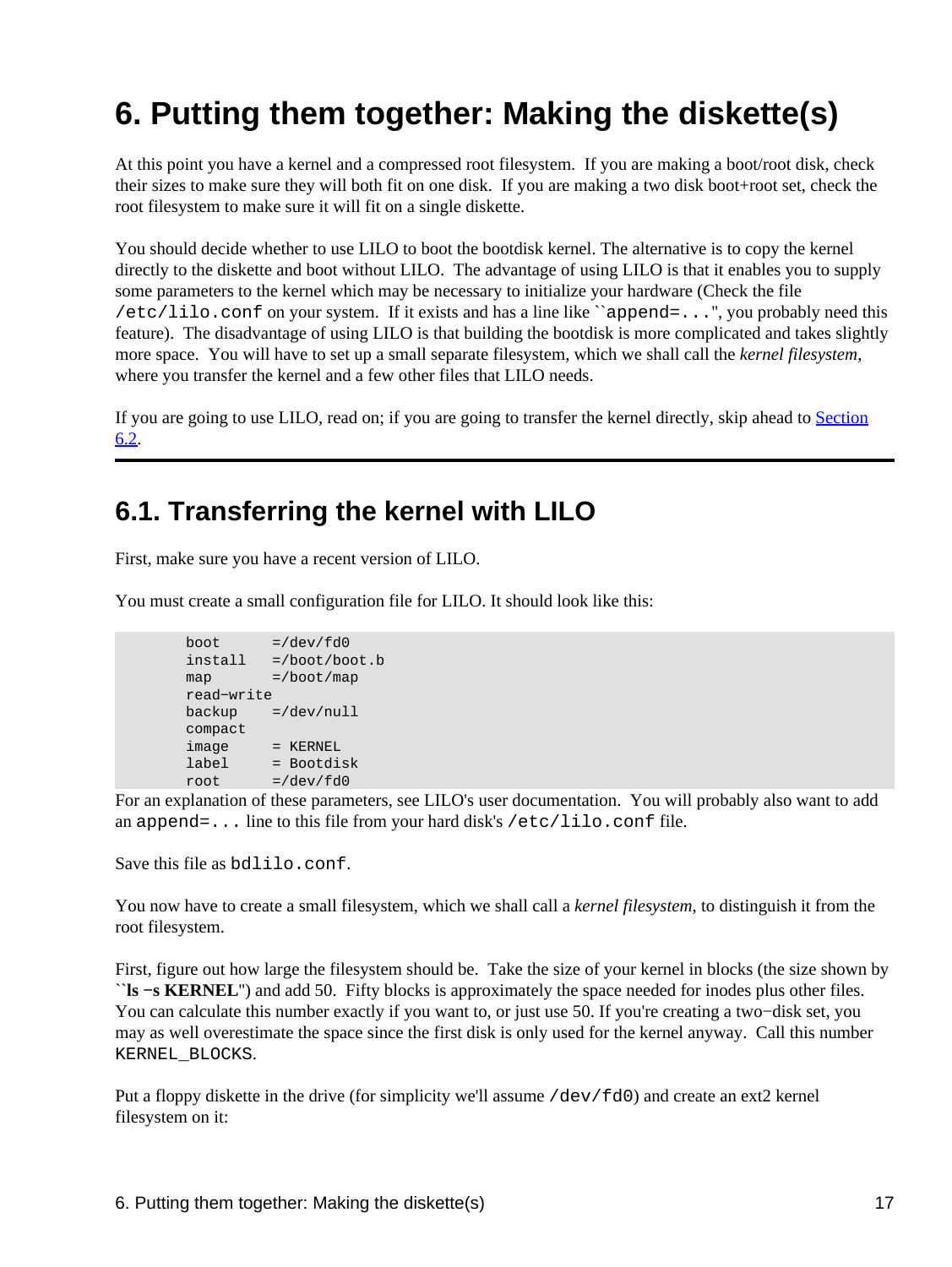mke2fs −N 24 −m 0 /dev/fd0 KERNEL\_BLOCKS

<span id="page-20-0"></span>The ``−N 24'' specifies 24 inodes, which is all you should need for this filesystem. Next, mount the filesystem, remove the lost+found directory, and create dev and boot directories for LILO:

```
 mount −o dev /dev/fd0 /mnt
 rm −rf /mnt/lost+found
 mkdir /mnt/{boot,dev}
```
Next, create devices /dev/null and /dev/fd0. Instead of looking up the device numbers, you can just copy them from your hard disk using −R:

cp −R /dev/{null,fd0} /mnt/dev

LILO needs a copy of its boot loader, boot. b, which you can take from your hard disk. It is usually kept in the /boot directory.

cp /boot/boot.b /mnt/boot

Finally, copy in the LILO configuration file you created in the last section, along with your kernel. Both can be put in the root directory:

cp bdlilo.conf KERNEL /mnt

Everything LILO needs is now on the kernel filesystem, so you are ready to run it. LILO's −r flag is used for installing the boot loader on some other root:

|         | lilo $-v$ -C bdlilo.conf $-r$ /mnt                                                     |  |      |                          |  |                                                                 |                                                                                                   |  |
|---------|----------------------------------------------------------------------------------------|--|------|--------------------------|--|-----------------------------------------------------------------|---------------------------------------------------------------------------------------------------|--|
|         |                                                                                        |  |      |                          |  |                                                                 | LILO should run without error, after which the kernel filesystem should look something like this: |  |
|         | total 361                                                                              |  |      |                          |  |                                                                 |                                                                                                   |  |
|         | $1$ -rw-r--r-- $1$ root                                                                |  | root |                          |  |                                                                 | 176 Jan 10 07:22 bdlilo.conf                                                                      |  |
|         | 1 drwxr-xr-x 2 root                                                                    |  | root |                          |  | 1024 Jan 10 07:23 boot/                                         |                                                                                                   |  |
|         | 1 drwxr-xr-x 2 root toot                                                               |  |      | $1024$ Jan 10 07:22 dev/ |  |                                                                 |                                                                                                   |  |
|         | $1358$ -rw-r--r-- 1 root root 362707 Jan 10 07:23 vmlinuz                              |  |      |                          |  |                                                                 |                                                                                                   |  |
| boot:   |                                                                                        |  |      |                          |  |                                                                 |                                                                                                   |  |
| total 8 |                                                                                        |  |      |                          |  |                                                                 |                                                                                                   |  |
|         | $4 -rw-r--r--$ 1 root root                                                             |  |      |                          |  |                                                                 | 3708 Jan 10 07:22 boot.b                                                                          |  |
|         | $\begin{vmatrix} 4 & -rw & - & - & - & - \\ 1 & - & - & - & - \end{vmatrix}$ root root |  |      |                          |  | 3584 Jan 10 07:23 map                                           |                                                                                                   |  |
| dev:    |                                                                                        |  |      |                          |  |                                                                 |                                                                                                   |  |
| total 0 |                                                                                        |  |      |                          |  |                                                                 |                                                                                                   |  |
|         | 0 brw-r----- 1 root                                                                    |  | root | $2, 0$ Jan 10 07:22 fd0  |  |                                                                 |                                                                                                   |  |
| L       | $0$ crw-r--r-- $1$ root                                                                |  | root |                          |  | 1, $\frac{3 \text{ Jan } 1007:22 \text{ null}}{2 \text{ null}}$ |                                                                                                   |  |

Do not worry if the file sizes are slightly different from yours.

Now leave the diskette in the drive and go to [Section 6.3](#page-21-0).

#### **6.2. Transferring the kernel without LILO**

If you are *not* using LILO, transfer the kernel to the bootdisk with **dd**:

```
 % dd if=KERNEL of=/dev/fd0 bs=1k
 353+1 records in
 353+1 records out
```
In this example, **dd** wrote 353 complete records + 1 partial record, so the kernel occupies the first 354 blocks of the diskette. Call this number KERNEL\_BLOCKS and remember it for use in the next section.

Finally, set the root device to be the diskette itself, then set the root to be loaded read/write: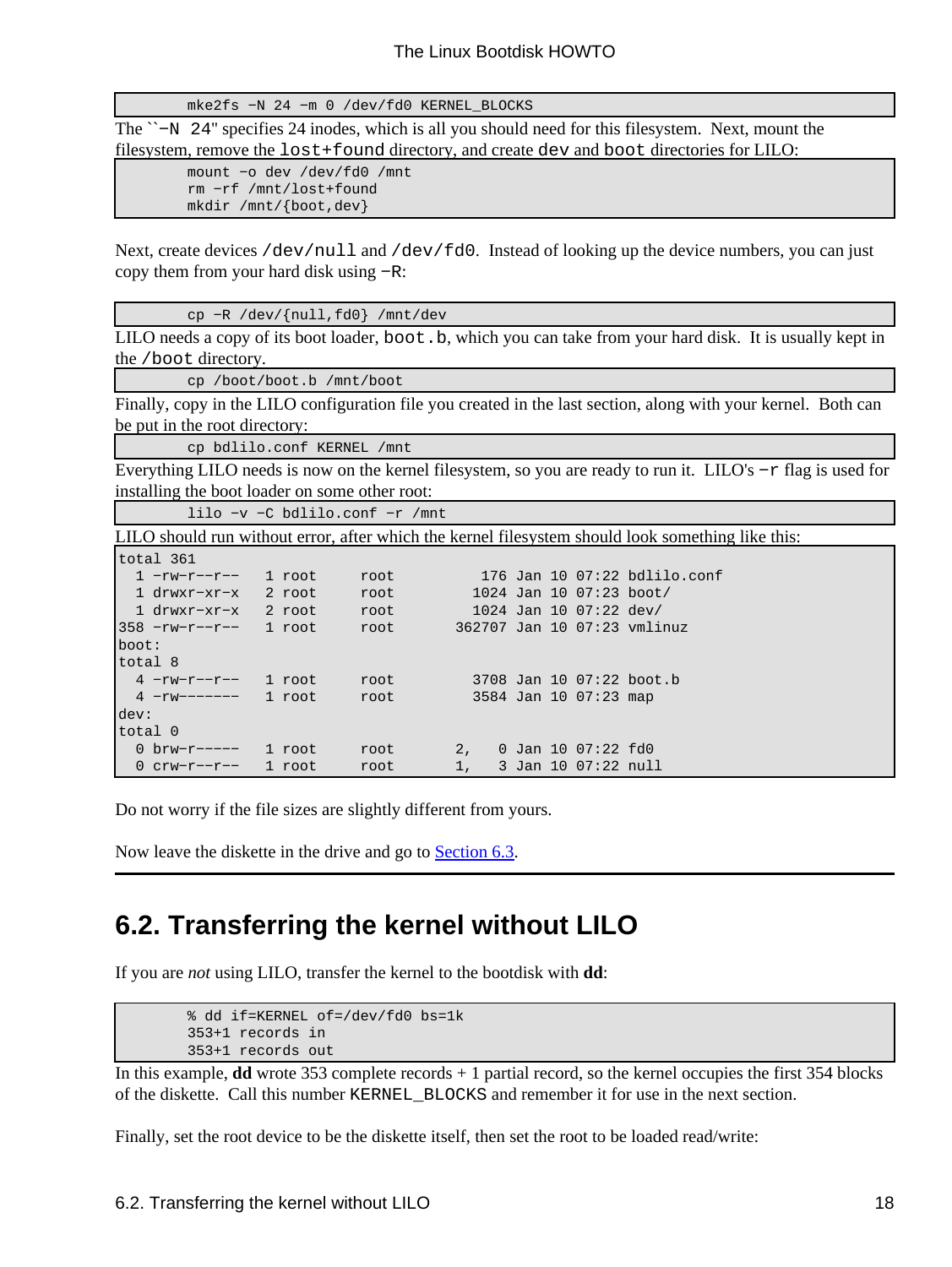rdev /dev/fd0 /dev/fd0 rdev −R /dev/fd0 0

<span id="page-21-0"></span>Be careful to use a capital −R in the second **rdev** command.

#### **6.3. Setting the ramdisk word**

Inside the kernel image is the *ramdisk word* that specifies where the root filesystem is to be found, along with other options. The word can be accessed and set via the **rdev** command, and its contents are interpreted as follows:

| <b>Bit field Description</b>                           |
|--------------------------------------------------------|
| $0-10$ Offset to start of ramdisk, in 1024 byte blocks |
| $11-13$ unused                                         |
| 14 Flag indicating that ramdisk is to be loaded        |
| 15 Flag indicating to prompt before loading rootfs     |

If bit 15 is set, on boot−up you will be prompted to place a new floppy diskette in the drive. This is necessary for a two−disk boot set.

There are two cases, depending on whether you are building a single boot/root diskette or a double ``boot+root'' diskette set.

- 1. If you are building a single disk, the compressed root filesystem will be placed right after the kernel, so the offset will be the first free block (which should be the same as KERNEL\_BLOCKS). Bit 14 will be set to 1, and bit 15 will be zero. For example, say you're building a single disk and the root filesystem will begin at block 253 (decimal). The ramdisk word value should be 253 (decimal) with bit 14 set to 1 and bit 15 set to 0. To calculate the value you can simply add the decimal values.  $253 +$  $(2<sup>14</sup>) = 253 + 16384 = 16637$ . If you don't quite understand where this number comes from, plug it into a scientific calculator and convert it to binary,
- 2. If you are building a two–disk set, the root filesystem will begin at block zero of the second disk, so the offset will be zero. Bit 14 will be set to 1 and bit 15 will be 1. The decimal value will be  $2^{\wedge}14$  +  $2^{4}15 = 49152$  in this case.

After carefully calculating the value for the ramdisk word, set it with **rdev −r**. Be sure to use the *decimal* value. If you used LILO, the argument to **rdev** here should be the *mounted kernel path*, e.g. /mnt/vmlinuz; if you copied the kernel with **dd**, instead use the floppy device name (*e.g.,* /dev/fd0).

rdev −r KERNEL\_OR\_FLOPPY\_DRIVE VALUE

If you used LILO, unmount the diskette now.

#### $\bf{T}$

Do not believe what the rdev/ramsize manpage says about ramdisk size. The manpage is obsolete. As of kernel 2.0 or so, the ramdisk word no longer determines the ramdisk size; the word is instead interpreted according to the table at the beginning of section Section 6.3. For a detailed explanation, see the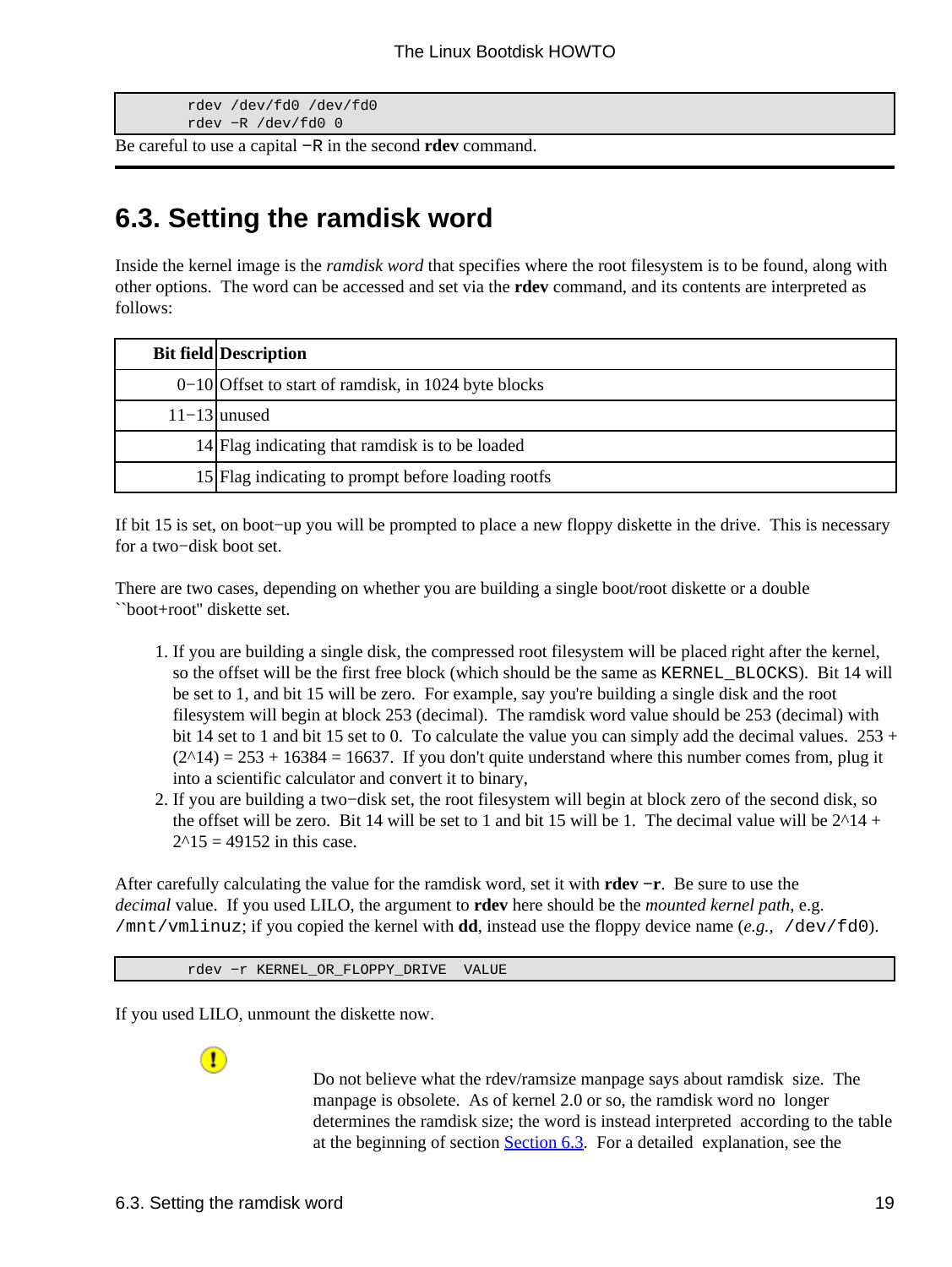documentation file<ramdisk.txt> or [http://www.linuxhq.com/kernel/v2.4/doc/ramdisk.txt.html.](http://www.linuxhq.com/kernel/v2.4/doc/ramdisk.txt.html)

### <span id="page-22-0"></span>**6.4. Transferring the root filesystem**

The last step is to transfer the root filesystem.

• If the root filesystem will be placed on the *same* disk as the kernel, transfer it using dd with the seek option, which specifies how many blocks to skip:

dd if=rootfs.gz of=/dev/fd0 bs=1k seek=KERNEL\_BLOCKS

• If the root filesystem will be placed on a *second* disk, remove the first diskette, put the second diskette in the drive, then transfer the root filesystem to it: dd if=rootfs.gz of=/dev/fd0 bs=1k

Congratulations, you are done!

 $\bigcirc$ 

You should always test a bootdisk before putting it aside for an emergency. If it fails to boot, read on.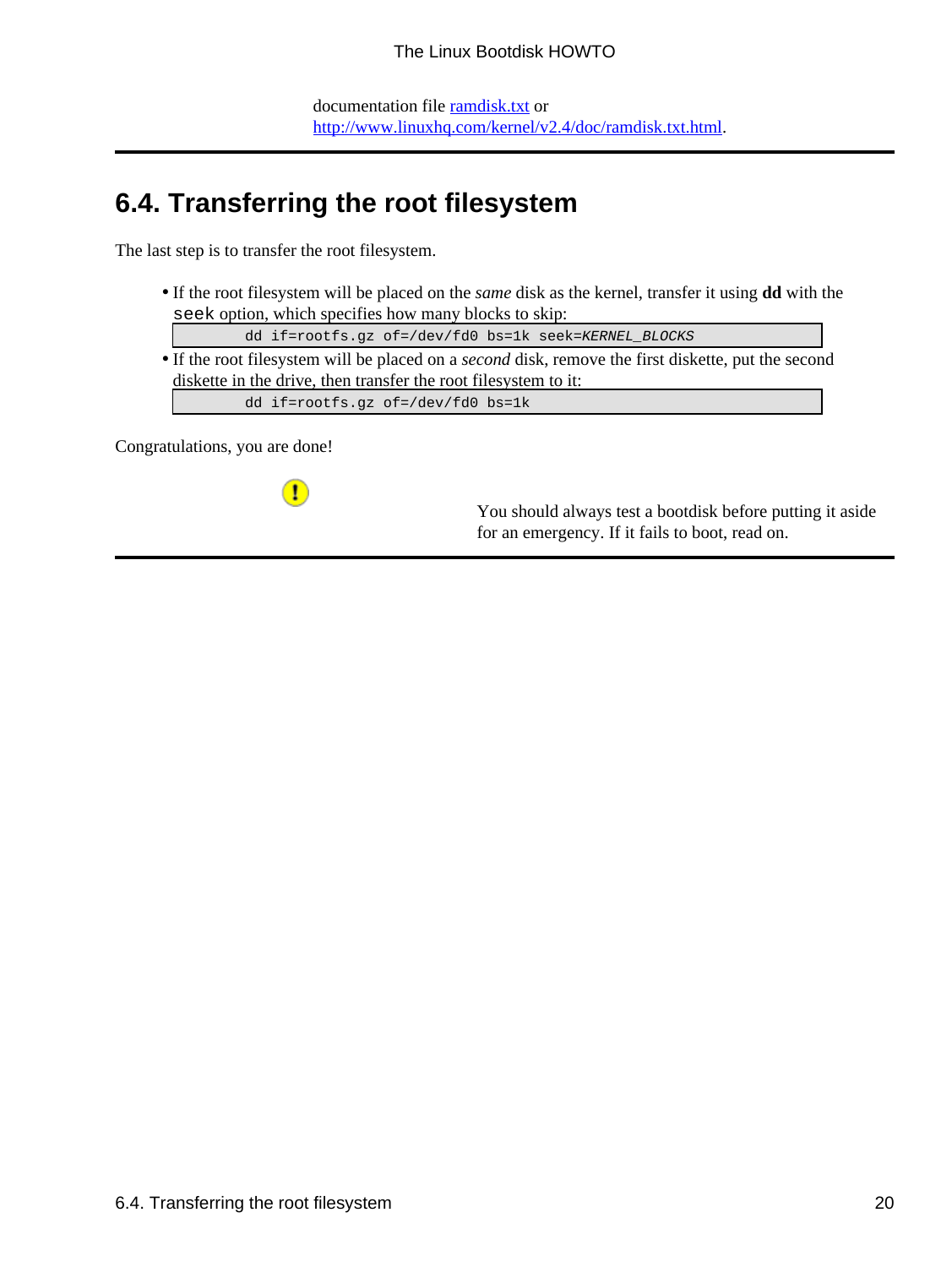# <span id="page-23-0"></span>**7. Troubleshooting, or The Agony of Defeat**

When building bootdisks, the first few tries often will not boot. The general approach to building a root disk is to assemble components from your existing system, and try and get the diskette−based system to the point where it displays messages on the console. Once it starts talking to you, the battle is half over because you can see what it is complaining about, and you can fix individual problems until the system works smoothly. If the system just hangs with no explanation, finding the cause can be difficult. The recommended procedure for investigating the problem where the system will not talk to you is as follows:

• You may see a message like this:

Kernel panic: VFS: Unable to mount root fs on XX:YY

This is a common problem and it has only a few causes. First, check the device *XX:YY* against the list of device codes in /usr/src/linux/Documentation/devices.txt. If it is incorrect, you probably didn't do an **rdev −R**, or you did it on the wrong image. If the device code is correct, then check carefully the device drivers compiled into your kernel. Make sure it has floppy disk, ramdisk and ext2 filesystem support built−in.

• If you see many errors like:

end\_request: I/O error, dev 01:00 (ramdisk), sector NNN

This is an I/O error from the ramdisk driver, usually because the kernel is trying to write beyond the end of the device. The ramdisk is too small to hold the root filesystem. Check your bootdisk kernel's initialization messages for a line like:

Ramdisk driver initialized : 16 ramdisks of 4096K size

Check this size against the *uncompressed* size of the root filesystem. If the ramdisks aren't large enough, make them larger.

- Check that the root disk actually contains the directories you think it does. It is easy to copy at the wrong level so that you end up with something like /rootdisk/bin instead of /bin on your root diskette.
- Check that there is a /lib/libc.so with the same link that appears in your /lib directory on your hard disk.
- Check that any symbolic links in your /dev directory in your existing system also exist on your root diskette filesystem, where those links are to devices which you have included in your root diskette. In particular, /dev/console links are essential in many cases.
- Check that you have included /dev/tty1, /dev/null, /dev/zero, /dev/mem, /dev/ram and /dev/kmem files.
- Check your kernel configuration -- support for all resources required up to login point must be built in, not modules. So *ramdisk and ext2 support must be built−in*.
- Check that your kernel root device and ramdisk settings are correct.

Once these general aspects have been covered, here are some more specific files to check:

- 1. Make sure **init** is included as /sbin/init or /bin/init. Make sure it is executable.
- 2. Run **ldd init** to check init's libraries. Usually this is just libc.so, but check anyway. Make sure you included the necessary libraries and loaders.
- Make sure you have the right loader for your libraries −− ld.so for a.out or ld−linux.so for 3. ELF.
- Check the /etc/inittab on your bootdisk filesystem for the calls to **getty** (or some **getty**−like 4. program, such as **agetty**, **mgetty** or **getty\_ps**). Double−check these against your hard disk inittab. Check the man pages of the program you use to make sure these make sense. inittab is possibly the trickiest part because its syntax and content depend on the init program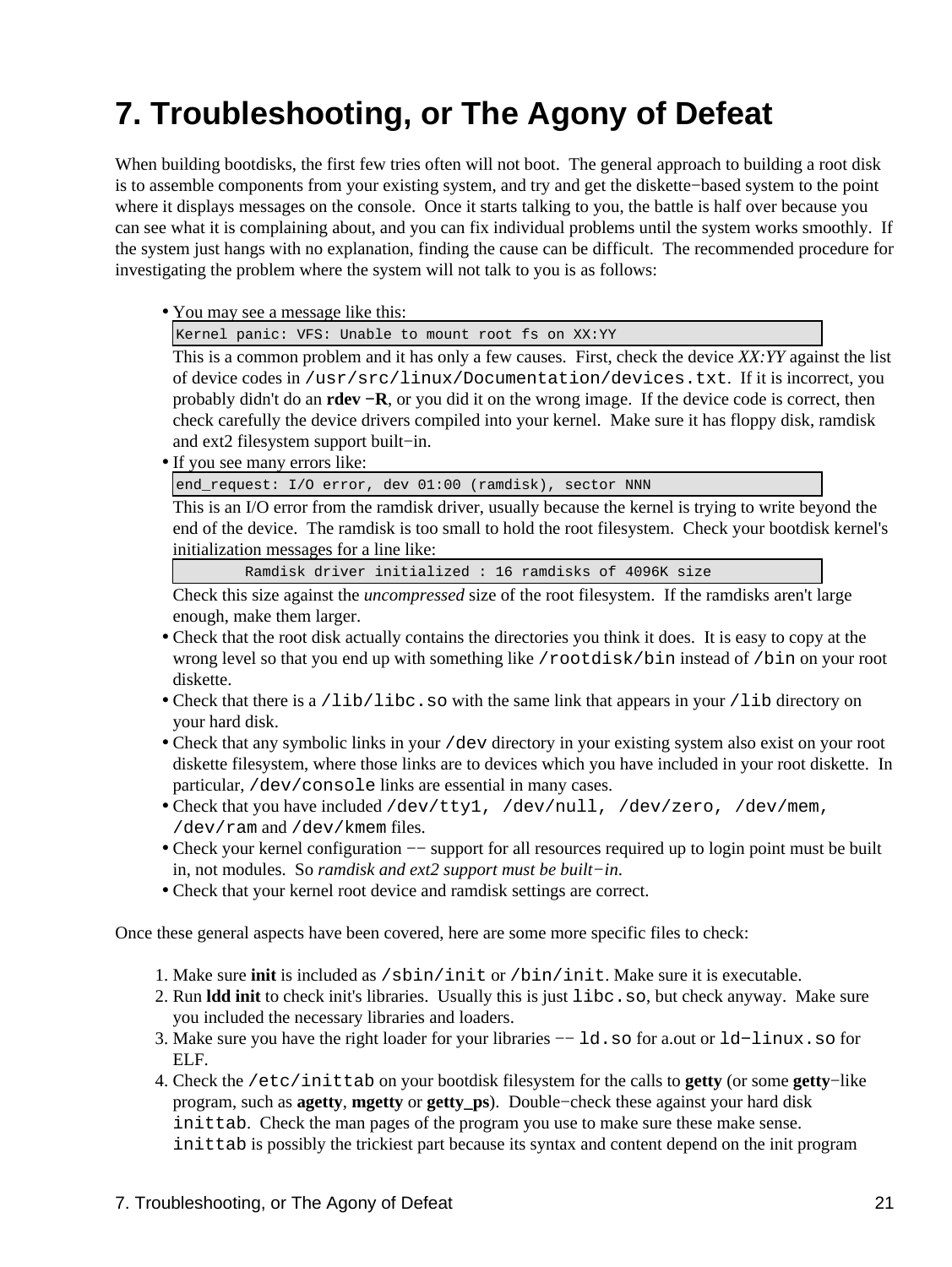used and the nature of the system. The only way to tackle it is to read the man pages for **init** and inittab and work out exactly what your existing system is doing when it boots. Check to make sure /etc/inittab has a system initialisation entry. This should contain a command to execute the system initialization script, which must exist.

- 5. As with *init*, run ldd on your getty to see what it needs, and make sure the necessary library files and loaders were included in your root filesystem.
- Be sure you have included a shell program (e.g., **bash** or **ash**) capable of running all of your rc 6. scripts.
- 7. If you have a /etc/ld.so.cache file on your rescue disk, remake it.

If **init** starts, but you get a message like:

Id xxx respawning too fast: disabled for 5 minutes

it is coming from **init**, usually indicating that **getty** or **login** is dying as soon as it starts up. Check the **getty** and **login** executables and the libraries they depend upon. Make sure the invocations in /etc/inittab are correct. If you get strange messages from **getty**, it may mean the calling form in /etc/inittab is wrong.

If you get a login prompt, and you enter a valid login name but the system prompts you for another login name immediately, the problem may be with PAM or NSS. See [Section 4.4.](#page-15-0) The problem may also be that you use shadow passwords and didn't copy /etc/shadow to your bootdisk.

If you try to run some executable, such as **df**, which is on your rescue disk but you yields a message like:  $df:$  not found, check two things: (1) Make sure the directory containing the binary is in your PATH, and (2) make sure you have libraries (and loaders) the program needs.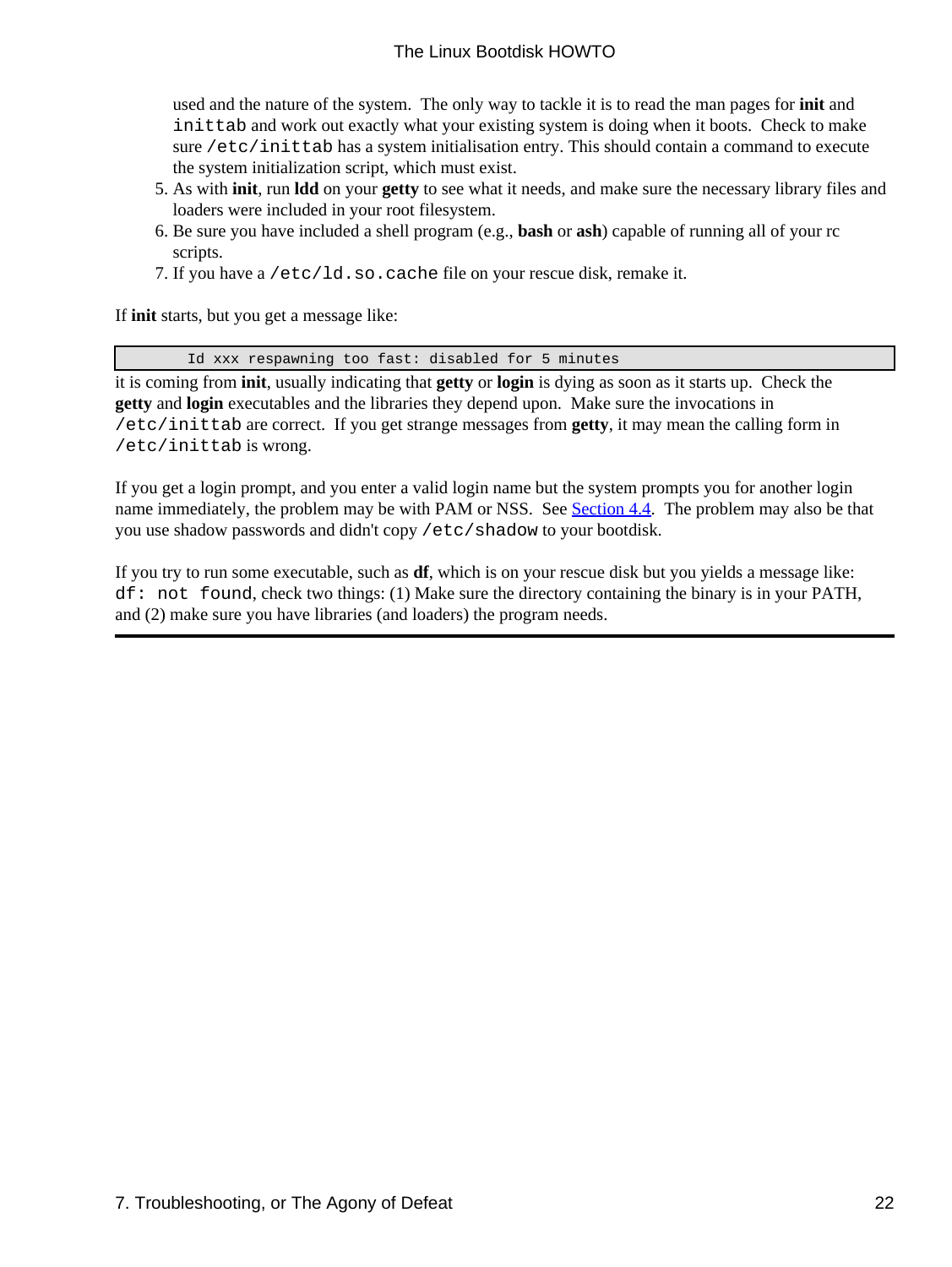## <span id="page-25-0"></span>**8. Reducing root filesystem size**

One of the main problems with building bootdisks is getting everything to fit into one (or even two) diskettes. Even when files are compressed this can be very difficult, because Linux system components keep growing. Here are some common techniques used to make everything fit.

#### **8.1. Increase the diskette density**

By default, floppy diskettes are formatted at 1440K, but higher density formats are possible. Whether you can boot from higher density disks depends mostly on your BIOS. fdformat will format disks for the following sizes: 1600K, 1680K, 1722K, 1743K, 1760K, 1840K, and 1920K. See the **fdformat** man page and /usr/src/linux/Documentation/devices.txt.

But what diskette densities/geometries will your machine support? Here are some (lightly edited) answers from Alain Knaff, the author of fdutils.

This is more an issue of the BIOS rather than the physical format of the disk. If the BIOS decides that any sector number greater than 18 is bad, then there is not much we can do. Indeed, short of disassembling the BIOS, trial and error seems to be the only way to find out. However, if the BIOS supports ED disks (extra density: 36 sectors/track and 2.88MB), there's a chance that 1722K disks are supported as well.

Superformatted disks with more than 21 sectors/track are likely not bootable: indeed, those use sectors of non−standard sizes (1024 bytes in a sector instead of 512, for example), and are likely not bootable. It should however be possible to write a special bootsector program to work around this. If I remember correctly, the DOS 2m utility has such a beast, as does OS/2's XDF utilities.

Some BIOSes artificially claim that any sector number greater than 18 must be in error. As 1722K disks use sector numbers up to 21, these would not be bootable. The best way to test would be to format a test DOS or syslinus disk as 1722K and make it bootable. If you use LILO, don't use the option linear (or else LILO would assume that the disk is the default 18 sectors/track, and the disk will fail to boot even if supported by the BIOS).

### **8.2. Replace common utilities with BusyBox**

Much root filesystem space is consumed by common GNU system utilities such as  $cat$ , chmod, cp, dd, df, etc. The *BusyBox* project was designed to provide minimal replacements for these common system utilities. BusyBox supplies one single monolithic executable file, /bin/busybox, about 150K, which implements the functions of these utilities. You then create symlinks from different utilities to this executable; busybox sees how it was called and invokes the correct code. BusyBox even includes a basic shell. BusyBox is available in binary packages for many distributions, and source code is available from [the](http://www.busybox.net/) [BusyBox site.](http://www.busybox.net/)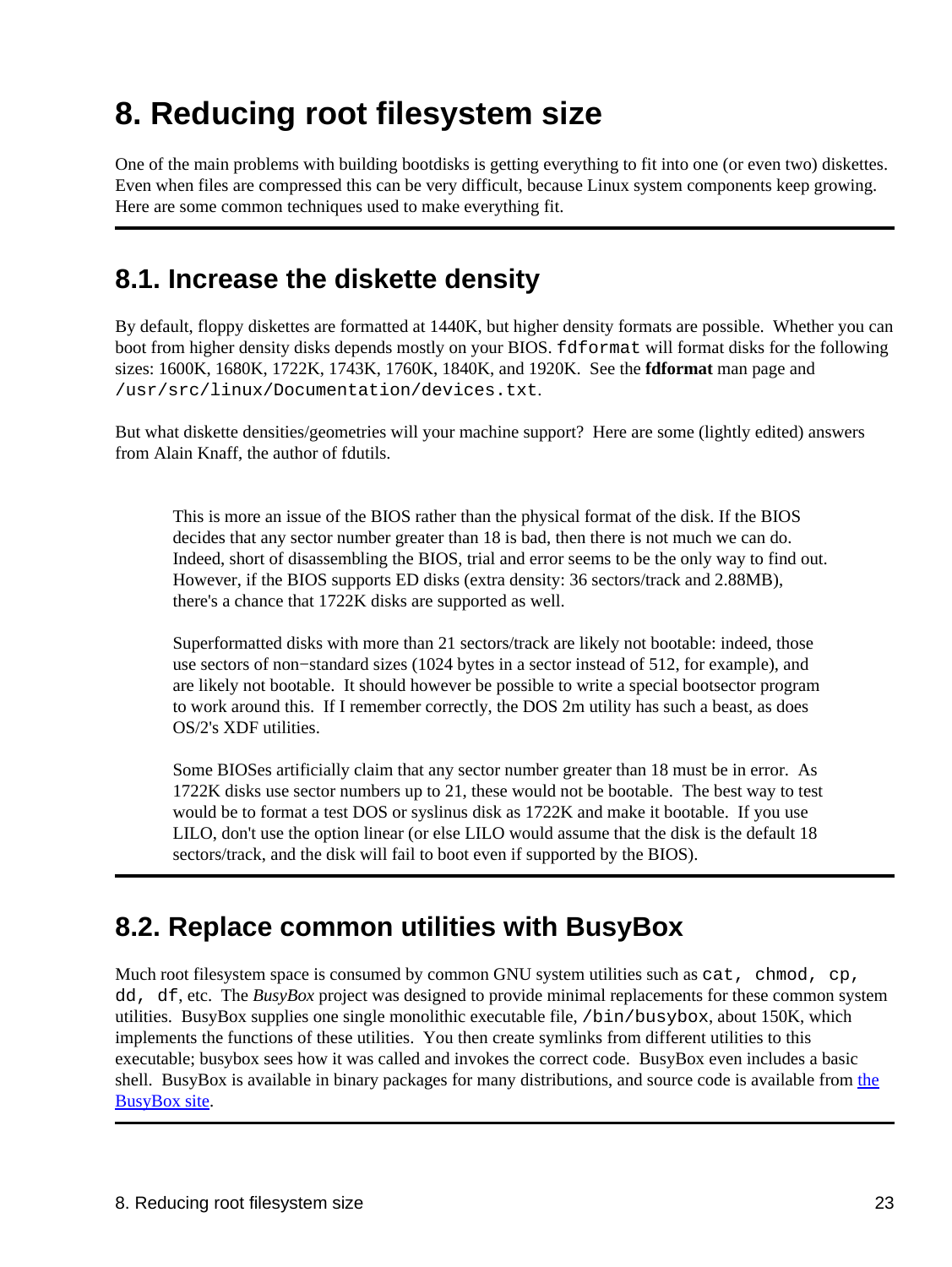### <span id="page-26-0"></span>**8.3. Use an alternate shell**

Some of the popular shells for Linux, such as **bash** and **tcsh**, are large and require many libraries. If you don't use the BusyBox shell, you should still consider replacing your shell anyway. Some light−weight alternatives are **ash**, **lsh**, **kiss** and **smash**, which are much smaller and require few (or no) libraries. Most of these replacement shells are available from <http://www.ibiblio.org/pub/Linux/system/shells/>. Make sure any shell you use is capable of running commands in all the rc files you include on your bootdisk.

### **8.4. Strip libraries and binaries**

Many libraries and binaries are distributed with debugging information. Running **file** on these files will tell you ``not stripped'' if so. When copying binaries to your root filesystem, it is good practice to use:

objcopy −−strip−all FROM TO

T

When copying libraries, be sure to use strip−debug instead of strip−all.

#### **8.5. Move files to a utility disk**

If some of your binaries are not needed immediately to boot or login, you can move them to a utility disk. See [Section 9.2](#page-27-0) for details. You may also consider moving modules to a utility disk as well.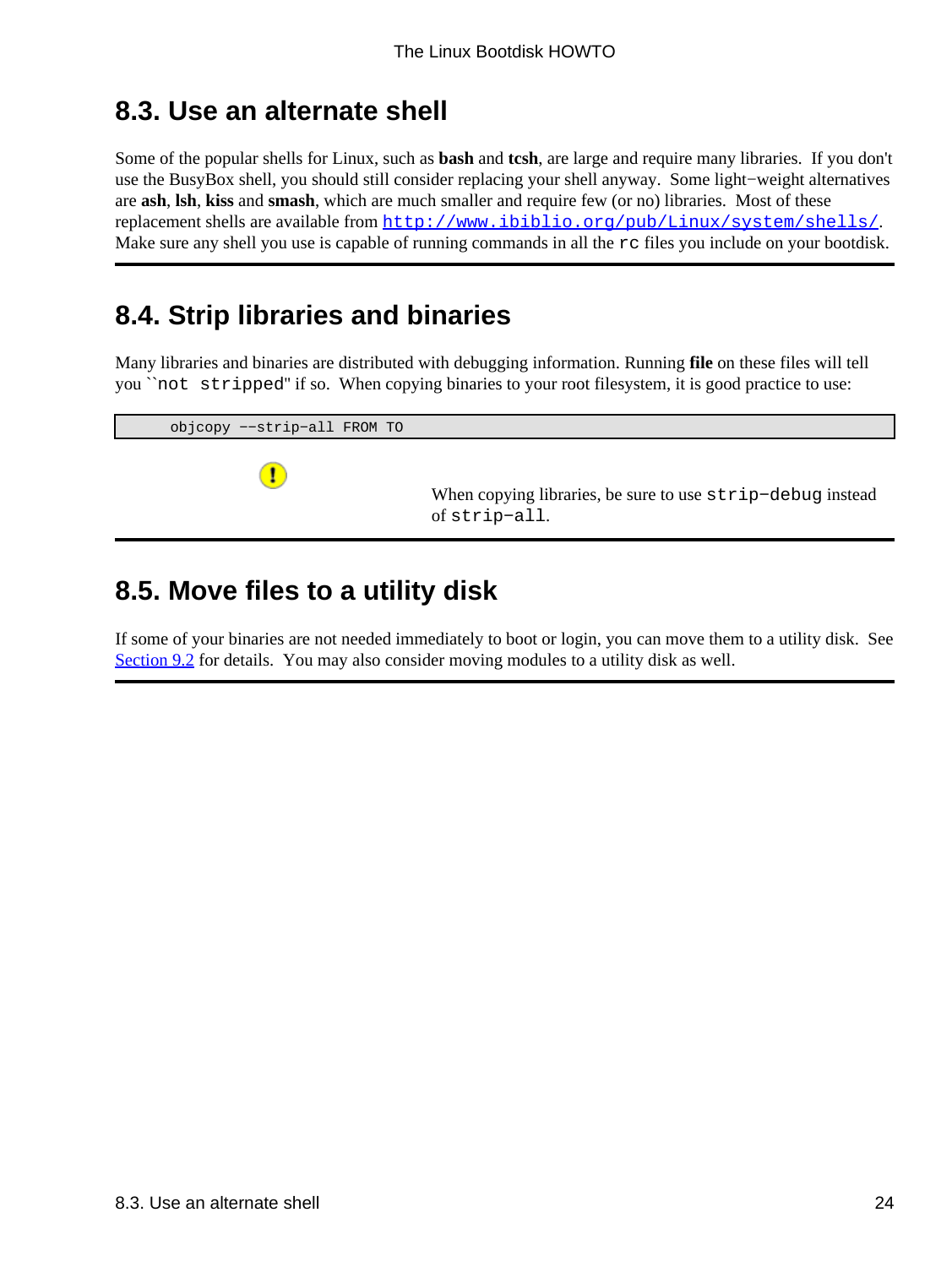### <span id="page-27-0"></span>**9. Miscellaneous topics**

### **9.1. Non−ramdisk root filesystems**

[Section 4](#page-9-0) gave instructions for building a compressed root filesystem which is loaded to ramdisk when the system boots. This method has many advantages so it is commonly used. However, some systems with little memory cannot afford the RAM needed for this, and they must use root filesystems mounted directly from the diskette.

Such filesystems are actually easier to build than compressed root filesystems because they can be built on a diskette rather than on some other device, and they do not have to be compressed. We will outline the procedure as it differs from the instructions above. If you choose to do this, keep in mind that you will have *much less space* available.

- 1. Calculate how much space you will have available for root files. If you are building a single boot/root disk, you must fit all blocks for the kernel plus all blocks for the root filesystem on the one disk.
- 2. Using **mke2fs**, create a root filesystem on a diskette of the appropriate size.
- 3. Populate the filesystem as described above.
- 4. When done, unmount the filesystem and transfer it to a disk file but *do not compress it*.
- 5. Transfer the kernel to a floppy diskette, as described above. When calculating the ramdisk word, set *bit 14 to zero*, to indicate that the root filesystem is not to be loaded to ramdisk. Run the **rdev**'s as described.
- 6. Transfer the root filesystem as before.

There are several shortcuts you can take. If you are building a two−disk set, you can build the complete root filesystem directly on the second disk and you need not transfer it to a hard disk file and then back. Also, if you are building a single boot/root disk and using LILO, you can build a *single* filesystem on the entire disk, containing the kernel, LILO files and root files, and simply run LILO as the last step.

### **9.2. Building a utility disk**

Building a utility disk is relatively easy −− simply create a filesystem on a formatted disk and copy files to it. To use it with a bootdisk, mount it manually after the system is booted.

In the instructions above, we mentioned that the utility disk could be mounted as /usr. In this case, binaries could be placed into a /bin directory on your utility disk, so that placing /usr/bin in your path will access them. Additional libraries needed by the binaries are placed in  $/$ lib on the utility disk.

There are several important points to keep in mind when designing a utility disk:

- 1. Do not place critical system binaries or libraries onto the utility disk, since it will not be mountable until after the system has booted.
- 2. You cannot access a floppy diskette and a floppy tape drive simultaneously. This means that if you have a floppy tape drive, you will not be able to access it while your utility disk is mounted.
- 3. Access to files on the utility disk will be slow.

[Appendix D](#page-51-0) shows a sample of files on a utility disk. Here are some ideas for files you may find useful: programs for examining and manipulating disks (**format, fdisk**) and filesystems (**mke2fs, fsck, debugfs,**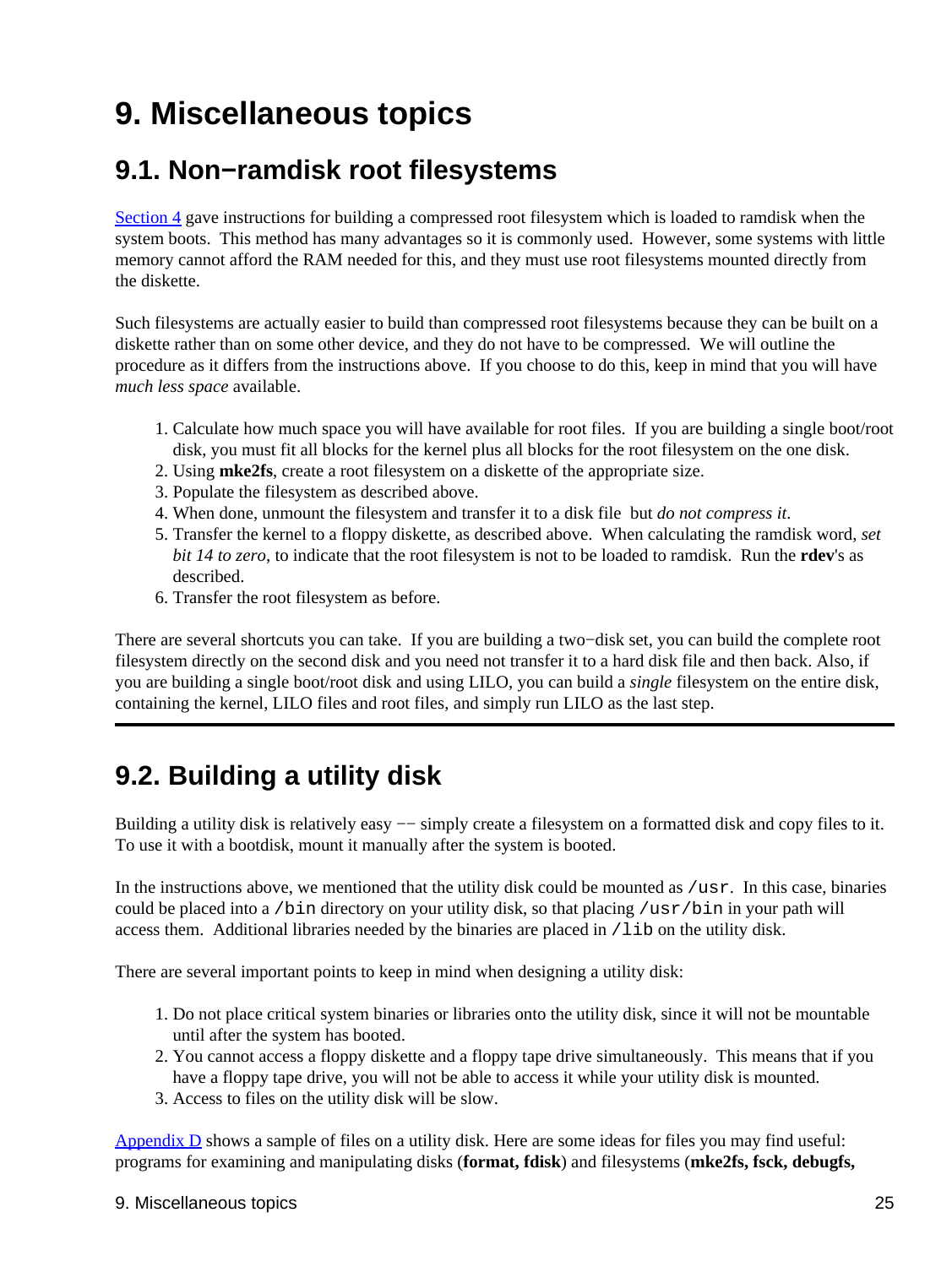**isofs.o**), a lightweight text editor (**elvis, jove**), compression and archive utilities (**gzip, bzip, tar, cpio, afio**), tape utilities (**mt, ftmt, tob, taper**), communications utilities (**ppp.o, slip.o, minicom**) and utilities for devices (**setserial, mknod**).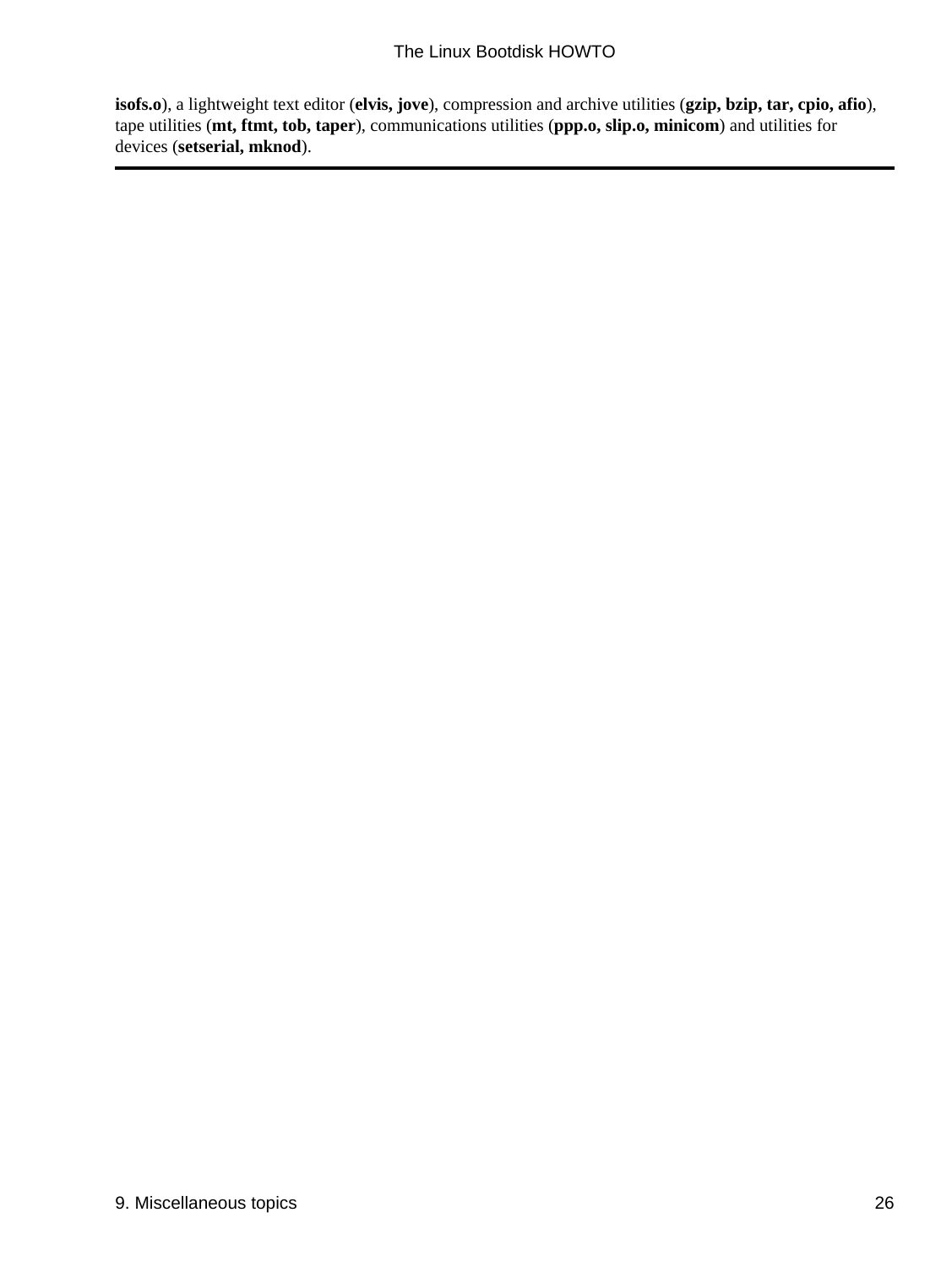### <span id="page-29-0"></span>**10. How the pros do it**

You may notice that the bootdisks used by major distributions such as Slackware, RedHat or Debian seem more sophisticated than what is described in this document. Professional distribution bootdisks are based on the same principles outlined here, but employ various tricks because their bootdisks have additional requirements. First, they must be able to work with a wide variety of hardware, so they must be able to interact with the user and load various device drivers. Second, they must be prepared to work with many different installation options, with varying degrees of automation. Finally, distribution bootdisks usually combine installation and rescue capabilities.

Some bootdisks use a feature called *initrd* (*initial ramdisk*). This feature was introduced around 2.0.x and allows a kernel to boot in two phases. When the kernel first boots, it loads an initial ramdisk image from the boot disk. This initial ramdisk is a root filesystem containing a program that runs before the real root fs is loaded. This program usually inspects the environment and/or asks the user to select various boot options, such as the device from which to load the real rootdisk. It typically loads additional modules not built in to the kernel. When this initial program exits, the kernel loads the real root image and booting continues normally. For further information on **initrd**, see your local file [/usr/src/linux/Documentation/initrd.txt](initrd.txt) and [ftp://elserv.ffm.fgan.de/pub/linux/loadlin−1.6/initrd−example.tgz](ftp://elserv.ffm.fgan.de/pub/linux/loadlin-1.6/initrd-example.tgz)

The following are summaries of how each distribution's installation disks seem to work, based on inspecting their filesystems and/or source code. We do not guarantee that this information is completely accurate, or that they have not changed since the versions noted.

Slackware (v.3.1) uses a straightforward LILO boot similar to what is described in [Section 6.1](#page-19-0). The Slackware bootdisk prints a bootup message (Welcome to the Slackware Linux bootkernel disk!) using LILO's message parameter. This instructs the user to enter a boot parameter line if necessary. After booting, a root filesystem is loaded from a second disk. The user invokes a **setup** script which starts the installation. Instead of using a modular kernel, Slackware provides many different kernels and depends upon the user to select the one matching his or her hardware requirements.

RedHat (v.4.0) also uses a LILO boot. It loads a compressed ramdisk on the first disk, which runs a custom **init** program. This program queries for drivers then loads additional files from a supplemental disk if necessary.

Debian (v.1.3) is probably the most sophisticated of the installation disk sets. It uses the SYSLINUX loader to arrange various load options, then uses an initrd image to guide the user through installation. It appears to use both a customized **init** and a customized shell.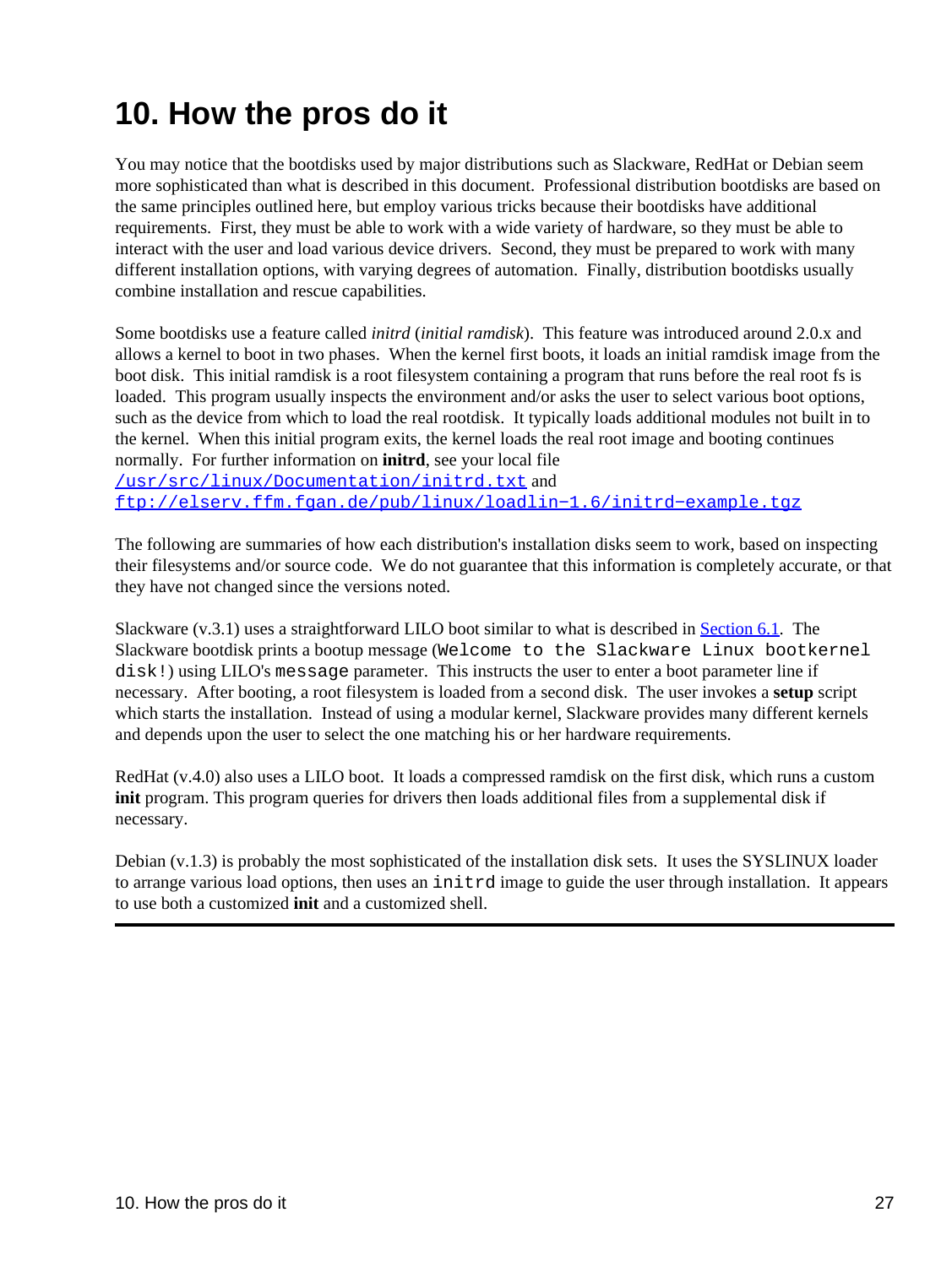### <span id="page-30-0"></span>**11. Creating bootable CD−ROMs**

This section was contributed by Rizwan Mohammed Darwe (rizwan AT clovertechnologies dot com)

This section assumes that you are familiar with the process and workings of writing CDs in linux. Consider this to be a quick reference to include the ability to boot the CD which you will burn. The CD−Writing−HOWTO should give you an in−depth reference.

#### **11.1. What is El Torito?**

For the x86 platform, many BIOS's have begun to support bootable CDs. The patches for mkisofs is based on the standard called "El Torito". Simply put, El Torito is a specification that says how a cdrom should be formatted such that you can directly boot from it.

The "El Torito" spec says that *any* cdrom drive should work (SCSI or EIDE) as long as the BIOS supports El Torito. So far this has only been tested with EIDE drives because none of the SCSI controllers that has been tested so far appears to support El Torito. The motherboard definately has to support El Torito. How do you know if your motherboard supports "El Torito"? Well, the ones that support it let you choose booting from hard disk, Floppy, Network or CDROM.

#### **11.2. How it Works**

The El Torito standard works by making the CD drive appear, through BIOS calls, to be a normal floppy drive. This way you simply put any floppy size image (exactly 1440k for a 1.44 meg floppy) somewhere in the ISO filesystem. In the headers of the ISO fs you place a pointer to this image. The BIOS will then grab this image from the CD and for all purposes it acts as if it were booting from the floppy drive. This allows a working LILO boot disk, for example, to simply be used as is.

Roughly speaking, the first 1.44 (or 2.88 if supported) Mbytes of the CD−ROM contains a floppy−disk image supplied by you. This image is treated like a floppy by the BIOS and booted from. (As a consequence, while booting from this virtual floppy, your original drive A: (/dev/fd0) may not be accessible, but you can try with /dev/fd1).

#### **11.3. How to make it work**

First create a file, say "boot.img", which is an exact image of the bootable floppy−disk which you want to boot via the CD−ROM. This must be an 1.44 MB bootable floppy−disk. The command below will do this

```
 dd if=/dev/fd0 of=boot.img bs=10k count=144
```
assuming the floppy is in the A: drive.

Place this image somewhere in the hierarchy which will be the source for the iso9660 filesystem. It is a good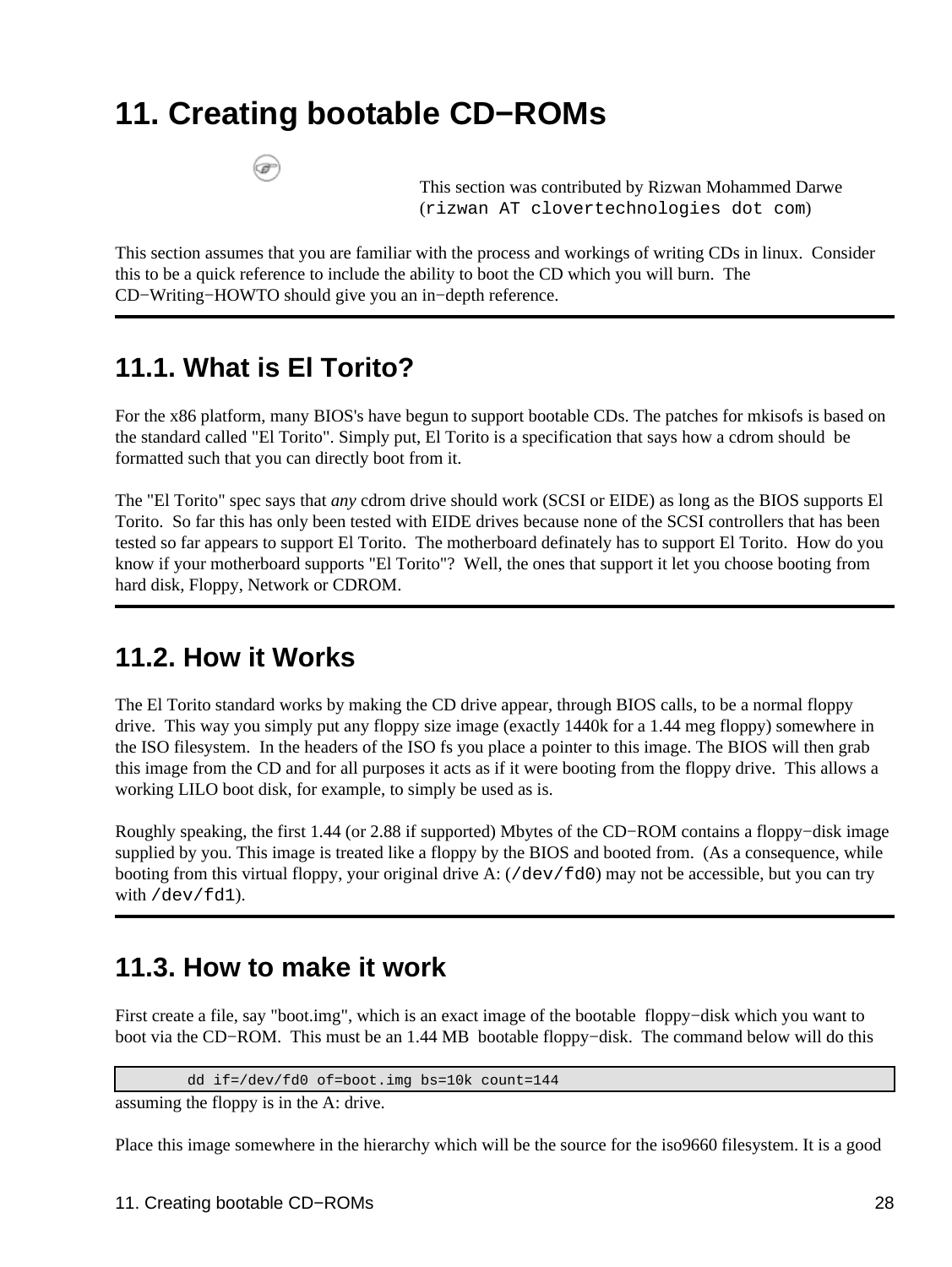<span id="page-31-0"></span>idea to put all boot related files in their own directory ("boot/" under the root of the iso9660 fs, for example).

One caveat −− Your boot floppy *must* load any initial ramdisk via LILO, not the kernel ramdisk driver! This is because once the linux kernel starts up, the BIOS emulation of the CD as a floppy disk is circumvented and will fail. LILO will load the initial ramdisk using BIOS disk calls, so the emulation works as designed.

The El Torito specification requires a "boot catalog" to be created as well. This is a 2048 byte file which is of no interest except it is required. The patchwork done by the author of mkisofs will cause it to automatically create the boot catalog, but you must specify where the boot catalog will go in the iso9660 filesystem. Usually it is a good idea to put it in the same place as the boot image, and a name like boot.catalog seems appropriate.

So we have our boot image in the file boot.img, and we are going to put it in the directory boot/ under the root of the iso9660 filesystem. We will have the boot catalog go in the same directory with the name boot.catalog. The command to create the iso9660 fs in the file bootcd.iso is then:

mkisofs −r −b boot/boot.img −c boot/boot.catalog −o bootcd.iso .

The -b option specifies the boot image to be used (note the path is relative to the root of the iso9660 disk), and the −c option is for the boot catalog file. The −r option will make approptiate file ownerships and modes (see the mkisofs manpage). The "." in the end says to take the source from the current directory.

Now burn the CD with the usual cdrecord command and it is ready to boot.

#### **11.4. Create Win9x Bootable CD−Roms**

The first step is to get hold of the bootable image used by the source CD. But you cannot simply mount the CD under linux and dd the first 1440k to a floppy disk or to a file like boot.img. Instead you simply boot with the source CD−ROM.

When you boot the Win98 CD you are dropped to A: prompt which is the actual ramdisk. And D: or Z: is where all the installables are residing. By using the diskcopy command of dos copy the A: image into the actual floppy drive which is now B: The command below will do this.

diskcopy A: B:

It works just like dd. You can try booting from this newly created disk to test if the booting process is similar to that of the source CD. Then the usual dd of this floppy to a file like boot.img and then rest is as usual.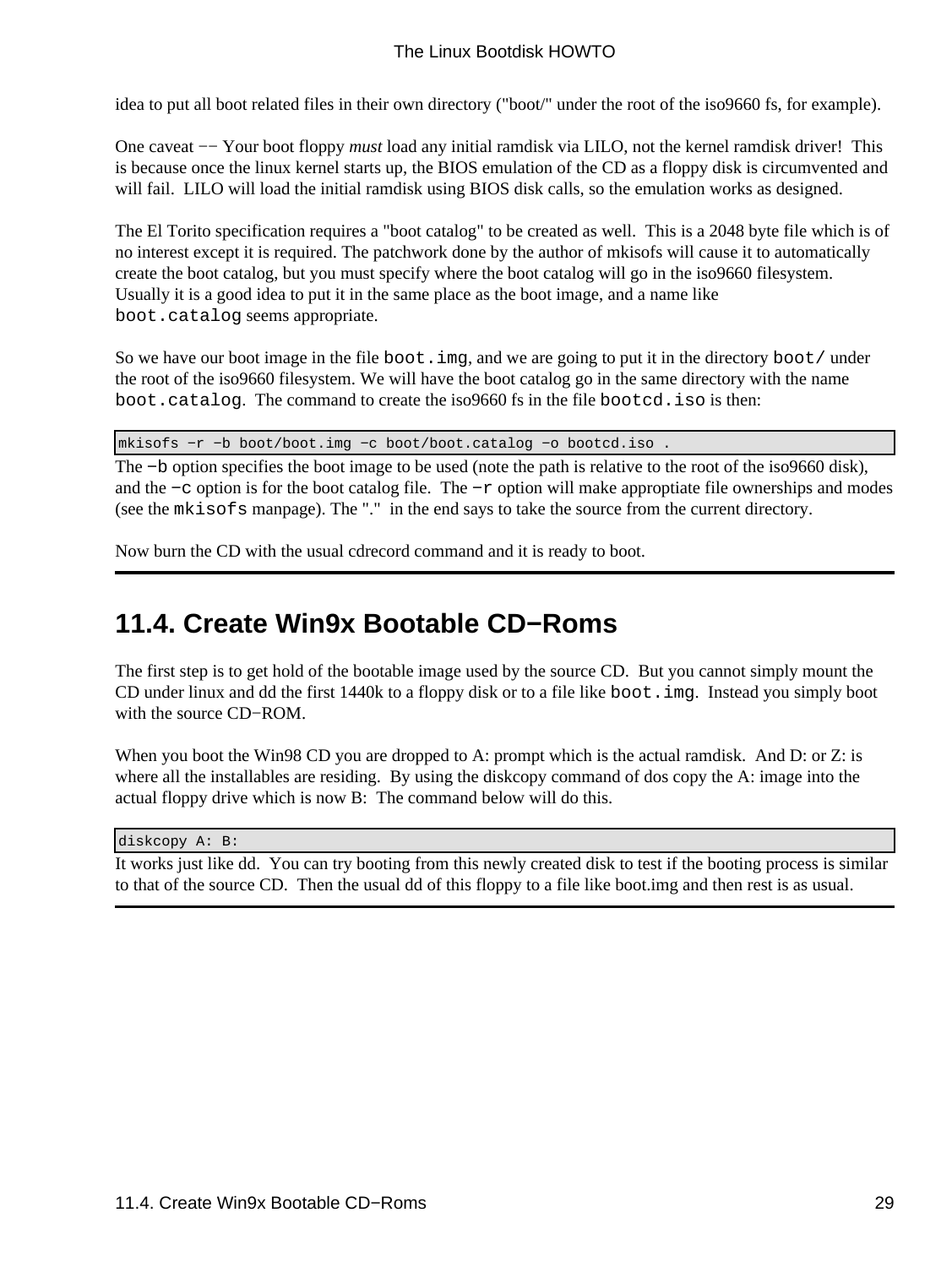## <span id="page-32-0"></span>**12. Frequently Asked Question (FAQ) list**

- *Q: I boot from my boot/root disks and nothing happens. What do I do?*
- *Q: How does the Slackware/Debian/RedHat bootdisk work?*

*Q: How do I use higher−density (> 1440K) diskettes? How do I figure out which densities will work with my diskette drive?*

- *Q: How do I increase the size of my ramdisks?*
- *Q: [How do I make bootable CD−ROMs?](#page-33-0)*
- *Q: [How do I make bootable LS−120 disks?](#page-33-0)*
- *Q: [How can I make a boot disk with a XYZ driver?](#page-33-0)*
- *Q: [How do I update my root diskette with new files?](#page-34-0)*
- *Q: [How do I remove LILO so that I can use DOS to boot again?](#page-34-0)*
- *Q: [How can I boot if I've lost my kernel and my boot disk?](#page-34-0)*
- *Q: [How can I make extra copies of boot/root diskettes?](#page-35-0)*
- *Q: [How can I boot without typing in ahaxxxx=nn,nn,nn every time?](#page-35-0)*
- *Q: At boot time, I get error*  [A: cannot execute B](#page-36-0)*. Why?*
- *Q: [My kernel has ramdisk support, but initializes ramdisks of 0K. Why?](#page-36-0)*

**Q:** *I boot from my boot/root disks and nothing happens. What do I do?*

A: See [Section 7](#page-23-0), above.

**Q:** *How does the Slackware/Debian/RedHat bootdisk work?*

A: See **Section 10**, above.

**Q:** *How do I use higher−density (> 1440K) diskettes? How do I figure out which densities will work with my diskette drive?*

**A:** See Section [Section 8,](#page-25-0) above, for the comments by Alain Knaff on this subject. His is the most authoritative answer I know of.

**Q:** *How do I increase the size of my ramdisks?*

**A:** This probably should be explained better in the text, but I'll put an answer here for the time being.

First, *do not* attempt to use the rdev or ramsize commands to do this, no matter what their documentation says. The ramdisk word no longer determines the size of ramdisks.

Second, keep in mind that ramdisks are actually dynamic; when you set a ramdisk size you aren't allocating any memory, you're just setting the limit of how large it can grow. Don't be afraid to set these fairly large (eg, 8 or even 16 meg). The RAM space is not actually consumed until you need it. You can set these limits in one of several ways.

- 1. Use the ramdisk\_size=NNN command line parameter. You can either enter this manually or use a command like append="ramdisk\_size=NNN" with LILO.
- 2. If you're using LILO, you can use a kernel option like ramdisk=8192K in the lilo.conf file.
- 3. Change the kernel configuration option CONFIG\_BLK\_DEV\_RAM\_SIZE and recompile your kernel.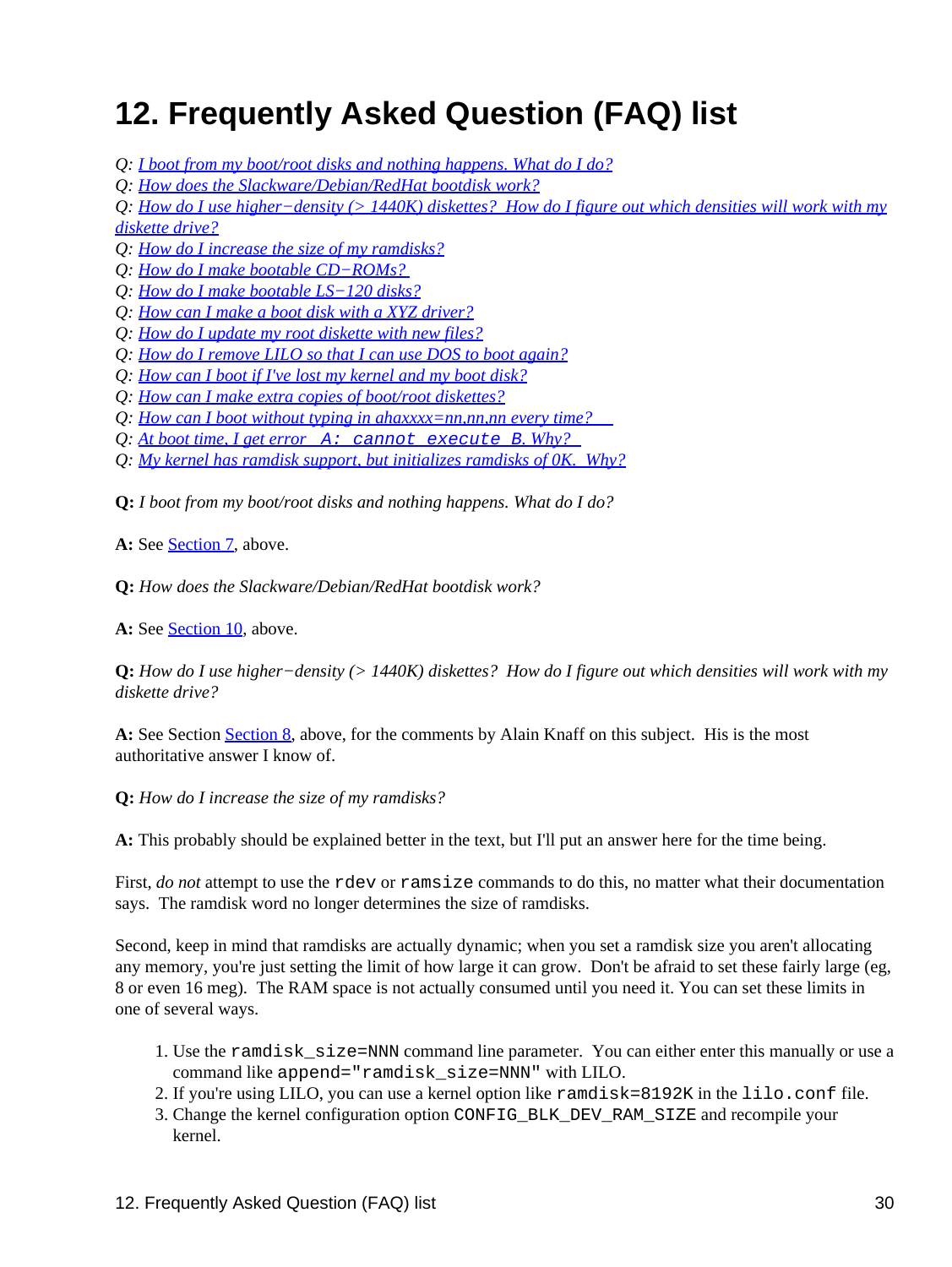<span id="page-33-0"></span>**Q:** *How do I make bootable CD−ROMs?* 

A: See section [Section 11.](#page-30-0)

**Q:** *How do I make bootable LS−120 disks?*

**A:** Since I don't have an LS−120 drive, the following information is summarized from [information provided](http://www.linuxrouter.org/floppy.shtml) [by Dave Cinege](http://www.linuxrouter.org/floppy.shtml) from the Linux Router Project.

The LS−120 is an IDE floppy drive. It is compatible with both standard 3.5" disks and the new 120MB disks. As of Linux v2.0.31 there is full support. To be able to boot from these you must have a BIOS that specifically allows the LS−120 to be treated as drive 0 (whereas IDE devices normally start at 80). If you do not have BIOS support, you can purchase a small IDE FloppyMAX card from Promise Technologies to overcome this deficiency.

The kernel boot loader does not like the LS−120, and instantly dies. Also 2m disks do not like it and will not boot. 1.44MB through 1.74MB disks will work fine. SYSLINUX works with the 120MB disks as of v1.32. You would better off partitioning the disk and using ext2 or minix, instead of SYSLINUX unless you need MS−DOS compatibility.

LILO does work fine with 120MB disks. Here is a sample lilo.conf:

```
 boot=/dev/hda
 compact
 disk=/dev/hda bios=0
 install=/floppy/boot.b
 map=/floppy/map
 image=/floppy/linux
 label=Linux
 append="load_ramdisk=1"
 initrd=/floppy/root.bin
 ramdisk=8192
```
The line "disk=/dev/hda bios=0" is what does the trick to make it boot the LS−120.

**Q:** *How can I make a boot disk with a XYZ driver?*

**A:** The easiest way is to obtain a Slackware kernel from your nearest Slackware mirror site. Slackware kernels are generic kernels which atttempt to include drivers for as many devices as possible, so if you have a SCSI or IDE controller, chances are that a driver for it is included in the Slackware kernel.

Go to the a1 directory and select either IDE or SCSI kernel depending on the type of controller you have. Check the xxxxkern.cfg file for the selected kernel to see the drivers which have been included in that kernel. If the device you want is in that list, then the corresponding kernel should boot your computer. Download the xxxxkern.tgz file and copy it to your boot diskette as described above in the section on making boot disks.

You must then check the root device in the kernel, using the command **rdev zImage**. If this is not the same as the root device you want, use **rdev** to change it. For example, the kernel I tried was set to /dev/sda2, but my root SCSI partition is /dev/sda8. To use a root diskette, you would have to use the command **rdev zImage /dev/fd0**.

If you want to know how to set up a Slackware root disk as well, that's outside the scope of this HOWTO, so I suggest you check the Linux Install Guide or get the Slackware distribution. See the section in this HOWTO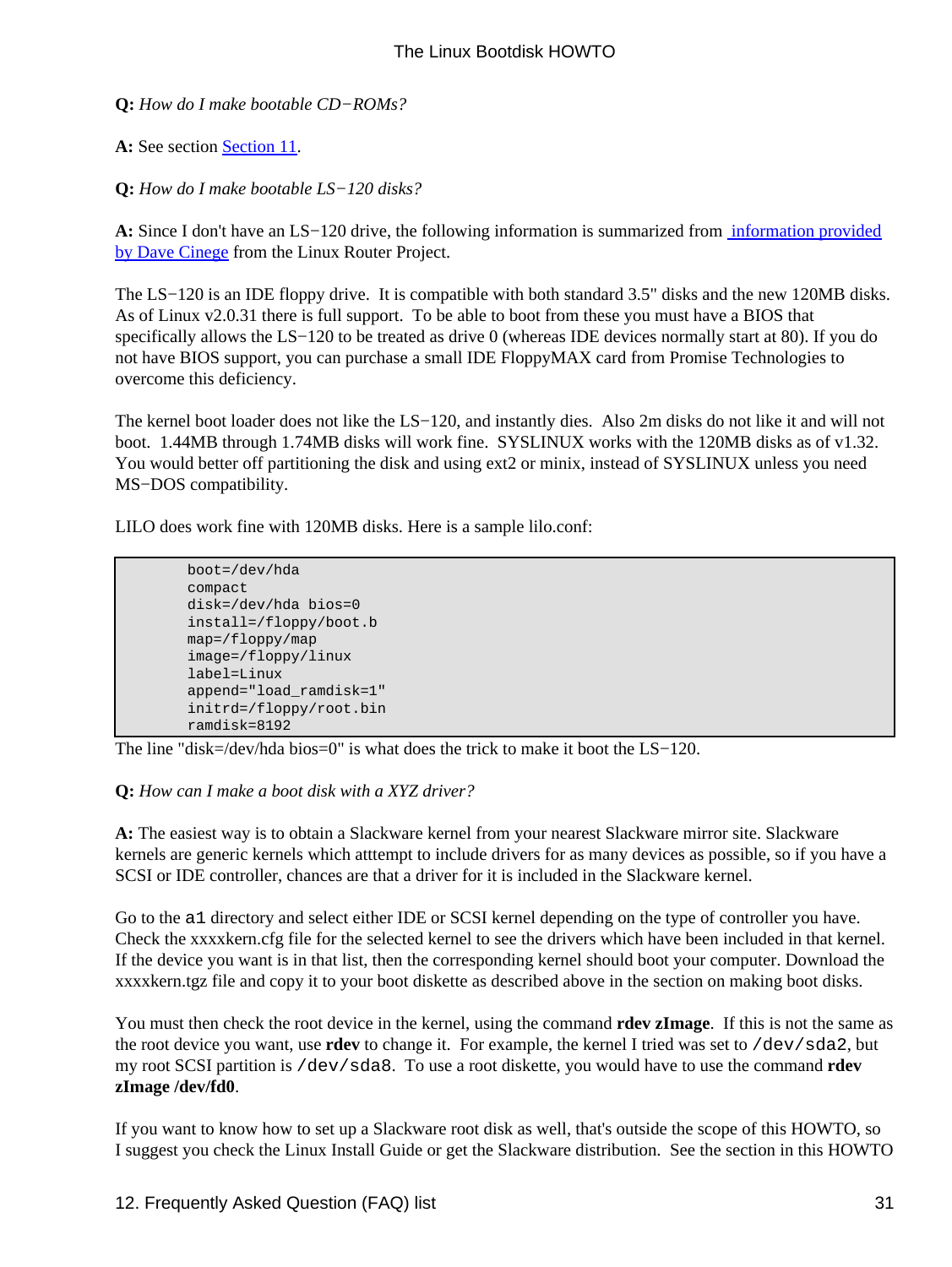<span id="page-34-0"></span>titled ``References''.

**Q:** *How do I update my root diskette with new files?*

**A:** The easiest way is to copy the filesystem from the rootdisk back to the DEVICE you used (from [Section](#page-9-0) [4.2,](#page-9-0) above). Then mount the filesystem and make the changes. You have to remember where your root filesystem started and how many blocks it occupied:

 dd if=/dev/fd0 bs=1k skip=ROOTBEGIN count=BLOCKS | gunzip > DEVICE mount −t ext2 DEVICE /mnt

After making the changes, proceed as before (in [Section 4.7\)](#page-17-0) and transfer the root filesystem back to the disk. You should not have to re−transfer the kernel or re−compute the ramdisk word if you do not change the starting position of the new root filesystem.

**Q:** *How do I remove LILO so that I can use DOS to boot again?*

**A:** This is not really a Bootdisk topic, but it is asked often. Within Linux, you can run:

/sbin/lilo −u

You can also use the **dd** command to copy the backup saved by LILO to the boot sector. Refer to the LILO documentation if you wish to do this.

Within DOS and Windows you can use the DOS command:

FDISK /MBR

MBR stands for Master Boot Record. This command replaces the boot sector with a clean DOS one, without affecting the partition table. Some purists disagree with this, but even the author of LILO, Werner Almesberger, suggests it. It is easy, and it works.

**Q:** *How can I boot if I've lost my kernel and my boot disk?*

**A:** If you don't have a boot disk standing by, probably the easiest method is to obtain a Slackware kernel for your disk controller type (IDE or SCSI) as described above for ``How do I make a boot disk with a XXX driver?''. You can then boot your computer using this kernel, then repair whatever damage there is.

The kernel you get may not have the root device set to the disk type and partition you want. For example, Slackware's generic SCSI kernel has the root device set to /dev/sda2, whereas my root Linux partition happens to be /dev/sda8. In this case the root device in the kernel will have to be changed.

You can still change the root device and ramdisk settings in the kernel even if all you have is a kernel, and some other operating system, such as DOS.

**rdev** changes kernel settings by changing the values at fixed offsets in the kernel file, so you can do the same if you have a hex editor available on whatever systems you do still have running −− for example, Norton Utilities Disk Editor under DOS. You then need to check and if necessary change the values in the kernel at the following offsets:

HEX DEC DESCRIPTION 0x01F8 504 Low byte of RAMDISK word 0x01F9 505 High byte of RAMDISK word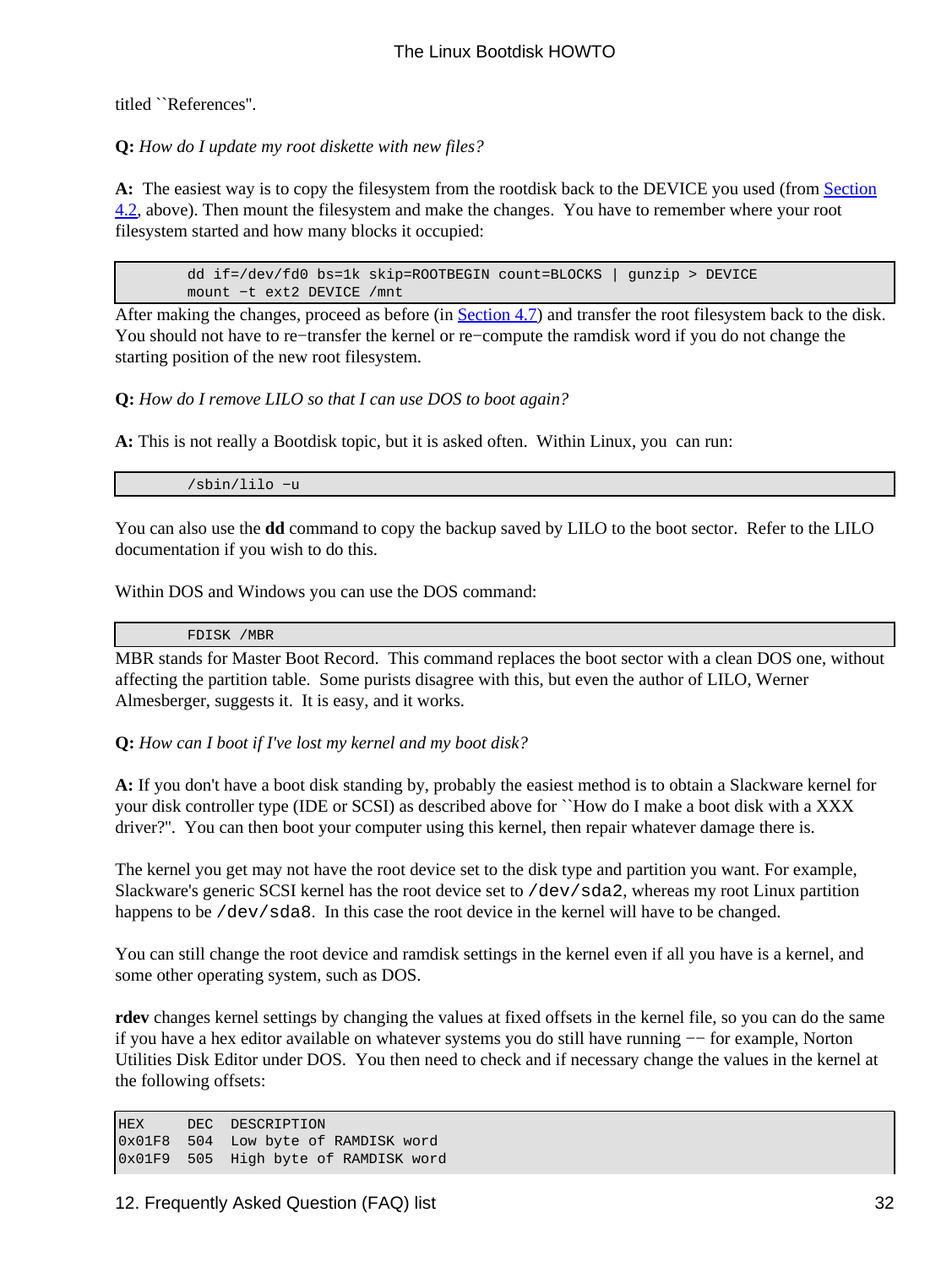<span id="page-35-0"></span>0x01FC 508 Root minor device number − see below 0X01FD 509 Root major device number − see below

The interpretation of the ramdisk word was described in **[Section 6.3](#page-21-0)**, above.

The major and minor device numbers must be set to the device you want to mount your root filesystem on. Some useful values to select from are:

| DEVICE                    | MAJOR MINOR |       |                               |
|---------------------------|-------------|-------|-------------------------------|
| /dev/fd0                  |             | - 0 - | 1st floppy drive              |
| /dev/hda1                 |             |       | partition 1 on 1st IDE drive  |
| $/\text{dev}/\text{sdal}$ |             |       | partition 1 on 1st SCSI drive |
| $/\text{dev/sda8}$        |             | 8     | partition 8 on 1st SCSI drive |

Once you have set these values then you can write the file to a diskette using either Norton Utilities Disk Editor, or a program called **rawrite.exe**. This program is included in all distributions. It is a DOS program which writes a file to the ``raw" disk, starting at the boot sector, instead of writing it to the file system. If you use Norton Utilities you must write the file to a physical disk starting at the beginning of the disk.

#### **Q:** *How can I make extra copies of boot/root diskettes?*

**A:** Because magnetic media may deteriorate over time, you should keep several copies of your rescue disk, in case the original is unreadable.

The easiest way of making copies of any diskettes, including bootable and utility diskettes, is to use the **dd** command to copy the contents of the original diskette to a file on your hard drive, and then use the same command to copy the file back to a new diskette. Note that you do not need to, and should not, mount the diskettes, because **dd** uses the raw device interface.

To copy the original, enter the command:

#### dd if=DEVICENAME of=FILENAME

where DEVICENAME is the device name of the diskette drive and FILENAME is the name of the (hard−disk) output file. Omitting the count parameter causes **dd** to copy the whole diskette (2880 blocks if high−density).

To copy the resulting file back to a new diskette, insert the new diskette and enter the reverse command:

#### dd if=FILENAME of=DEVICENAME

Note that the above discussion assumes that you have only one diskette drive. If you have two of the same type, you can copy diskettes using a command like:

dd if=/dev/fd0 of=/dev/fd1

**Q:** *How can I boot without typing in ahaxxxx=nn,nn,nn every time?*

**A:** Where a disk device cannot be autodetected it is necessary to supply the kernel with a command device parameter string, such as:

aha152x=0x340,11,3,1

This parameter string can be supplied in several ways using LILO: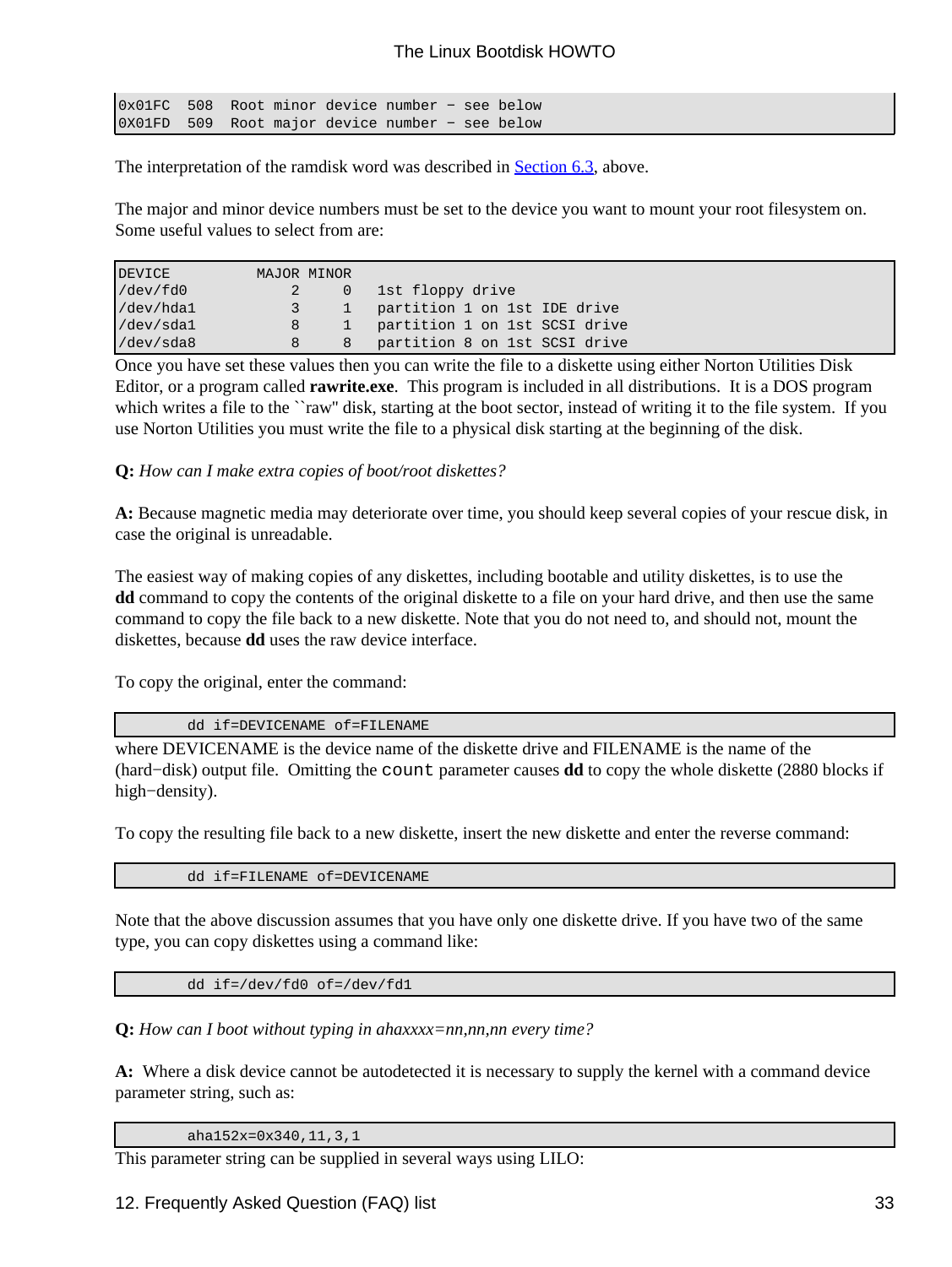- <span id="page-36-0"></span>• By entering it on the command line every time the system is booted via LILO. This is boring, though.
- By using LILO's lock keyword to make it store the command line as the default command line, so that LILO will use the same options every time it boots.
- By using the append= statement in the LILO config file. Note that the parameter string must be enclosed in quotes.

For example, a sample command line using the above parameter string would be:

zImage aha152x=0x340,11,3,1 root=/dev/sda1 lock

This would pass the device parameter string through, and also ask the kernel to set the root device to /dev/sda1 and save the whole command line and reuse it for all future boots.

A sample APPEND statement is:

 $APPEND = \text{ahal}52x = 0x340, 11, 3, 1$ 

Note that the parameter string must *not* be enclosed in quotes on the command line, but it *must* be enclosed in quotes in the APPEND statement.

Note also that for the parameter string to be acted on, the kernel must contain the driver for that disk type. If it does not, then there is nothing listening for the parameter string, and you will have to rebuild the kernel to include the required driver. For details on rebuilding the kernel, go to  $/usr/src/linx$  and read the README, and read the Linux FAQ and Installation HOWTO. Alternatively you could obtain a generic kernel for the disk type and install that.

Readers are strongly urged to read the LILO documentation before experimenting with LILO installation. Incautious use of the BOOT statement can damage partitions.

**Q:** *At boot time, I get error* A: cannot execute B*. Why?*

**A:** There are several cases of program names being hardcoded in various utilities. These cases do not occur everywhere, but they may explain why an executable apparently cannot be found on your system even though you can see that it is there. You can find out if a given program has the name of another hardcoded by using the **strings** command and piping the output through **grep**.

Known examples of hardcoding are:

- **shutdown** in some versions has /etc/reboot hardcoded, so **reboot** must be placed in the /etc directory.
- **init** has caused problems for at least one person, with the kernel being unable to find **init**.

To fix these problems, either move the programs to the correct directory, or change configuration files (e.g. inittab) to point to the correct directory. If in doubt, put programs in the same directories as they are on your hard disk, and use the same inittab and /etc/rc.d files as they appear on your hard disk.

**Q:** *My kernel has ramdisk support, but initializes ramdisks of 0K. Why?*

**A:** Where this occurs, a kernel message like this will appear as the kernel is booting: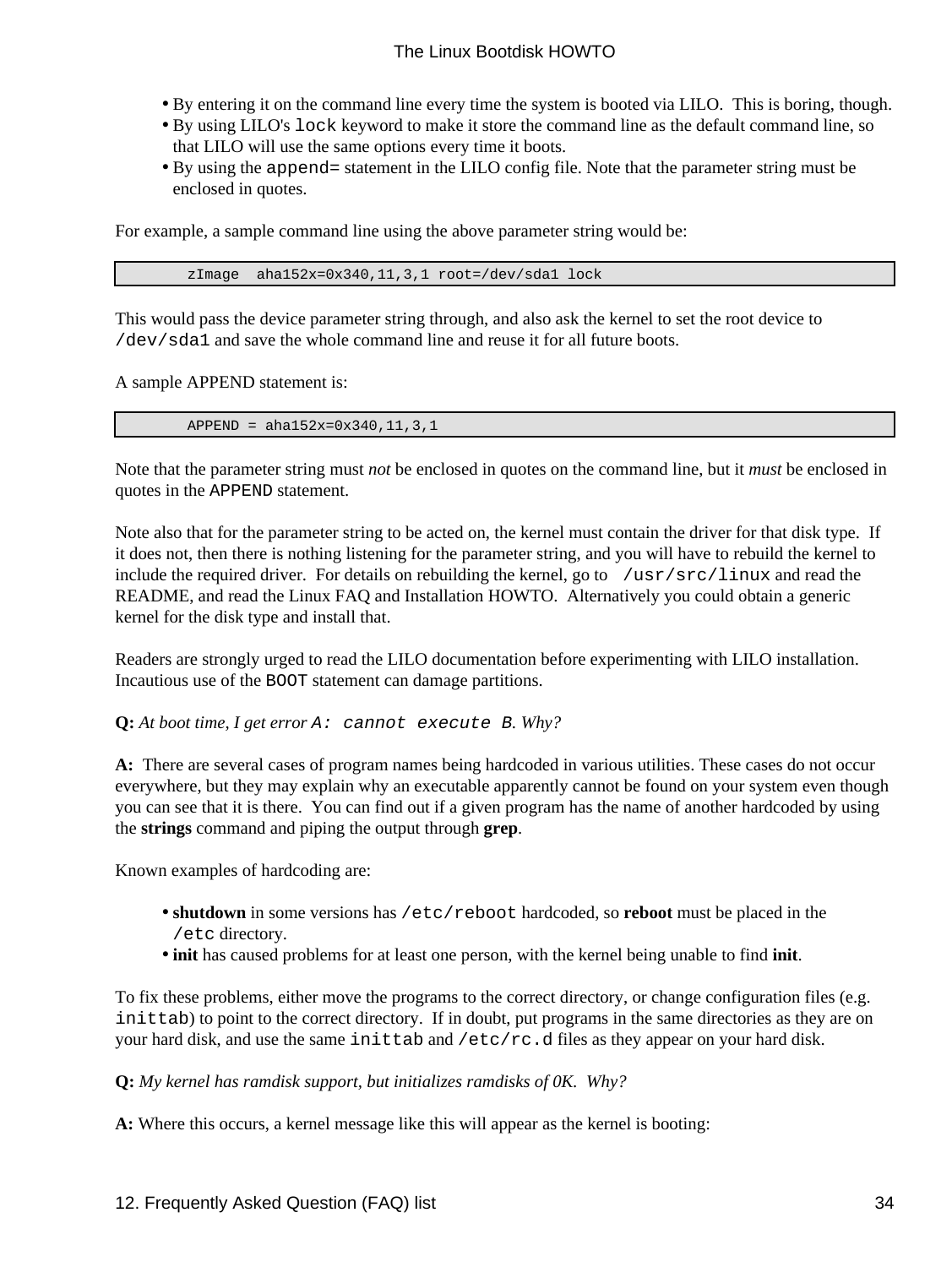Ramdisk driver initialized : 16 ramdisks of 0K size

This is probably because the size has been set to 0 by kernel parameters at boot time. This could possibly be because of an overlooked LILO configuration file parameter:

ramdisk= 0

This was included in sample LILO configuration files in some older distributions, and was put there to override any previous kernel setting. If you have such a line, remove it.

Note that if you attempt to use a ramdisk of 0 size, the behaviour can be unpredictable, and can result in kernel panics.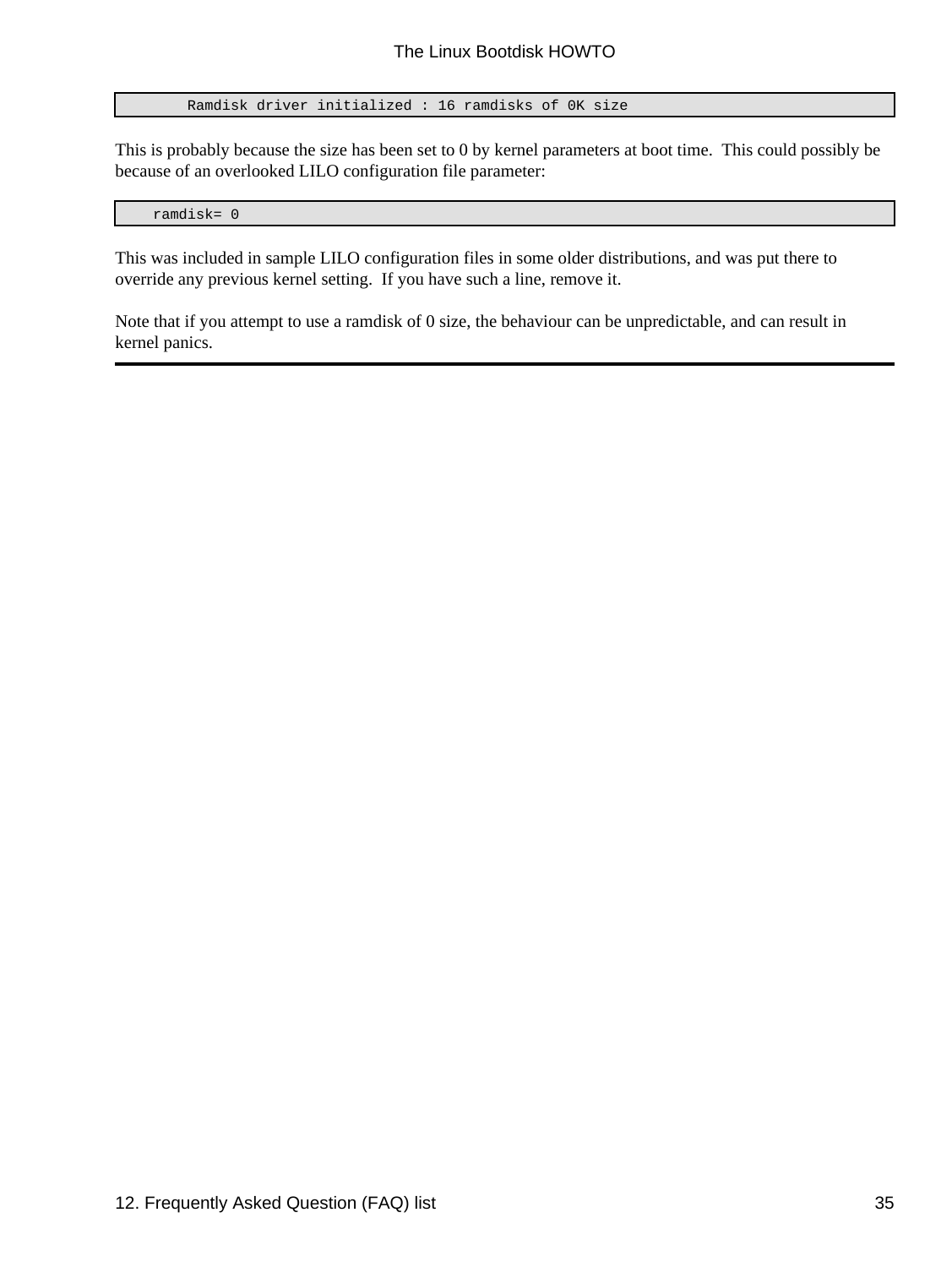# <span id="page-38-0"></span>**A. Resources and pointers**

When retrieving a package, always get the latest version unless you have good reasons for not doing so.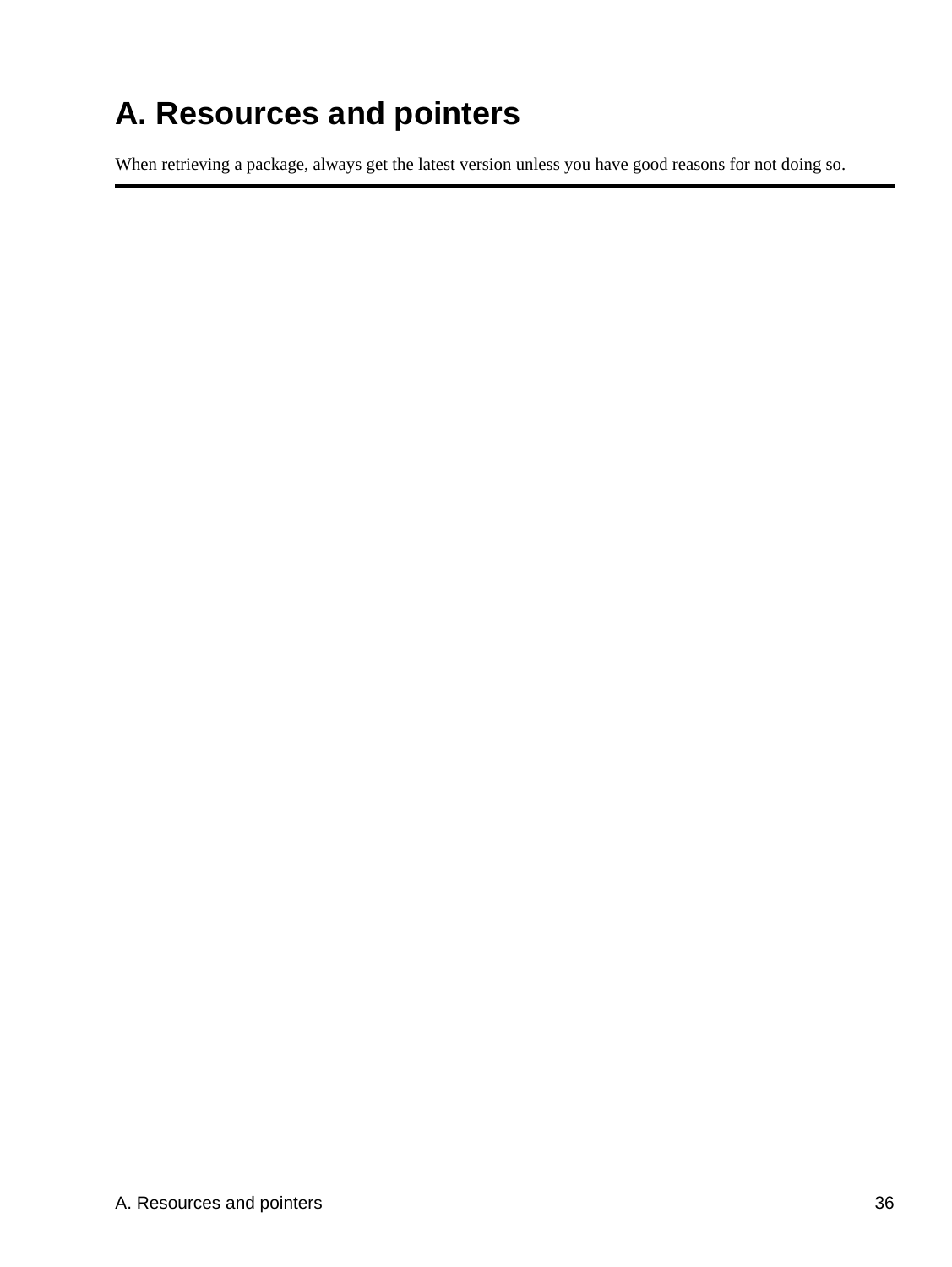## <span id="page-39-0"></span>**A.1. Pre−made Bootdisks**

These are sources for distribution bootdisks. *Please use one of the mirror sites to reduce the load on these machines.*

- [Slackware bootdisks,](http://distro.ibiblio.org/pub/Linux/distributions/slackware/bootdsks.144/) [rootdisks](http://distro.ibiblio.org/pub/Linux/distributions/slackware/rootdsks/) and [Slackware mirror sites](http://www.slackware.com/getslack/)
- [RedHat bootdisks](ftp://ftp.redhat.com/pub/redhat/linux/current/en/os/i386/images/) and [Red Hat mirror sites](http://www.redhat.com/mirrors.html)
- [Debian bootdisks](ftp://ftp.debian.org/debian/dists/stable/main/disks-i386/current/) and [Debian mirror sites](ftp://ftp.debian.org/debian/README.mirrors.html)
- [Mandrake downloads](http://www.linux-mandrake.com/en/ftp.php3)

In addition to the distribution bootdisks, the following rescue disk images are available. Unless otherwise specified, these are available in the directory

<http://www.ibiblio.org/pub/Linux/system/recovery/!INDEX.html>

- RIP is a boot/rescue system which comes in several versions: one that fits on a 1.44M floppy diskette and one that fits on a CD−ROM. It has large file support and many utility programs for disk maintenance and rescue. It has support for ext2, ext3, iso9660, msdos, ntfs, reiserfs, ufs and vfat. RIP is available from [http://www.tux.org/pub/people/kent−robotti/looplinux/rip/index.html](http://www.tux.org/pub/people/kent-robotti/looplinux/rip/index.html)
- tomsrtbt, by Tom Oehser, is a single−disk boot/root disk based on kernel 2.0, with a large set of features and support programs. It supports IDE, SCSI, tape, network adaptors, PCMCIA and more. About 100 utility programs and tools are included for fixing and restoring disks. The package also includes scripts for disassembling and reconstructing the images so that new material can be added if necessary.
- rescue02, by John Comyns, is a rescue disk based on kernel 1.3.84, with support for IDE and Adaptec 1542 and NCR53C7,8xx. It uses ELF binaries but it has enough commands so that it can be used on any system. There are modules that can be loaded after booting for all other SCSI cards. It probably won't work on systems with 4 mb of ram since it uses a 3 mb ram disk.
- resque\_disk−2.0.22, by Sergei Viznyuk, is a full−featured boot/root disk based on kernel 2.0.22 with built−in support for IDE, many difference SCSI controllers, and ELF/AOUT. Also includes many modules and useful utilities for repairing and restoring a hard disk.
- [cramdisk](http://www.ibiblio.org/pub/Linux/system/recovery/images) images, based on the 2.0.23 kernel, available for 4 meg and 8 meg machines. They include math emulation and networking (PPP and dialin script, NE2000, 3C509), or support for the parallel port ZIP drive. These diskette images will boot on a 386 with 4MB RAM. MSDOS support is included so you can download from the net to a DOS partition.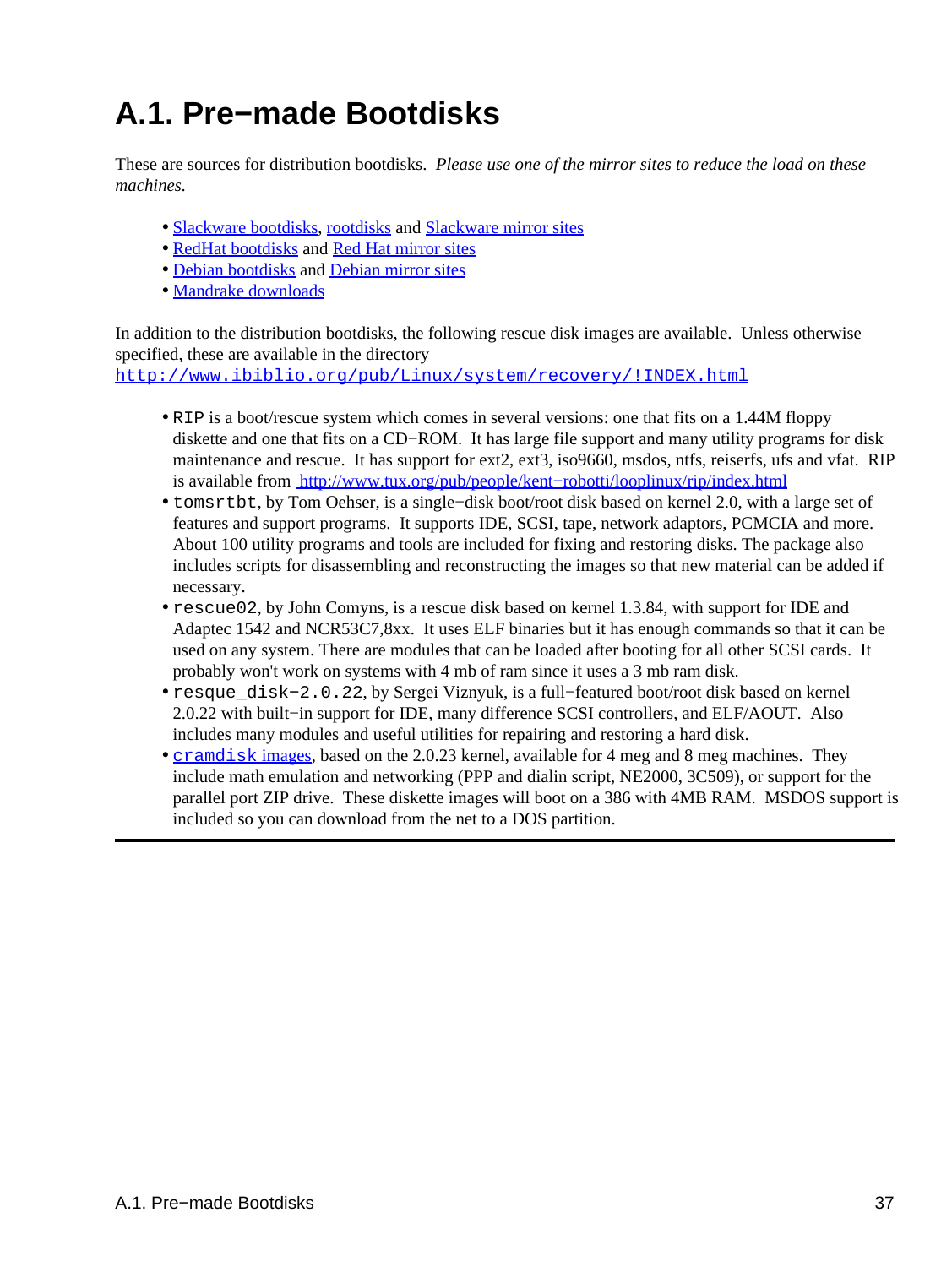# <span id="page-40-0"></span>**A.2. Rescue packages**

Several packages for creating rescue disks are available on www.ibiblio.org. With these packages you specify a set of files for inclusion and the software automates (to varying degrees) the creation of a bootdisk. See <http://www.ibiblio.org/pub/Linux/system/recovery/!INDEX.html> for more information. *Check the file dates carefully*. Some of these packages have not been updated in several years and will not support the creation of a compressed root filesystem loaded into ramdisk. To the best of our knowledge,  $Yard$  is the only package that will.</u>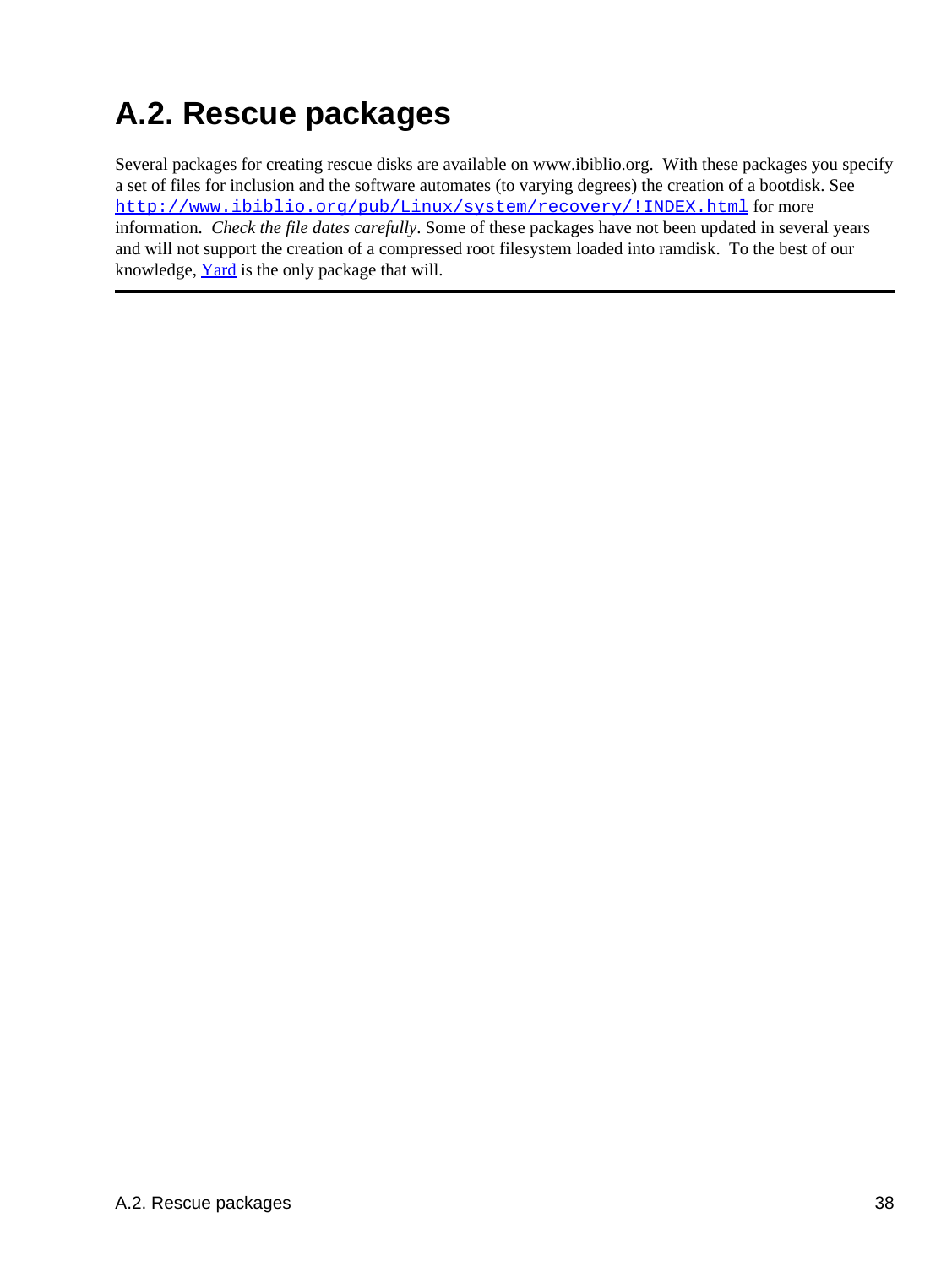# <span id="page-41-0"></span>**A.3. LILO −− the Linux loader**

Written by Werner Almesberger. Excellent boot loader, and the documentation includes information on the boot sector contents and the early stages of the boot process.

Ftp from [ftp://tsx−11.mit.edu/pub/linux/packages/lilo/](ftp://tsx-11.mit.edu/pub/linux/packages/lilo/). It is also available on Metalab and mirrors.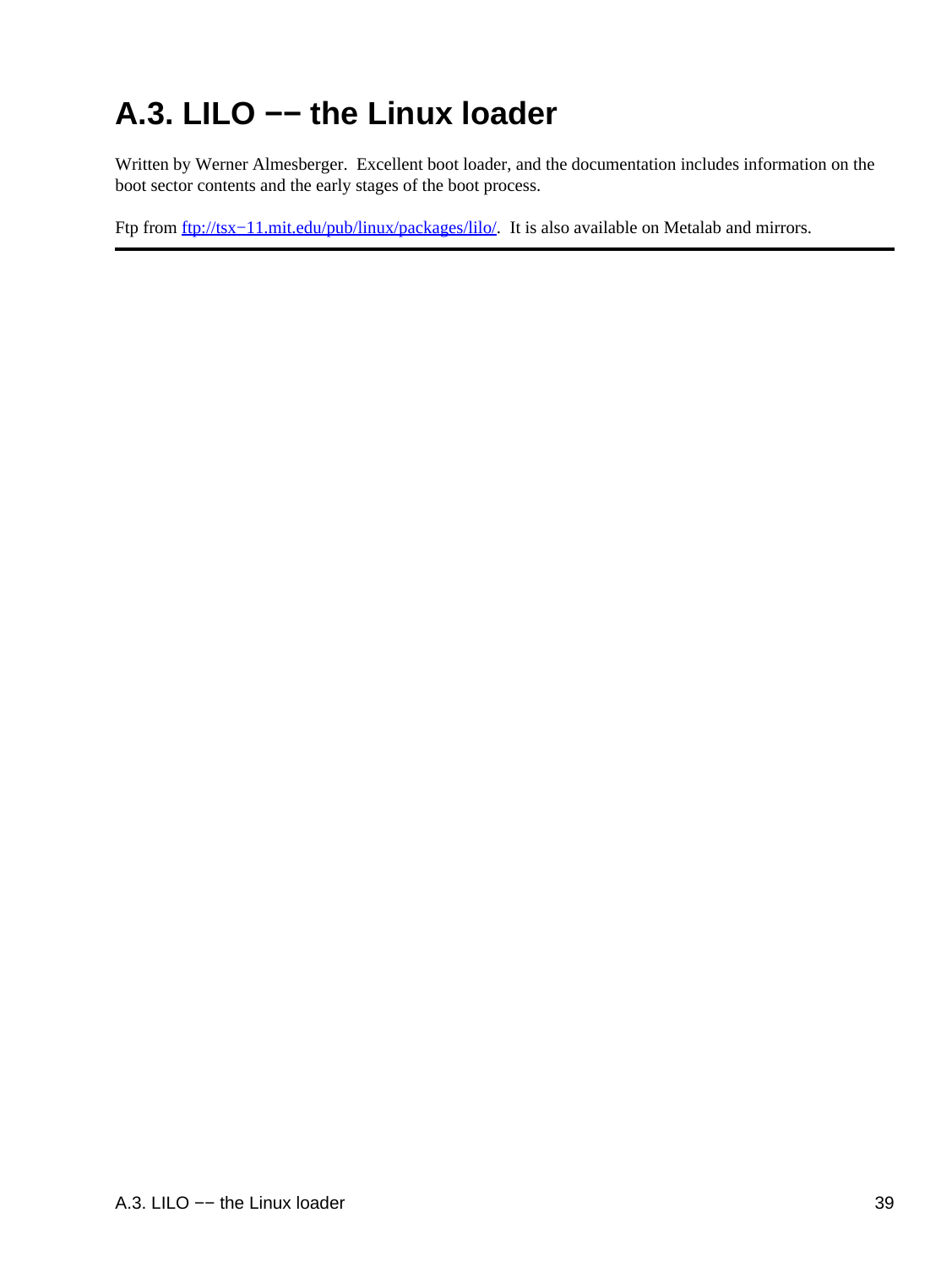# <span id="page-42-0"></span>**A.4. Ramdisk usage**

An excellent description of the how the ramdisk code works may be found with the documentation supplied with the Linux kernel. See /usr/src/linux/Documentation/ramdisk.txt. It is written by Paul Gortmaker and includes a section on creating a compressed ramdisk.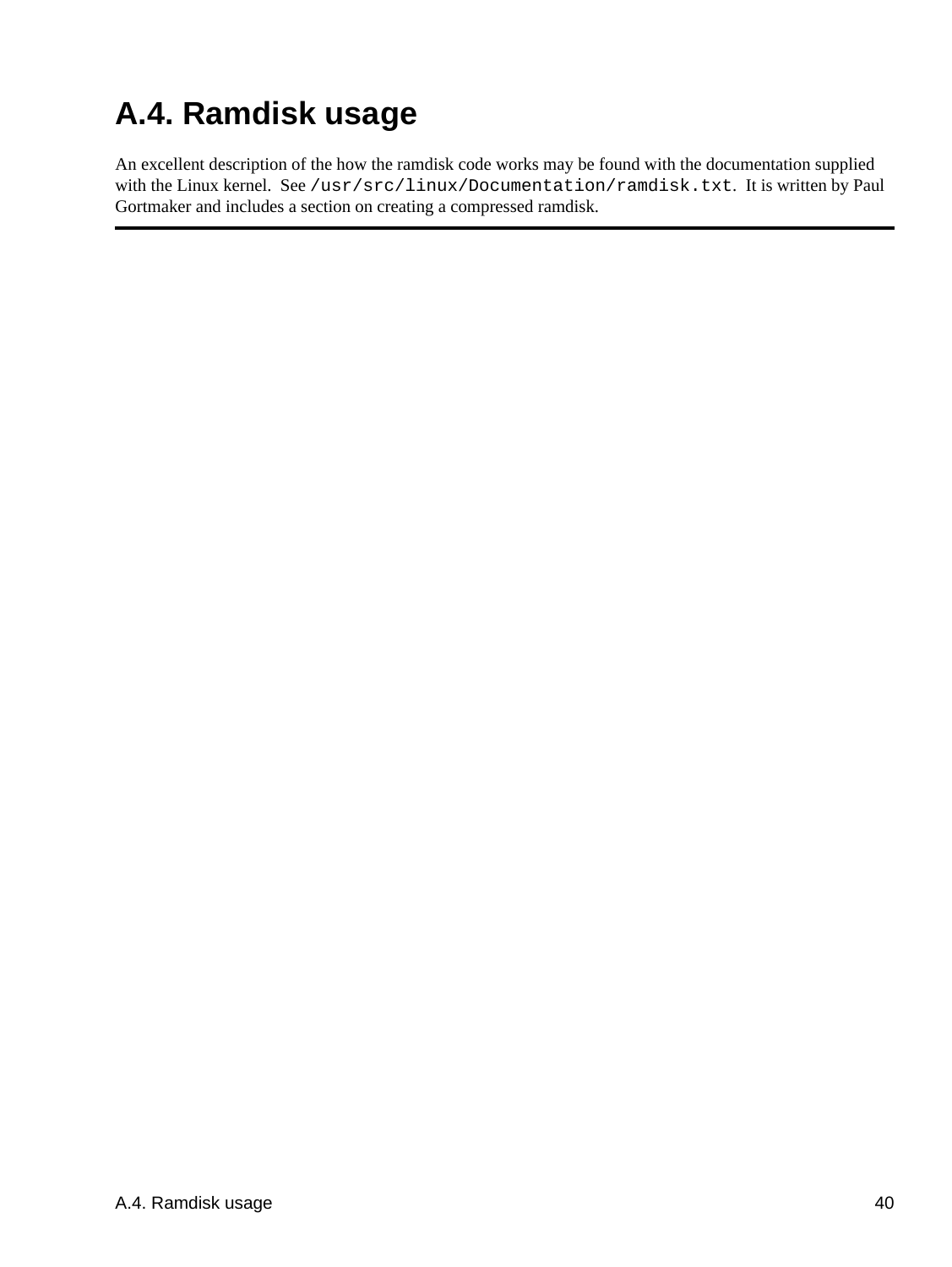# <span id="page-43-0"></span>**A.5. The Linux boot process**

For more detail on the Linux boot process, here are some pointers:

- The *[Linux System Administrators' Guide](http://linuxdoc.org/LDP/sag/index.html)* has a section on booting.
- The LILO ``Technical overview" has the definitive technical, low–level description of the boot process, up to where the kernel is started.
- The source code is the ultimate guide. Below are some kernel files related to the boot process. If you have the Linux kernel source code, you can find these under /usr/src/linux on your machine; alternatively, Shigio Yamaguchi (shigio at tamacom.com) has a very nice [hypertext kernel](http://www.tamacom.com/tour/linux/index.html) [browser](http://www.tamacom.com/tour/linux/index.html) for reading kernel source files. Here are some relevant files to look at:

arch/i386/boot/bootsect.S *and* setup.S

Contain assembly code for the bootsector itself.

arch/i386/boot/compressed/misc.c

Contains code for uncompressing the kernel.

arch/i386/kernel/

Directory containing kernel initialization code. setup.c defines the ramdisk word.

drivers/block/rd.c

Contains the ramdisk driver. The procedures **rd\_load** and **rd\_load\_image** load blocks from a device into a ramdisk. The procedure **identify\_ramdisk\_image** determines what kind of filesystem is found and whether it is compressed.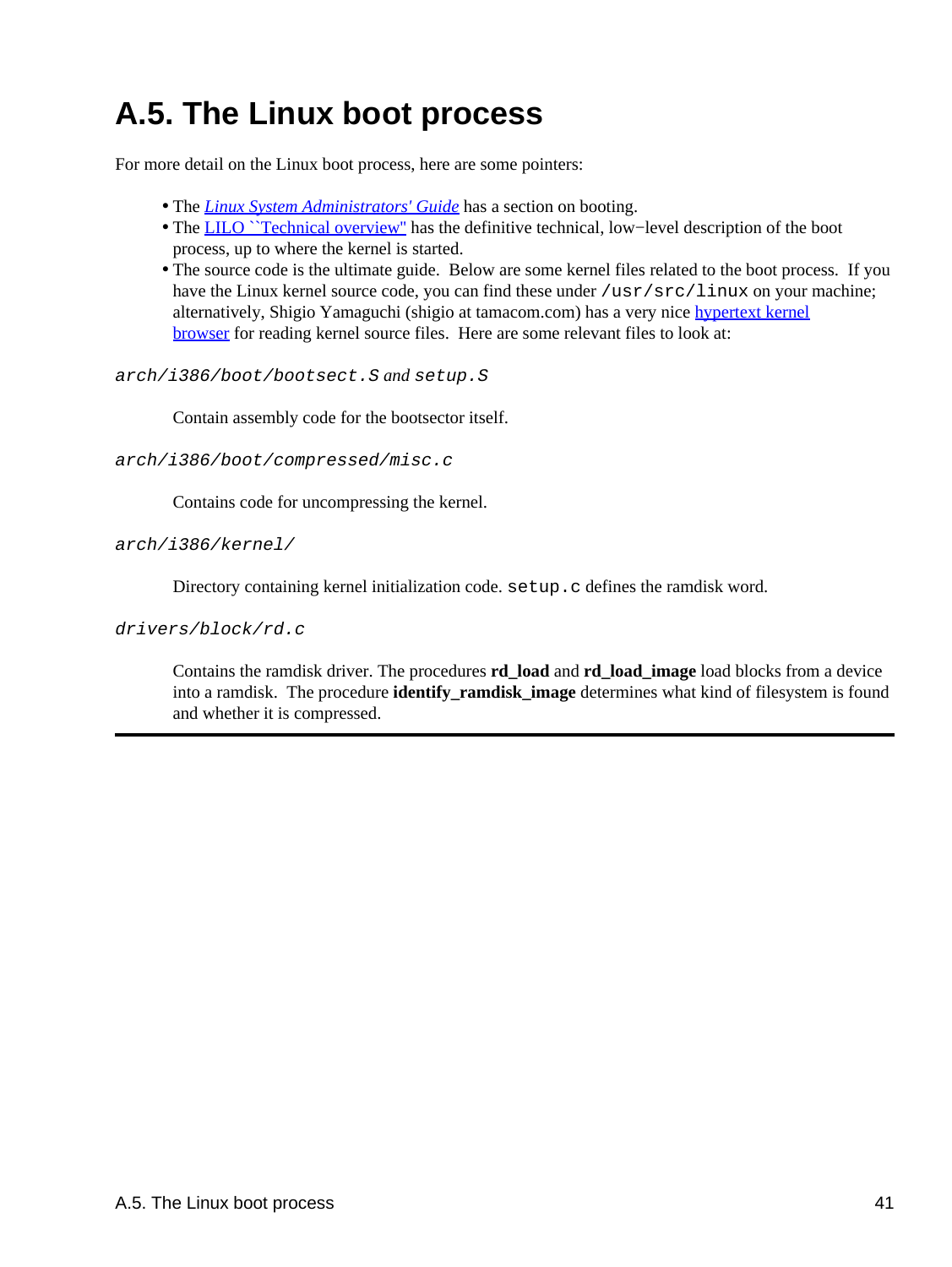## <span id="page-44-0"></span>**B. LILO boot error codes**

Questions about these codes are asked so often on Usenet that we include them here as a public service. This summary is excerpted from Werner Almsberger's **LILO User Documentation**.

When LILO loads itself, it displays the word LILO. Each letter is printed before or after performing some specific action. If LILO fails at some point, the letters printed so far can be used to identify the problem.

| Output      | Problem                                                                                                                                                                                                                                                                                                              |
|-------------|----------------------------------------------------------------------------------------------------------------------------------------------------------------------------------------------------------------------------------------------------------------------------------------------------------------------|
| (nothing)   | No part of LILO has been loaded. LILO either isn't installed or the partition on which its boot<br>sector is located isn't active.                                                                                                                                                                                   |
|             | The first stage boot loader has been loaded and started, but it can't load the second stage boot<br>loader. The two-digit error codes indicate the type of problem. (See also section "Disk error<br>codes".) This condition usually indicates a media failure or a geometry mismatch (e.g. bad<br>disk parameters). |
| LI          | The first stage boot loader was able to load the second stage boot loader, but has failed to<br>execute it. This can either be caused by a geometry mismatch or by moving<br>/boot/boot.b without running the map installer.                                                                                         |
| <b>LIL</b>  | The second stage boot loader has been started, but it can't load the descriptor table from the<br>map file. This is typically caused by a media failure or by a geometry mismatch.                                                                                                                                   |
| LIL?        | The second stage boot loader has been loaded at an incorrect address. This is typically caused<br>by a subtle geometry mismatch or by moving /boot/boot. b without running the map<br>installer.                                                                                                                     |
| $LIL-$      | The descriptor table is corrupt. This can either be caused by a geometry mismatch or by<br>moving /boot/map without running the map installer.                                                                                                                                                                       |
| <b>LILO</b> | All parts of LILO have been successfully loaded.                                                                                                                                                                                                                                                                     |

If the BIOS signals an error when LILO is trying to load a boot image, the respective error code is displayed. These codes range from  $0 \times 00$  through 0xbb. See the LILO User Guide for an explanation of these.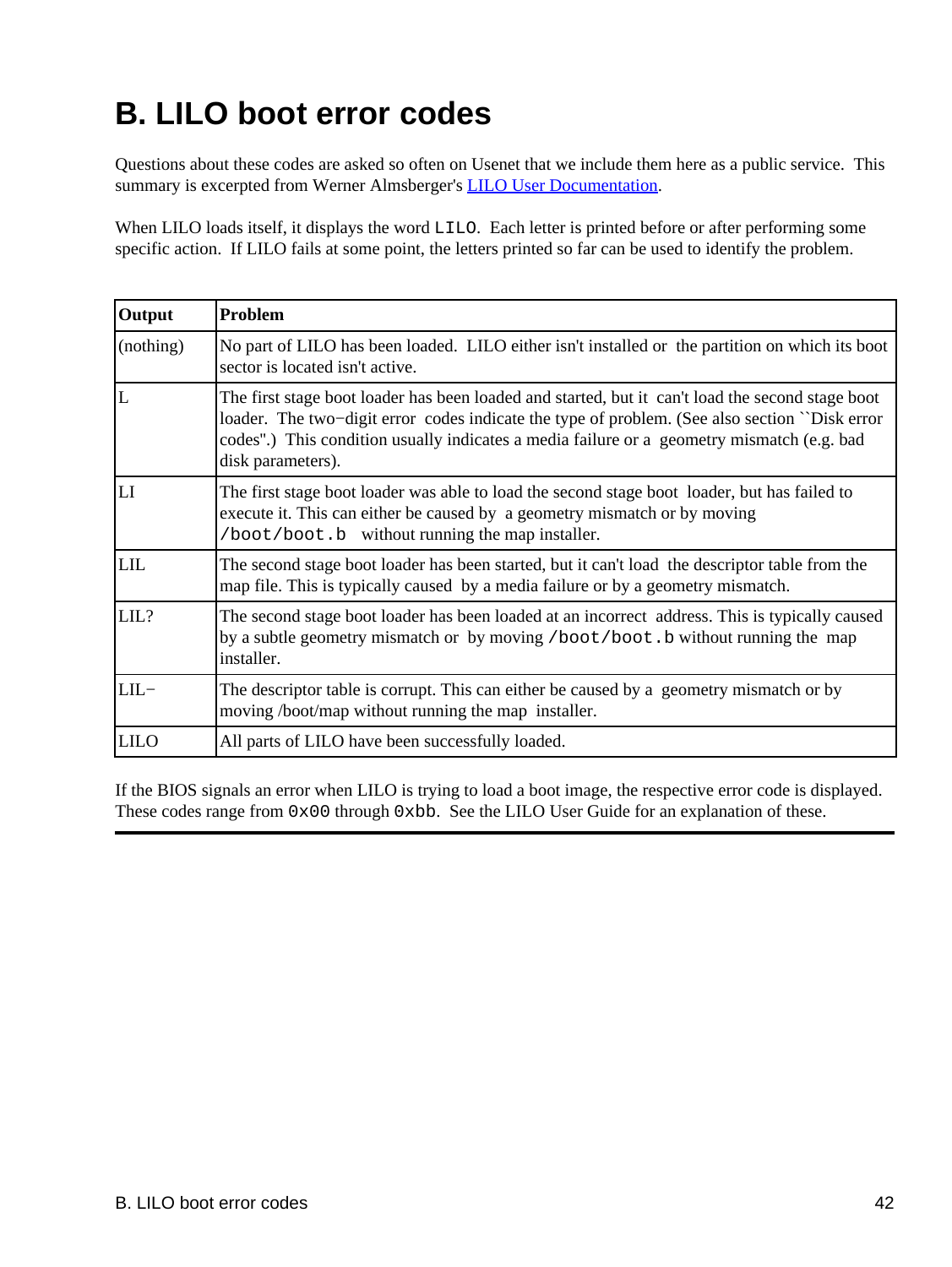## <span id="page-45-0"></span>**C. Sample root filesystem listings**

| $\mathcal{C}$ :                |        |      |                         |         |                       |                                              |
|--------------------------------|--------|------|-------------------------|---------|-----------------------|----------------------------------------------|
| drwx--x--x                     | 2 root | root | 1024 Nov                |         | 1 15:39 bin           |                                              |
| drwx--x--x                     | 2 root | root | 4096 Nov                |         | 1 15:39 dev           |                                              |
| drwx--x--x                     | 3 root | root | 1024 Nov                |         | 1 15:39 etc           |                                              |
| drwx--x--x                     | 4 root | root | 1024 Nov                |         | 1 15:39 lib           |                                              |
| drwx--x--x                     | 5 root | root | 1024 Nov                |         | 1 15:39 mnt           |                                              |
| drwx--x--x                     | 2 root | root | 1024 Nov                |         | $1\;15:39\;proc$      |                                              |
| drwx--x--x                     | 2 root | root | 1024 Nov                |         | $1$ 15:39 root        |                                              |
| drwx--x--x                     | 2 root | root | 1024 Nov                |         | $1\;15:39\;$ sbin     |                                              |
| drwx--x--x                     | 2 root | root | 1024 Nov                |         | 1 15:39 tmp           |                                              |
| drwx--x--x                     | 7 root | root | 1024 Nov                |         | $1 \t15:39$ usr       |                                              |
| drwx--x--x                     | 5 root | root | 1024 Nov                |         | $1\;15:39\;var$       |                                              |
|                                |        |      |                         |         |                       |                                              |
| $/bin$ :                       |        |      |                         |         |                       |                                              |
| $-{\rm rwx}-{\rm rx}-{\rm rx}$ | 1 root | root | 62660 Nov               |         | $1\;15:39$ ash        |                                              |
| $-r$ wx--x--x                  | 1 root | root | 9032 Nov                |         | $1\;15:39$ cat        |                                              |
| $-{\rm rwx}-{\rm rx}-{\rm rx}$ | 1 root | root | 10276 Nov               |         | $1\;15:39\;chmod$     |                                              |
| $-rwx--x--x$                   | 1 root | root | 9592 Nov                |         | $1\;15:39$ chown      |                                              |
| $-{\rm TWX}$ --X--X            | 1 root | root | 23124 Nov               |         | $1\;15:39$ cp         |                                              |
| $-r$ wx--x--x                  | 1 root | root | 23028 Nov               |         | 1 15:39 date          |                                              |
| -rwx--x--x                     | 1 root | root | 14052 Nov               |         | $1\;15:39\;dd$        |                                              |
| $-{\rm rwx}-{\rm rx}-{\rm rx}$ | 1 root | root | 14144 Nov               |         | 1 15:39 df            |                                              |
| $-rwx--x--x$                   | 1 root | root | 69444 Nov               |         | 1 15:39 egrep         |                                              |
| $-rwx- -x- -x$                 | 1 root | root |                         | 395 Nov | $1$ 15:39 false       |                                              |
| $-r$ wx--x--x                  | 1 root | root | 69444 Nov               |         | 1 15:39 fgrep         |                                              |
| $-r$ wx--x--x                  | 1 root | root | 69444 Nov               |         | $1\;15:39$ grep       |                                              |
| $-{\rm rwx}-{\rm rx}-{\rm rx}$ | 3 root | root | 45436 Nov               |         |                       | $1 15:39$ gunzip                             |
| $-rwx- -x- -x$                 | 3 root | root | 45436 Nov               |         | $1\;15:39\;qzip$      |                                              |
| $-rwx--x--x$                   | 1 root | root | 8008 Nov                |         |                       | $1\;15:39$ hostname                          |
| -rwx--x--x                     | 1 root | root | 12736 Nov               |         | $1\;15:39\;1n$        |                                              |
| -rws--x--x                     | 1 root | root | 15284 Nov               |         | $1\;15:39\;$ login    |                                              |
| $-{\rm rwx}-{\rm rx}-{\rm rx}$ | 1 root | root | 29308 Nov               |         | $1\;15:39\;1s$        |                                              |
| $-rwx--\mathbf{x}-\mathbf{x}$  | 1 root | root | 8268 Nov                |         | 1 15:39 mkdir         |                                              |
| $-rwx--\mathbf{x}-\mathbf{x}$  | 1 root | root | 8920 Nov                |         | 1 15:39 mknod         |                                              |
| -rwx--x--x                     | 1 root | root | 24836 Nov               |         | 1 15:39 more          |                                              |
| -rws--x--x                     | 1 root | root | 37640 Nov               |         | $1\;15:39$ mount      |                                              |
| $-r$ wx--x--x                  | 1 root | root | 12240 Nov               |         | $1\;15:39$ mt         |                                              |
| $-rwx--\mathbf{x}-\mathbf{x}$  | 1 root | root | 12932 Nov               |         | $1 15:39$ mv          |                                              |
| $-r$ – $x$ –– $x$ –– $x$       | 1 root | root | 12324 Nov               |         | $1\;15:39\;ps$        |                                              |
| -rwx--x--x                     | 1 root | root | 5388 Nov                |         | 1 15:39 pwd           |                                              |
| -rwx--x--x                     | 1 root | root | 10092 Nov               |         | 1 15:39 rm            |                                              |
| Irwxrwxrwx                     | 1 root | root |                         | 3 Nov   |                       | $1 \; 15:39 \; sh \; -> ash$                 |
| $-rwx--x--x$                   | 1 root | root | 25296 Nov               |         | $1$ 15:39 stty        |                                              |
| $-rws--x--x$ 1 root            |        | root |                         |         | 12648 Nov 1 15:39 su  |                                              |
| $-rwx--x--x$                   | 1 root | root |                         |         | 4444 Nov 1 15:39 sync |                                              |
| $-r$ wx--x--x                  | 1 root | root |                         |         |                       | 19712 Nov 1 15:39 touch                      |
| $-rwx--x--x$                   | 1 root | root |                         | 395 Nov | 1 15:39 true          |                                              |
| $-rws - -x - x$                | 1 root | root | 19084 Nov               |         |                       | 1 15:39 umount                               |
| $-rwx--x--x$                   | 1 root | root | 5368 Nov                |         | $1\;15:39$ uname      |                                              |
| $-rwx--x--x$                   | 3 root | root | 45436 Nov               |         | $1\;15:39$ zcat       |                                              |
|                                |        |      |                         |         |                       |                                              |
| $/\text{dev}$ :                |        |      |                         |         |                       |                                              |
|                                |        |      |                         |         |                       | $6$ Nov $1$ 15:39 cdrom $\rightarrow$ cdu31a |
| lrwxrwxrwx                     | 1 root | root |                         |         |                       |                                              |
| brw-rw-r--                     | 1 root | root | 15, 0 May 5 1998 cdu31a |         |                       |                                              |
| $CrW$ ------                   | 1 root | root | 4,                      |         |                       | $0$ Nov $1$ 15:29 console                    |
| Crw-rw-rw-                     | 1 root | uucp | 5,                      |         | 64 Sep 9 19:46 cua0   |                                              |
| crw-rw-rw-                     | 1 root | uucp | 5 <sub>1</sub>          |         | 65 May 5 1998 cual    |                                              |
| Crw-rw-rw-                     | 1 root | uucp | 5 <sub>1</sub>          |         | 66 May 5 1998 cua2    |                                              |
|                                |        |      |                         |         |                       |                                              |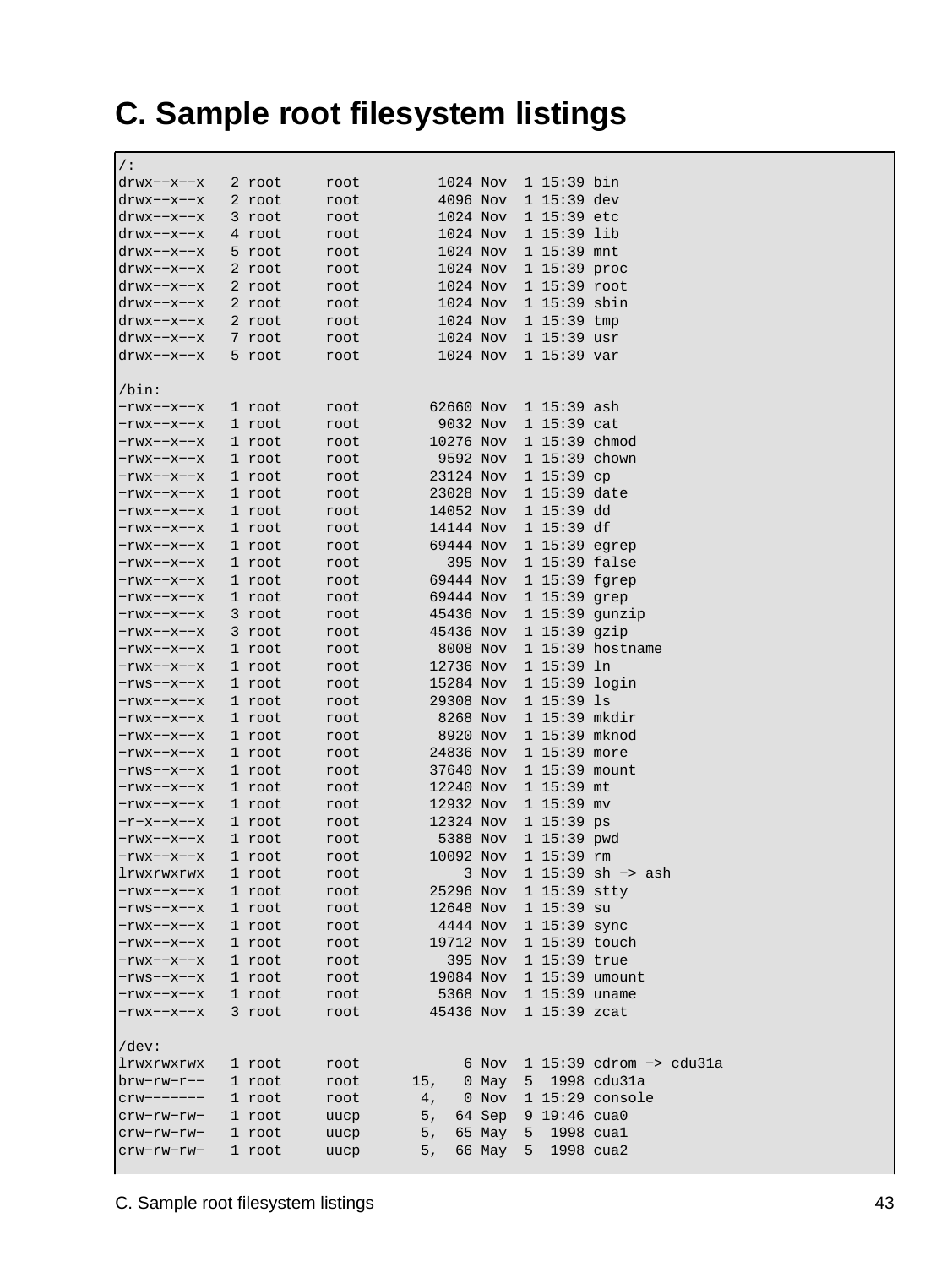| Crw-rw-rw-  | 1 root | uucp   | 5 <sub>1</sub> |            | 67 May      | 5 |                    | 1998 cua3                         |                            |
|-------------|--------|--------|----------------|------------|-------------|---|--------------------|-----------------------------------|----------------------------|
| brw-rw----  | 1 root | floppy | 2 <sub>r</sub> |            | 0 Aug       |   | 8 13:54 fd0        |                                   |                            |
| brw-rw----  | 1 root | floppy | 2,             |            | 36 Aug      |   |                    | 8 13:54 fd0CompaO                 |                            |
| brw-rw----  | 1 root | floppy |                |            |             |   |                    | 2, 84 Aug 8 13:55 fd0D1040        |                            |
| brw-rw----  | 1 root | floppy | 2,             |            | 88 Aug      |   |                    | 8 13:55 fd0D1120                  |                            |
|             |        |        |                |            |             |   |                    |                                   |                            |
| brw-rw----  | 1 root | floppy | 2,             |            | 12 Aug      | 8 |                    | 13:54 fd0D360                     |                            |
| brw-rw----  | 1 root | floppy | 2,             |            | 16 Aug      |   |                    | 8 13:54 fd0D720                   |                            |
| brw-rw----  | 1 root | floppy |                | 2, 120 Aug |             |   |                    | 8 13:55 fd0D800                   |                            |
| brw-rw----  | 1 root | floppy | 2,             |            |             |   |                    | 32 Aug 8 13:54 fd0E2880           |                            |
| brw-rw----  | 1 root | floppy |                | 2, 104 Aug |             |   |                    | 8 13:55 fd0E3200                  |                            |
|             |        |        |                |            |             |   |                    |                                   |                            |
| brw-rw----  | 1 root | floppy |                | 2, 108 Aug |             |   |                    | 8 13:55 fd0E3520                  |                            |
| brw-rw----  | 1 root | floppy |                | 2, 112 Aug |             |   |                    | 8 13:55 fd0E3840                  |                            |
| brw-rw----  | 1 root | floppy | 2,             |            | $28$ Aug    |   |                    | 8 13:54 fd0H1440                  |                            |
| $brw-rw---$ | 1 root | floppy |                |            |             |   |                    | 2, 124 Aug 8 13:55 fd0H1600       |                            |
| brw-rw----  | 1 root | floppy | 2,             |            | 44 Aug      |   |                    | 8 13:55 fd0H1680                  |                            |
|             |        |        |                |            |             |   |                    |                                   |                            |
| brw-rw----  | 1 root | floppy | 2,             |            | $60$ Aug    |   |                    | 8 13:55 fd0H1722                  |                            |
| brw-rw----  | 1 root | floppy |                | 2, 76 Aug  |             |   |                    | 8 13:55 fd0H1743                  |                            |
| brw-rw----  | 1 root | floppy | 2,             |            | 96 Aug      |   |                    | 8 13:55 fd0H1760                  |                            |
| brw-rw----  | 1 root | floppy |                | 2, 116 Aug |             |   |                    | 8 13:55 fd0H1840                  |                            |
| brw-rw----  | 1 root | floppy |                | 2, 100 Aug |             |   |                    | 8 13:55 fd0H1920                  |                            |
|             |        |        |                |            |             |   |                    |                                   |                            |
| lrwxrwxrwx  | 1 root | root   |                |            | 7 Nov       |   |                    |                                   | 1 15:39 fd0H360 -> fd0D360 |
| lrwxrwxrwx  | 1 root | root   |                |            | 7 Nov       |   |                    |                                   | 1 15:39 fd0H720 -> fd0D720 |
| brw-rw----  | 1 root | floppy | 2,             |            | 52 Aug      |   |                    | 8 13:55 fd0H820                   |                            |
| $brw-rw---$ | 1 root | floppy | 2,             |            | 68 Aug      |   |                    | 8 13:55 fd0H830                   |                            |
| brw-rw----  | 1 root | floppy |                | 2, 4 Aug   |             |   |                    | 8 13:54 fd0d360                   |                            |
|             |        |        |                |            |             |   |                    |                                   |                            |
| brw-rw----  | 1 root | floppy | 2,             |            | 8 Aug       |   |                    | 8 13:54 fd0h1200                  |                            |
| brw-rw----  | 1 root | floppy |                | 2, 40 Aug  |             |   |                    | 8 13:54 fd0h1440                  |                            |
| brw-rw----  | 1 root | floppy | 2,             |            | 56 Aug      |   |                    | 8 13:55 fd0h1476                  |                            |
| brw-rw----  | 1 root | floppy | 2,             |            | 72 Aug      |   |                    | 8 13:55 fd0h1494                  |                            |
| brw-rw----  | 1 root | floppy | 2,             |            | 92 Aug      |   |                    | 8 13:55 fd0h1600                  |                            |
|             |        |        |                |            |             |   |                    |                                   |                            |
| brw-rw----  | 1 root | floppy | 2,             |            | 20 Aug      | 8 |                    | 13:54 fd0h360                     |                            |
| brw-rw----  | 1 root | floppy | 2,             |            | 48 Aug      |   |                    | 8 13:55 fd0h410                   |                            |
| brw-rw----  | 1 root | floppy | 2,             |            | 64 Aug      | 8 |                    | 13:55 fd0h420                     |                            |
| $brw-rw---$ | 1 root | floppy | 2,             |            | 24 Aug      | 8 |                    | 13:54 fd0h720                     |                            |
| $brw-rw---$ | 1 root | floppy | 2,             |            | 80 Aug      | 8 |                    | 13:55 fd0h880                     |                            |
|             |        |        |                |            |             |   |                    |                                   |                            |
| brw-rw----  | 1 root | disk   | 3,             |            | 0 May       | 5 | 1998 hda           |                                   |                            |
| $brw-rw---$ | 1 root | disk   | 3 <sub>1</sub> |            | 1 May       | 5 |                    | 1998 hda1                         |                            |
| brw-rw----  | 1 root | disk   | 3 <sub>1</sub> |            | 2 May       | 5 |                    | 1998 hda2                         |                            |
| brw-rw----  | 1 root | disk   | 3,             |            | 3 May       | 5 |                    | 1998 hda3                         |                            |
| brw-rw----  | 1 root | disk   | 3,             |            | 4 May       | 5 |                    | 1998 hda4                         |                            |
|             |        | disk   |                |            |             | 5 |                    | 1998 hda5                         |                            |
| brw-rw----  | 1 root |        | 3,             |            | 5 May       |   |                    |                                   |                            |
| brw-rw----  | 1 root | disk   | 3,             |            | $6$ May $5$ |   | 1998 hda6          |                                   |                            |
| brw-rw----  | 1 root | disk   | 3,             |            | 64 May      | 5 | 1998 hdb           |                                   |                            |
| brw-rw----  | 1 root | disk   | 3 <sub>1</sub> |            | 65 May      | 5 |                    | 1998 hdb1                         |                            |
| brw-rw----  | 1 root | disk   | 3,             |            | 66 May 5    |   |                    | 1998 hdb2                         |                            |
| brw-rw----  | 1 root | disk   | 3,             |            | 67 May      | 5 |                    | 1998 hdb3                         |                            |
|             |        |        |                |            |             |   |                    |                                   |                            |
| $brw-rw---$ | 1 root | disk   | 3 <sub>1</sub> |            | 68 May      | 5 |                    | 1998 hdb4                         |                            |
| brw-rw----  | 1 root | disk   | 3 <sub>1</sub> |            | 69 May      | 5 |                    | 1998 hdb5                         |                            |
| $brw-rw---$ | 1 root | disk   | 3,             |            | 70 May      | 5 |                    | 1998 hdb6                         |                            |
| $crw-r---$  | 1 root | kmem   | 1,             |            | 2 May       | 5 |                    | 1998 kmem                         |                            |
| $Crw-r---$  | 1 root | kmem   | 1,             |            | 1 May       | 5 | 1998 mem           |                                   |                            |
|             | 1 root |        |                |            |             |   |                    | 12 Nov 1 15:39 modem -> ttyS1     |                            |
| lrwxrwxrwx  |        | root   |                |            |             |   |                    |                                   |                            |
| lrwxrwxrwx  | 1 root | root   |                |            | 12 Nov      |   |                    | 1 15:39 mouse $\rightarrow$ psaux |                            |
| Crw-rw-rw-  | 1 root | root   | 1,             |            | 3 May       | 5 |                    | 1998 null                         |                            |
| CYWXYWXYWX  | 1 root | root   | 10,            |            | 1 Oct       |   | $5\,20:22\,$ psaux |                                   |                            |
| brw-r-----  | 1 root | disk   | 1,             |            | 1 May       | 5 | 1998 ram           |                                   |                            |
| $brw-rw---$ | 1 root | disk   | 1,             |            | 0 May       | 5 |                    | 1998 ram0                         |                            |
|             |        |        |                |            |             |   |                    |                                   |                            |
| $brw-rw---$ | 1 root | disk   | 1,             |            | 1 May       | 5 |                    | 1998 ram1                         |                            |
| $brw-rw---$ | 1 root | disk   | 1,             |            | 2 May       | 5 |                    | 1998 ram2                         |                            |
| $brw-rw---$ | 1 root | disk   | 1,             |            | 3 May       | 5 |                    | 1998 ram3                         |                            |
| $brw-rw---$ | 1 root | disk   | 1,             |            | 4 May       | 5 |                    | 1998 ram4                         |                            |
| brw-rw----  | 1 root | disk   | 1,             |            | 5 May       | 5 |                    | 1998 ram5                         |                            |
|             |        |        |                |            |             |   |                    |                                   |                            |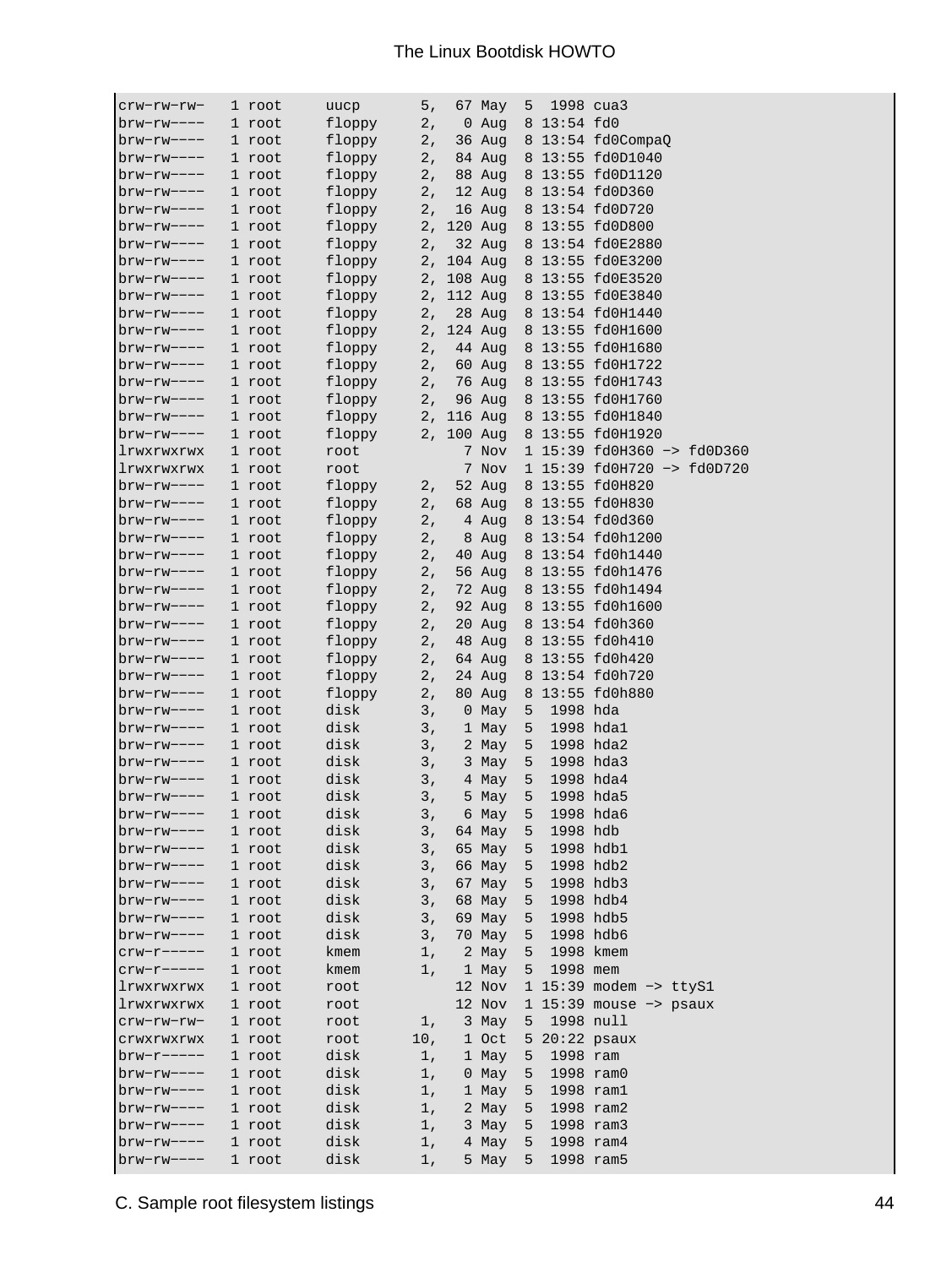| brw-rw----                                           | 1 root           | disk         | 1,                                                         | $6$ May $5$ | 1998 ram6             |                                                                               |
|------------------------------------------------------|------------------|--------------|------------------------------------------------------------|-------------|-----------------------|-------------------------------------------------------------------------------|
| brw-rw----                                           | 1 root           | disk         | 1 <sub>1</sub>                                             | 7 May 5     | 1998 ram7             |                                                                               |
| brw-rw----                                           | 1 root           | disk         | 1,                                                         | 8 May 5     | 1998 ram8             |                                                                               |
| brw-rw----                                           | 1 root           | disk         | 1,                                                         |             | 9 May 5 1998 ram9     |                                                                               |
| lrwxrwxrwx                                           | 1 root           | root         |                                                            | 4 Nov       |                       | $1\,15:39$ ramdisk $\rightarrow$ ram $0$                                      |
| $***$                                                |                  |              | I have only included devices for the IDE partitions I use. |             |                       |                                                                               |
| $***$                                                |                  |              | If you use SCSI, then use the /dev/sdXX devices instead.   |             |                       |                                                                               |
| $C\Gamma W------$                                    | 1 root           | root         | 4 <sub>1</sub>                                             |             | 0 May 5 1998 tty0     |                                                                               |
| $CrW-W---$                                           | 1 root           | tty          | 4,                                                         |             | 1 Nov 1 15:39 ttyl    |                                                                               |
| $CrW$ ------                                         | 1 root           | root         | 4,                                                         |             | 2 Nov 1 15:29 tty2    |                                                                               |
| $CrW$ ------                                         | 1 root           | root         | 4,                                                         | 3 Nov       | 1 15:29 tty3          |                                                                               |
| $CrW$ ------                                         | 1 root           | root         | 4,                                                         | 4 Nov       | 1 15:29 tty4          |                                                                               |
| $CrW$ ------                                         | 1 root           | root         | 4,                                                         |             | 5 Nov 1 15:29 tty5    |                                                                               |
| $CrW$ ------                                         | 1 root           | root         | 4,                                                         | 6 Nov       | 1 15:29 tty6          |                                                                               |
| $C\Gamma W------$                                    | 1 root           | root         | 4,                                                         |             | 7 May 5 1998 tty7     |                                                                               |
| $CrW$ ------                                         | 1 root           | tty          | 4,                                                         |             | 8 May 5 1998 tty8     |                                                                               |
| $CrW$ ------                                         | 1 root           | tty          | 4,                                                         |             | 9 May 8 12:57 tty9    |                                                                               |
| $Crw-rw-rw-$                                         | 1 root           | root         | 4, 65 Nov 1 12:17 ttyS1                                    |             |                       |                                                                               |
| $Crw-rw-rw-$                                         | 1 root           | root         | 1,                                                         |             | 5 May 5 1998 zero     |                                                                               |
|                                                      |                  |              |                                                            |             |                       |                                                                               |
| /etc:                                                |                  |              |                                                            |             |                       |                                                                               |
| $-{\rm rw}$ – – – – – – –                            | 1 root           | root         |                                                            | 164 Nov     |                       | 1 15:39 conf.modules                                                          |
| <b>-rw-------</b>                                    | 1 root           | root         |                                                            | 668 Nov     |                       | 1 15:39 fstab                                                                 |
| $-{\rm rw}\,$ ––––––                                 | 1 root           | root         |                                                            |             |                       | 71 Nov 1 15:39 gettydefs                                                      |
| $-\text{rw}$ ------                                  | 1 root           | root         |                                                            |             | 389 Nov 1 15:39 group |                                                                               |
| $-1$ W $      -$                                     | 1 root           | root         |                                                            | 413 Nov     |                       | 1 15:39 inittab                                                               |
| $-{\rm rw}$ – – – – – – –                            | 1 root           | root         |                                                            | 65 Nov      | 1 15:39 issue         |                                                                               |
| <b>-rw-r--r--</b>                                    | 1 root           | root         |                                                            | 746 Nov     |                       | 1 15:39 ld.so.cache                                                           |
| -rw-------                                           | 1 root           | root         |                                                            | 32 Nov      | 1 15:39 motd          |                                                                               |
| $-{\rm rw}$ – – – – – – –                            | 1 root           | root         |                                                            |             |                       | 949 Nov 1 15:39 nsswitch.conf                                                 |
| $\text{d} \text{r}$ wx--x--x                         | 2 root           | root         | 1024 Nov                                                   |             |                       | 1 15:39 pam.d                                                                 |
| $-{\rm rw}$ – – – – – – –                            | 1 root           | root         |                                                            | 139 Nov     |                       | 1 15:39 passwd                                                                |
| $-{\rm rw}\,{-}{-}{-}{-}{-}{-}{-}$                   | 1 root           | root         |                                                            | 516 Nov     |                       | 1 15:39 profile                                                               |
| $-rwx--x--x$                                         | 1 root           | root         |                                                            | 387 Nov     | 1 15:39 rc            |                                                                               |
|                                                      | 1 root           | root         |                                                            | 55 Nov      |                       | 1 15:39 shells                                                                |
| $-{\rm rw}\,{-}{-}{-}{-}{-}{-}{-}$                   | 1 root           | root         |                                                            |             |                       | 774 Nov 1 15:39 termcap                                                       |
| $-1$ W $      -$                                     | 1 root           | root         |                                                            |             |                       | 78 Nov 1 15:39 ttytype                                                        |
| <i>lrwxrwxrwx</i>                                    | 1 root           | root         |                                                            | 15 Nov      |                       | 1 15:39 utmp $\rightarrow$ /var/run/utmp                                      |
| lrwxrwxrwx                                           | 1 root           | root         |                                                            | 15 Nov      |                       | $1\;15:39$ wtmp $\rightarrow$ /var/log/wtmp                                   |
|                                                      |                  |              |                                                            |             |                       |                                                                               |
| $/etc/$ pam.d:                                       |                  |              |                                                            |             |                       |                                                                               |
| $-\text{rw}\text{-}\text{-}\text{-}\text{-}\text{-}$ | 1 root           | root         |                                                            |             | 356 Nov 1 15:39 other |                                                                               |
|                                                      |                  |              |                                                            |             |                       |                                                                               |
| /lib:                                                |                  |              |                                                            |             |                       |                                                                               |
| $-rwxr-xr-x$                                         | 1 root<br>1 root | root         |                                                            | 11 Nov      |                       | 45415 Nov 1 15:39 ld-2.0.7.so<br>$1 15:39$ $1d-1$ inux.so.2 -> $1d-2.0.7$ .so |
| lrwxrwxrwx                                           | 1 root           | root<br>root |                                                            |             |                       | 731548 Nov 1 15:39 libc-2.0.7.so                                              |
| -rwxr-xr-x                                           | 1 root           |              |                                                            |             |                       | 13 Nov 1 15:39 libc.so.6 -> libc-2.0.7.so                                     |
| lrwxrwxrwx<br>lrwxrwxrwx                             | 1 root           | root<br>root |                                                            |             |                       | 17 Nov 1 15:39 libcom err.so.2 -> libcom err.so.2.0                           |
| $-rwxr-xr-x$                                         | 1 root           | root         |                                                            |             |                       | 6209 Nov 1 15:39 libcom_err.so.2.0                                            |
| $-rwxr-xr-x$                                         | 1 root           | root         |                                                            |             |                       | 153881 Nov 1 15:39 libcrypt-2.0.7.so                                          |
| lrwxrwxrwx                                           | 1 root           | root         |                                                            |             |                       | 17 Nov 1 15:39 libcrypt.so.1 -> libcrypt-2.0.7.so                             |
| -rwxr-xr-x                                           | 1 root           | root         |                                                            |             |                       | 12962 Nov 1 15:39 libdl-2.0.7.so                                              |
| lrwxrwxrwx                                           | 1 root           | root         |                                                            |             |                       | 14 Nov $1 \ 15:39 \ 1ibdl.so.2 \rightarrow libdl-2.0.7.so$                    |
| lrwxrwxrwx                                           | 1 root           | root         |                                                            |             |                       | 16 Nov $1$ 15:39 libext2fs.so.2 -> libext2fs.so.2.4                           |
| -rwxr-xr-x                                           | 1 root           | root         |                                                            |             |                       | 81382 Nov 1 15:39 libext2fs.so.2.4                                            |
| -rwxr-xr-x                                           | 1 root           | root         | 25222 Nov                                                  |             |                       | 1 15:39 libnsl-2.0.7.so                                                       |
| lrwxrwxrwx                                           | 1 root           | root         |                                                            |             |                       | 15 Nov 1 15:39 libnsl.so.1 -> libnsl-2.0.7.so                                 |
| -rwx--x--x                                           | 1 root           | root         |                                                            |             |                       | 178336 Nov 1 15:39 libnss files-2.0.7.so                                      |
| lrwxrwxrwx                                           | 1 root           | root         |                                                            |             |                       | 21 Nov $1$ 15:39 libnss_files.so.1 -> libnss_files-2.0.7.so                   |
| <i>lrwxrwxrwx</i>                                    | 1 root           | root         |                                                            |             |                       | 14 Nov 1 15:39 libpam.so.0 -> libpam.so.0.64                                  |
| -rwxr-xr-x                                           | 1 root           | root         | 26906 Nov                                                  |             |                       | 1 15:39 libpam.so.0.64                                                        |
|                                                      |                  |              |                                                            |             |                       |                                                                               |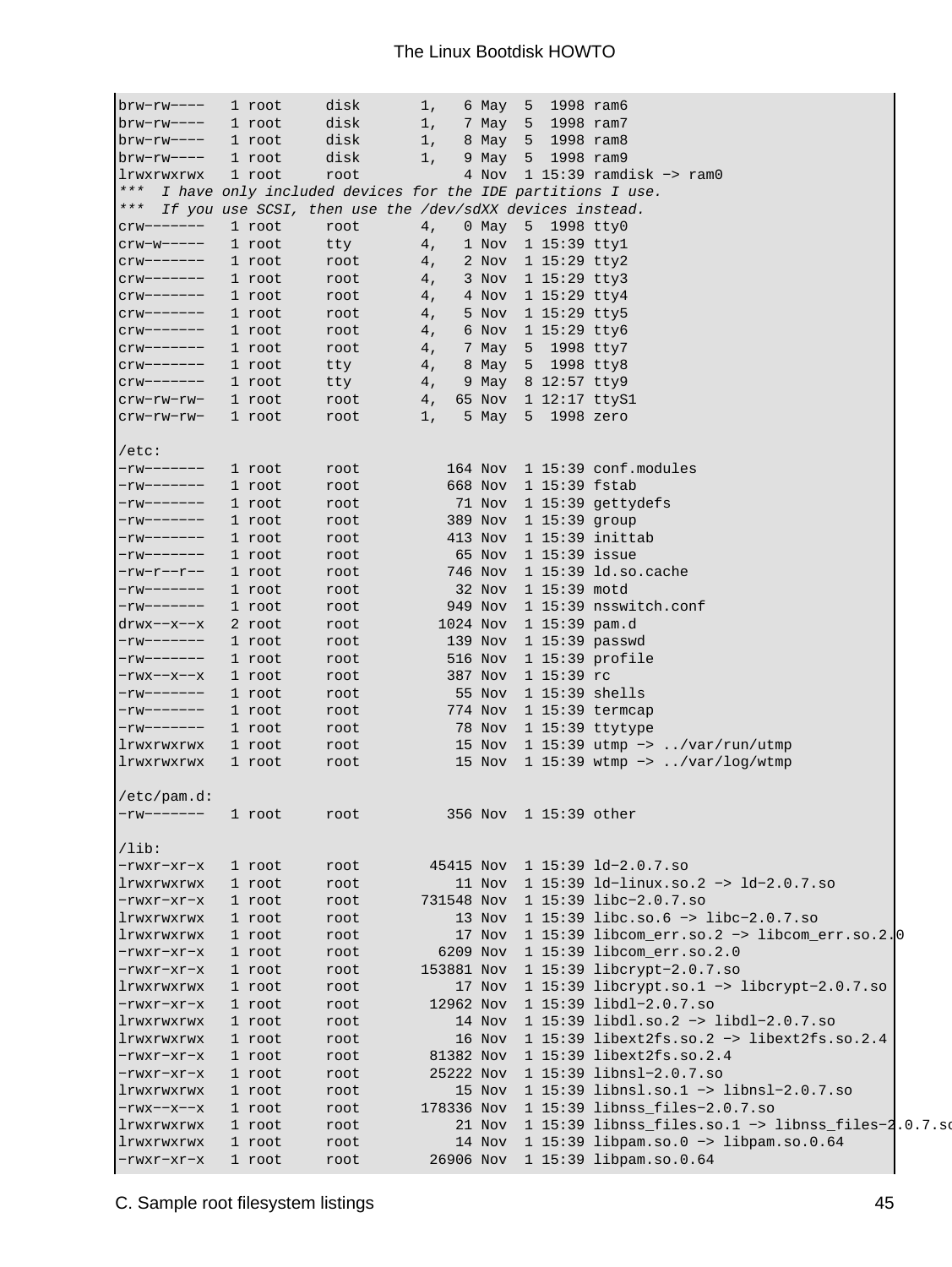```
l9 Nov 1 15:39 libpam_misc.so.0 −> libpam_misc.so.0.64
−rwxr−xr−x 1 root root 7086 Nov 1 15:39 libpam_misc.so.0.64
−r−xr−xr−x 1 root root 35615 Nov 1 15:39 libproc.so.1.2.6
                             l5 Nov 1 15:39 libpwdb.so.0 −> libpwdb.so.0.54
                           121899 Nov 1 15:39 libpwdb.so.0.54
                             l9 Nov 1 15:39 libtermcap.so.2 −> libtermcap.so.2.0.8
                           19 NOV 1 15:39 libtermcap.so.2.0.8<br>12041 Nov 1 15:39 libtermcap.so.2.0.8
                            12874 Nov 1 15:39 libutil−2.0.7.so
lrwxrwxrwx 1 root root 16 Nov 1 15:39 libutil.so.1 −> libutil−2.0.7.so
lrwxrwxrwx 1 root root 14 Nov 1 15:39 libuuid.so.1 −> libuuid.so.1.1
−rwxr−xr−x 1 root root 8039 Nov 1 15:39 libuuid.so.1.1
drwx−−x−−x 3 root root 1024 Nov 1 15:39 modules
drwx−−x−−x 2 root root 1024 Nov 1 15:39 security
/lib/modules:
drwx−−x−−x 4 root root 1024 Nov 1 15:39 2.0.35
/lib/modules/2.0.35:
drwx−−x−−x 2 root root 1024 Nov 1 15:39 block
drwx−−x−−x 2 root root 1024 Nov 1 15:39 cdrom
/lib/modules/2.0.35/block:
drwx−−−−−− 1 root root 7156 Nov 1 15:39 loop.o
/lib/modules/2.0.35/cdrom:
drwx−−−−−− 1 root root 24108 Nov 1 15:39 cdu31a.o
/lib/security:
−rwx−−x−−x 1 root root 8771 Nov 1 15:39 pam_permit.so
*** Directory stubs for mounting
/mnt:
drwx−−x−−x 2 root root 1024 Nov 1 15:39 cdrom
drwx−−x−−x 2 root root 1024 Nov 1 15:39 floppy
/proc:
/root:
−rw−−−−−−− 1 root root 176 Nov 1 15:39 .bashrc
−rw−−−−−−− 1 root root 182 Nov 1 15:39 .cshrc
−rwx−−x−−x 1 root root 455 Nov 1 15:39 .profile
−rw−−−−−−− 1 root root 4014 Nov 1 15:39 .tcshrc
/sbin:
−rwx−−x−−x 1 root root 23976 Nov 1 15:39 depmod
−rwx−−x−−x 2 root root 274600 Nov 1 15:39 e2fsck
−rwx−−x−−x 1 root root 41268 Nov 1 15:39 fdisk
−rwx−−x−−x 1 root root 9396 Nov 1 15:39 fsck
−rwx−−x−−x 2 root root 274600 Nov 1 15:39 fsck.ext2
−rwx−−x−−x 1 root root 29556 Nov 1 15:39 getty
−rwx−−x−−x 1 root root 6620 Nov 1 15:39 halt
−rwx−−x−−x 1 root root 23116 Nov 1 15:39 init
−rwx−−x−−x 1 root root 25612 Nov 1 15:39 insmod
−rwx−−x−−x 1 root root 10368 Nov 1 15:39 kerneld
−rwx−−x−−x 1 root root 110400 Nov 1 15:39 ldconfig
−rwx−−x−−x 1 root root 6108 Nov 1 15:39 lsmod
−rwx−−x−−x 2 root root 17400 Nov 1 15:39 mke2fs
−rwx−−x−−x 1 root root 4072 Nov 1 15:39 mkfs
−rwx−−x−−x 2 root root 17400 Nov 1 15:39 mkfs.ext2
−rwx−−x−−x 1 root root 5664 Nov 1 15:39 mkswap
−rwx−−x−−x 1 root root 22032 Nov 1 15:39 modprobe
                           lexample 1 15:39 modprobe<br>4 Nov 1 15:39 reboot −> halt
```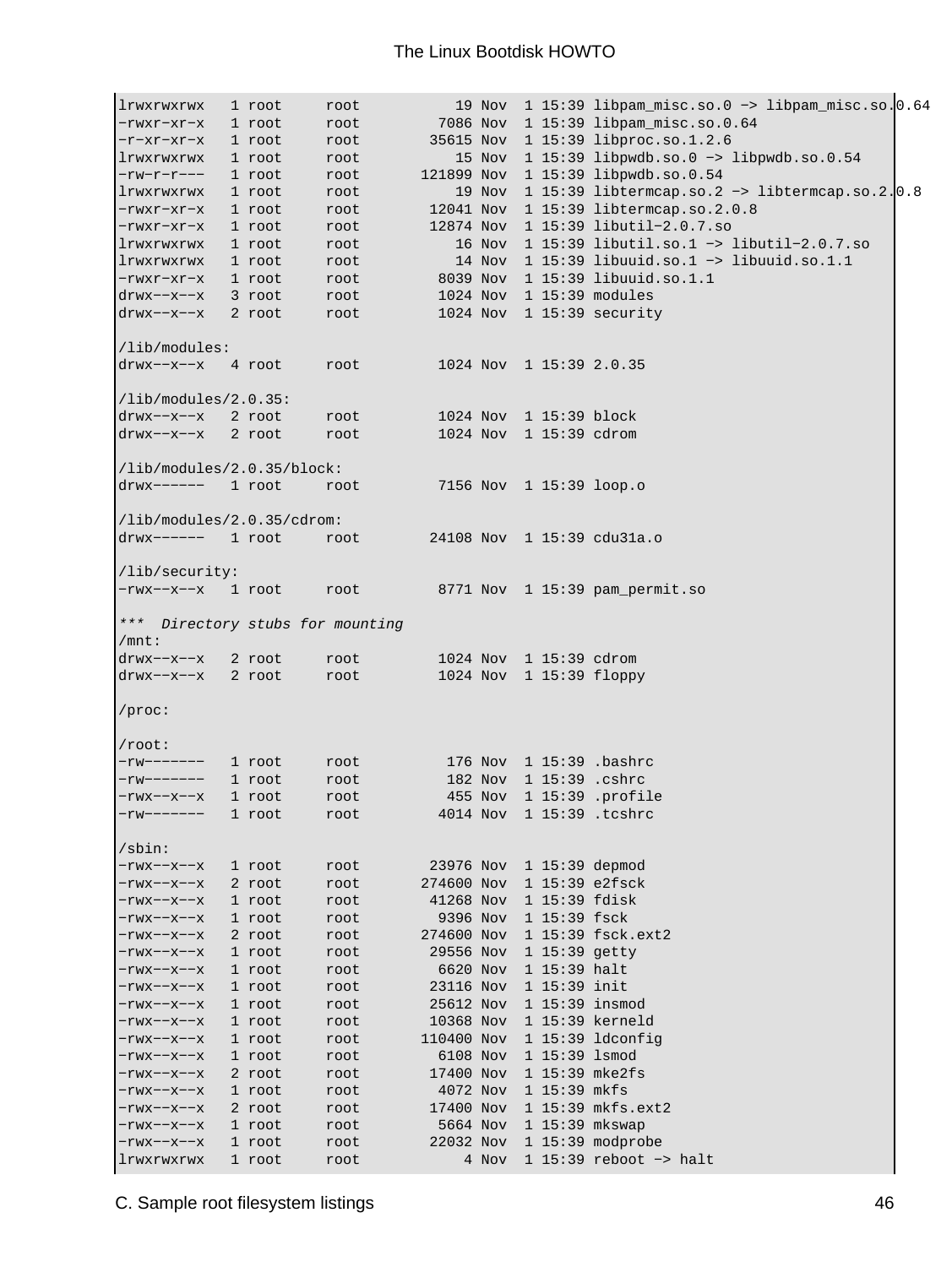| $-rwx--x--x$                           | 1 root               | root | 7492 Nov 1 15:39 rmmod     |  |                                                                |  |
|----------------------------------------|----------------------|------|----------------------------|--|----------------------------------------------------------------|--|
| $-rwx--x--x$                           | 1 root               | root | 12932 Nov 1 15:39 shutdown |  |                                                                |  |
| lrwxrwxrwx                             | 1 root               | root |                            |  | 6 Nov $1$ 15:39 swapoff $\rightarrow$ swapon                   |  |
| $-r$ wx--x--x                          | 1 root               | root | 5124 Nov 1 15:39 swapon    |  |                                                                |  |
| lrwxrwxrwx                             | 1 root               | root |                            |  | $4$ Nov $1$ 15:39 telinit $\rightarrow$ init                   |  |
| $-rwx--x--x$                           | 1 root               | root | 6944 Nov 1 15:39 update    |  |                                                                |  |
|                                        |                      |      |                            |  |                                                                |  |
| / $tmp:$                               |                      |      |                            |  |                                                                |  |
| /usr:                                  |                      |      |                            |  |                                                                |  |
| $drwx--x--x$ 2 root                    |                      | root | 1024 Nov 1 15:39 bin       |  |                                                                |  |
| $drwx--x--x$ 2 root                    |                      | root | 1024 Nov 1 15:39 lib       |  |                                                                |  |
| $drwx--x--x$ 3 root                    |                      | root | 1024 Nov 1 15:39 man       |  |                                                                |  |
| $\text{drwx--x--x}$ 2 root             |                      | root | 1024 Nov 1 15:39 sbin      |  |                                                                |  |
| $drwx--x--x$ 3 root                    |                      | root | 1024 Nov 1 15:39 share     |  |                                                                |  |
| lrwxrwxrwx                             | 1 root               | root |                            |  | 10 Nov 1 15:39 tmp -> /var/tmp                                 |  |
|                                        |                      |      |                            |  |                                                                |  |
| /usr/bin:                              |                      |      |                            |  |                                                                |  |
| $-rwx--x--x$                           | 1 root               | root | 37164 Nov 1 15:39 afio     |  |                                                                |  |
| $-rwx--x--x$                           | 1 root               | root | 5044 Nov 1 15:39 chroot    |  |                                                                |  |
| -rwx--x--x 1 root                      |                      | root | 10656 Nov 1 15:39 cut      |  |                                                                |  |
| -rwx--x--x 1 root                      |                      | root | 63652 Nov 1 15:39 diff     |  |                                                                |  |
| $-rwx--x--x$                           | 1 root               | root | 12972 Nov 1 15:39 du       |  |                                                                |  |
| $-rwx--x--x$                           | 1 root               | root | 56552 Nov 1 15:39 find     |  |                                                                |  |
| -r-x--x--x                             | 1 root               | root | 6280 Nov 1 15:39 free      |  |                                                                |  |
| -rwx--x--x 1 root                      |                      | root | 7680 Nov 1 15:39 head      |  |                                                                |  |
| -rwx--x--x 1 root                      |                      | root | 8504 Nov 1 15:39 id        |  |                                                                |  |
| -r-sr-xr-x                             | 1 root               | bin  | 4200 Nov 1 15:39 passwd    |  |                                                                |  |
| -rwx--x--x                             | 1 root               | root | 14856 Nov 1 15:39 tail     |  |                                                                |  |
| $-{\rm TWX}$ – $-{\rm X}$ – $-{\rm X}$ | 1 root               | root | 19008 Nov 1 15:39 tr       |  |                                                                |  |
| -rwx--x--x 1 root                      |                      | root | 7160 Nov 1 15:39 wc        |  |                                                                |  |
| $-r$ wx--x--x                          | 1 root               | root | 4412 Nov 1 15:39 whoami    |  |                                                                |  |
| $/usr/lib$ :                           |                      |      |                            |  |                                                                |  |
| lrwxrwxrwx                             | 1 root               | root |                            |  | 17 Nov 1 15:39 libncurses.so.4 $\rightarrow$ libncurses.so.4.2 |  |
| $-rw-r-r---$                           | 1 root               | root |                            |  | 260474 Nov 1 15:39 libncurses.so.4.2                           |  |
|                                        |                      |      |                            |  |                                                                |  |
| /usr/sbin:                             |                      |      |                            |  |                                                                |  |
| $-r$ -x--x--x                          | 1 root               | root | 13684 Nov 1 15:39 fuser    |  |                                                                |  |
| $-rwx--x--x$                           | 1 root               | root |                            |  | 3876 Nov 1 15:39 mklost+found                                  |  |
|                                        |                      |      |                            |  |                                                                |  |
| $/usr/share$ :                         |                      |      |                            |  |                                                                |  |
| $\text{drwx--x--x}$ 4 root             |                      | root |                            |  | $1024$ Nov $1$ 15:39 terminfo                                  |  |
|                                        |                      |      |                            |  |                                                                |  |
|                                        |                      |      |                            |  |                                                                |  |
|                                        | /usr/share/terminfo: |      |                            |  |                                                                |  |
| $\text{drwx--x--x}$ 2 root             |                      | root | 1024 Nov 1 15:39 1         |  |                                                                |  |
| $\text{drwx--x--x}$ 2 root             |                      | root | $1024$ Nov 1 15:39 v       |  |                                                                |  |
| $/usr/share/terminfo/l$ :              |                      |      |                            |  |                                                                |  |
| -rw------- 1 root                      |                      | root | 1552 Nov 1 15:39 linux     |  |                                                                |  |
| -rw-------  1 root                     |                      | root | 1516 Nov 1 15:39 linux-m   |  |                                                                |  |
| -rw------- 1 root                      |                      | root |                            |  | 1583 Nov 1 15:39 linux-nic                                     |  |
|                                        |                      |      |                            |  |                                                                |  |
| $/usr/share/terminfo/v$ :              |                      |      |                            |  |                                                                |  |
| $-rw-----2 root$                       |                      | root | 1143 Nov 1 15:39 vt100     |  |                                                                |  |
| -rw------- 2 root                      |                      | root |                            |  | 1143 Nov 1 15:39 vt100-am                                      |  |
|                                        |                      |      |                            |  |                                                                |  |
| /var:                                  |                      |      |                            |  |                                                                |  |
| $\frac{drwx - x - x}{2}$ 2 root        |                      | root | 1024 Nov 1 15:39 log       |  |                                                                |  |
| $\text{drwx--x--x}$ 2 root             |                      | root | 1024 Nov 1 15:39 run       |  |                                                                |  |
| drwx--x--x 2 root                      |                      | root | 1024 Nov 1 15:39 tmp       |  |                                                                |  |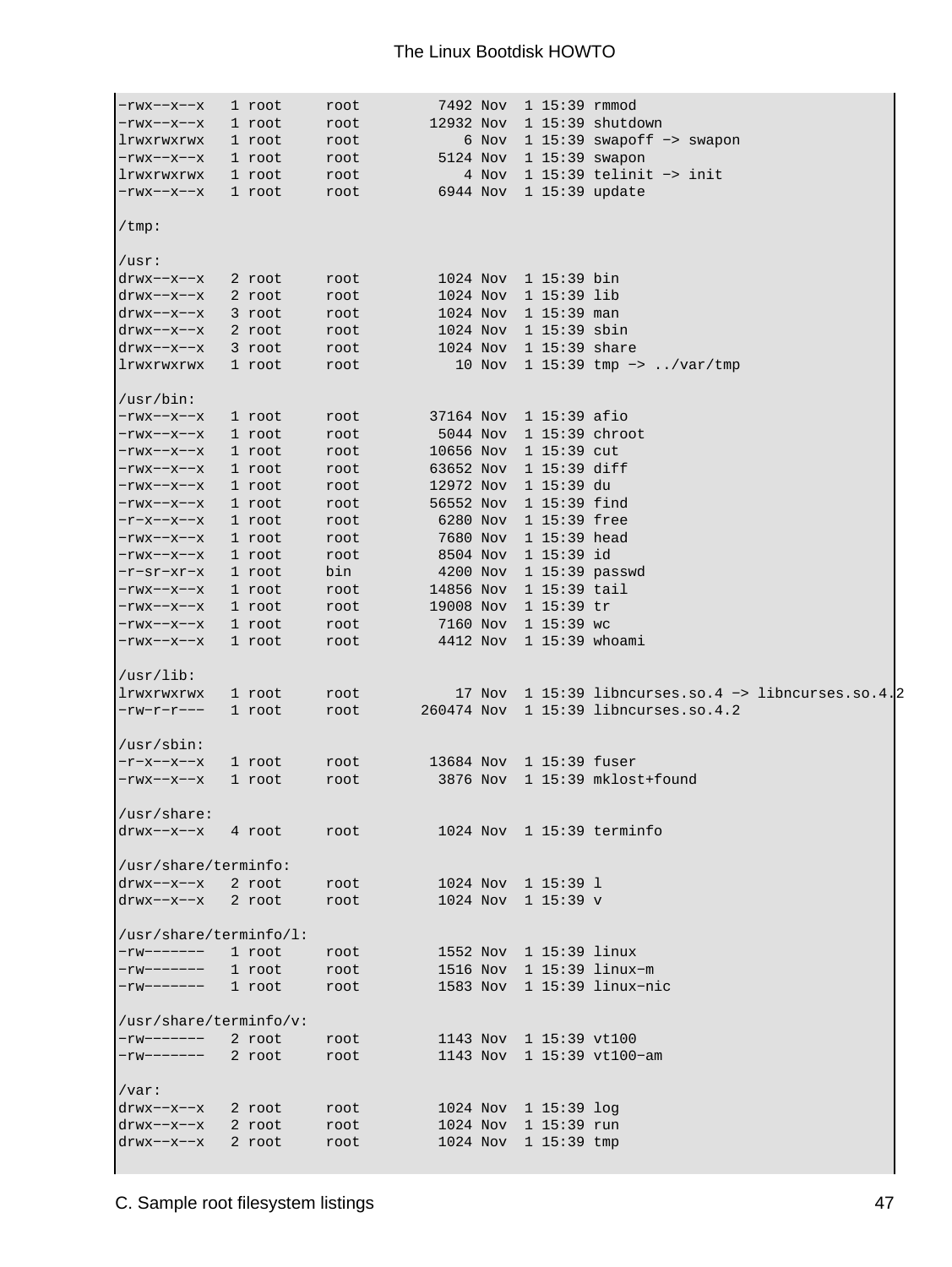/var/log: −rw−−−−−−− 1 root root 0 Nov 1 15:39 wtmp /var/run: −rw−−−−−−− 1 root root 0 Nov 1 15:39 utmp /var/tmp: